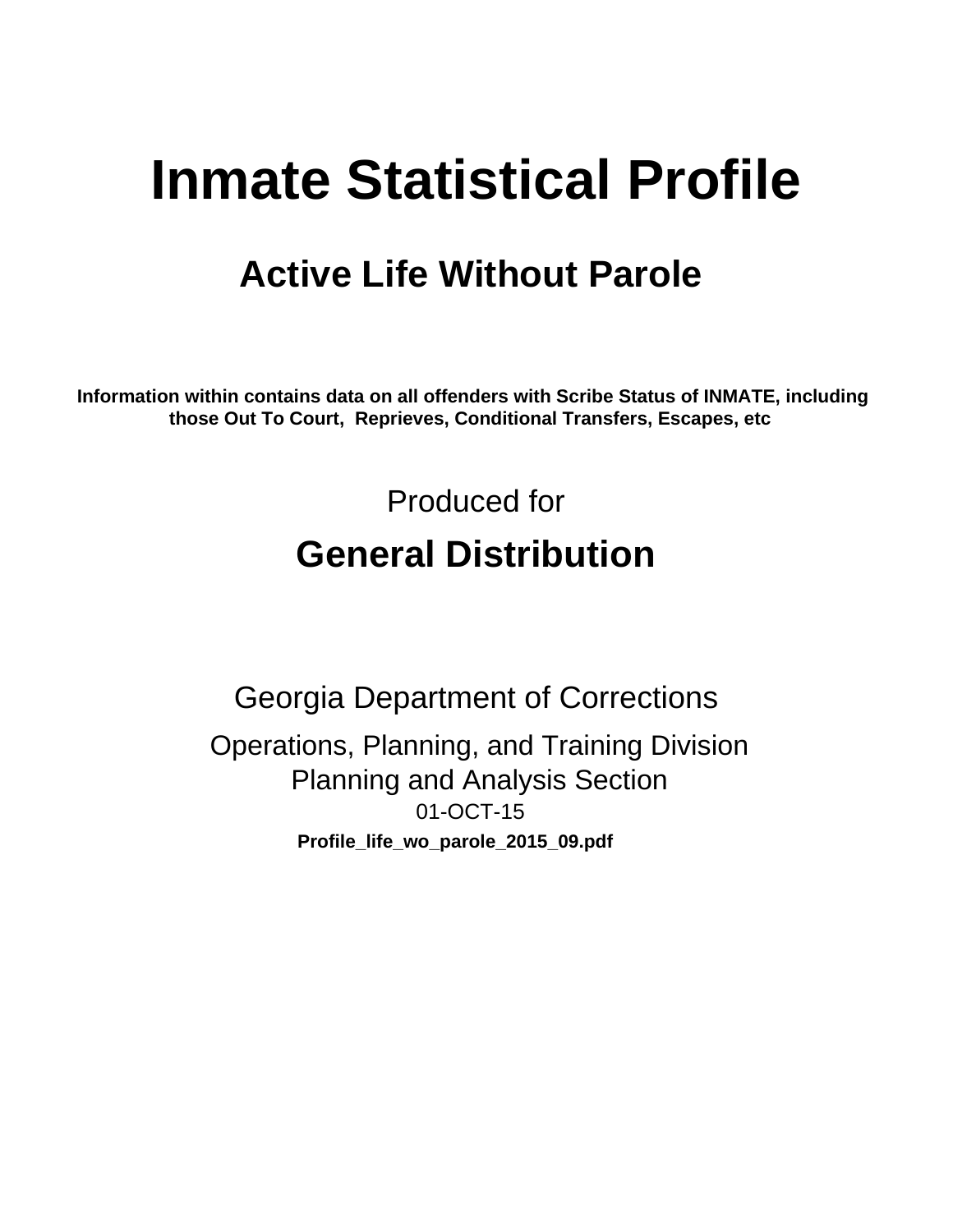#### **Inmate Statistical Profile 01-OCT-15** Contents

**Active Life Without Parole** 

Produced for General Distribution

# **Table of Contents**

| <b>Demographic information</b>                                       |
|----------------------------------------------------------------------|
| 4 Current age, broken out in ten year age groups                     |
| 5 Race group                                                         |
| 6 Marital status, self-reported at entry to prison                   |
| 7 Number of children, self-reported at entry to prison               |
| 8 Religious affiliation, self-reported at entry to prison            |
| 9 Home county - self-reported at entry to prison                     |
| 13 Employment status before prison, self-reported at entry to prison |
| 14 Age at admission                                                  |
| 16 Height, measured at entry to prison                               |
| 17 Weight, measured at entry to prison                               |
| 18 Military service                                                  |
| <b>Correctional information</b>                                      |
| 19 Type of admission to prison                                       |
| 20 Current / last supervision level                                  |
| 21 Current / last institution type                                   |
| 22 Institution type - transitional centers                           |
| 23 Institution type - county prisons                                 |
| 24 Institution type - state prisons                                  |
| 25 Institution type - private prisons                                |
| 26 Institution type - inmate boot camp                               |
| 27 Number of disciplinary reports                                    |
| 28 Number of transfers                                               |
| 29 Number of escapes                                                 |
| 30 Time served in current (or last) institution                      |
| Educational, psychological and physical information                  |
| 31 Highest grade level attained                                      |
| 32 Culture fair IQ scores                                            |
| 33 Wide Range Achievement Test (WRAT) reading score                  |
| 34 Wide Range Achievement Test (WRAT) math score                     |
| 35 Wide Range Achievement Test (WRAT) spelling score                 |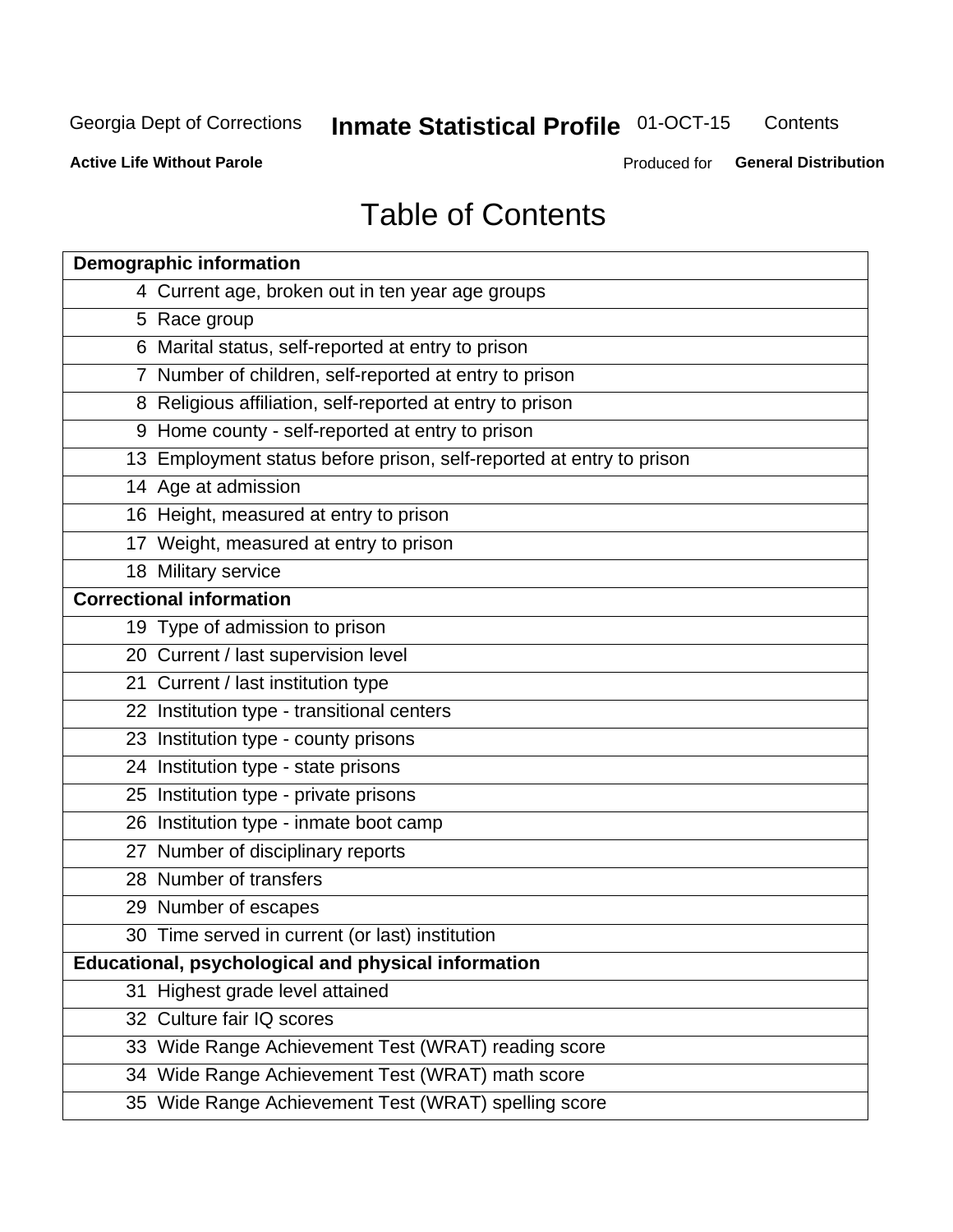# **Inmate Statistical Profile 01-OCT-15**

Contents

**Active Life Without Parole** 

Produced for General Distribution

# **Table of Contents**

| Educational, psychological and physical information              |
|------------------------------------------------------------------|
| 36 Current / last mental health treatment level                  |
| 37 PULHESDWIT medical scale - 'P' overall condition ('P'hysical) |
| 38 PULHESDWIT medical scale - 'U' upper body                     |
| 39 PULHESDWIT medical scale - 'L' lower body                     |
| 40 PULHESDWIT medical scale - 'H' hearing                        |
| 41 PULHESDWIT medical scale - 'E' vision                         |
| 42 PULHESDWIT medical scale -'S' psychiatric                     |
| 43 PULHESDWIT medical scale - 'D' dental                         |
| 44 PULHESDWIT medical scale - 'W' work ability                   |
| 45 PULHESDWIT medical scale - 'I' impairment                     |
| 46 PULHESDWIT medical scale - 'T' transportability               |
| <b>Crimes and criminal history information</b>                   |
| 47 Number of prior Georgia incarcerations                        |
| 48 Prison sentence in years                                      |
| 49 Primary offense, broken out into felonies vs misdemeanors     |
| 50 Primary offense, broken out into six broad crime categories   |
| 51 Primary offense, detailed offense code                        |
| 52 County of conviction of primary offense                       |
| 56 Circuit of conviction of primary offense                      |
| 58 Years served (jail + prison) in this incarceration            |
| <b>Medical information</b>                                       |
| 59 Results of most recent HIV test                               |
| 60 Results of most recent tuberculosis test                      |
| 61 Results of most recent syphilis test                          |
| 62 Results of most recent Hepatitis-C test                       |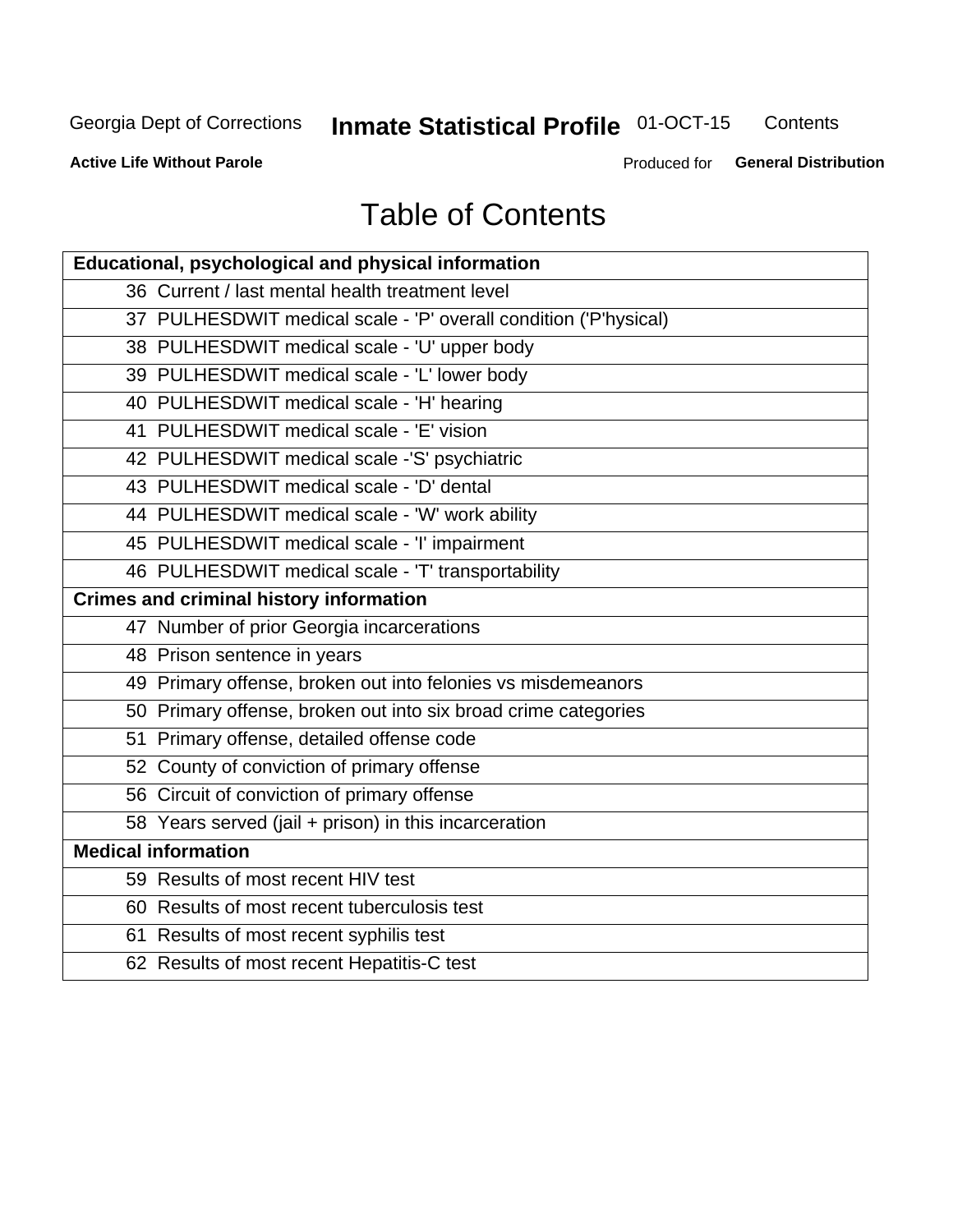### **Active Life Without Parole**

### Produced for General Distribution

# Current age, broken out in ten-year age groups

COL % - percent each COUNT is of its particular column

|                          | <b>Male</b>     |        |         |              | <b>Female</b> |          |                 | <b>Total</b> |
|--------------------------|-----------------|--------|---------|--------------|---------------|----------|-----------------|--------------|
| <b>Current Age</b>       | <b>Count</b>    | Col %  | Row %   | <b>Count</b> | Col %         | Row %    | <b>Total</b>    | Col %        |
| <b>Teens (1-19)</b>      | 5               | 0.45%  | 100.00% |              |               |          | 5               | 0.44%        |
| <b>Twenties (20-29)</b>  | 173             | 15.64% | 97.19%  | 5            | 14.29%        | $2.81\%$ | 178             | 15.60%       |
| Thirties (30-39)         | 311             | 28.12% | 97.19%  | 9            | 25.71%        | 2.81%    | 320             | 28.05%       |
| <b>Forties (40-49)</b>   | 309             | 27.94% | 95.96%  | 13           | 37.14%        | 4.04%    | 322             | 28.22%       |
| <b>Fifties (50-59)</b>   | 214             | 19.35% | 96.83%  |              | $20.00\%$     | 3.17%    | 221             | 19.37%       |
| <b>Sixties (60-69)</b>   | 74              | 6.69%  | 98.67%  |              | 2.86%         | 1.33%    | 75 l            | 6.57%        |
| Seventy + (70 and above) | 20 <sub>1</sub> | 1.81%  | 100.00% |              |               |          | 20 <sub>1</sub> | 1.75%        |
| <b>Total Reported</b>    | 1,106           | 100%   | 96.93%  | 35           | 100%          | 3.07%    | 1,141           | 100%         |

| <b>Enorted</b><br>m. |      |   |      |
|----------------------|------|---|------|
| $T \cap \{n\}$       | ,106 | ◡ | ,141 |

| Mean<br>(average)    | 42.22 | 40.69 | 42.18 |
|----------------------|-------|-------|-------|
| Median (middle)      |       |       |       |
| Mode (most frequent) | 34    | 30    | 34    |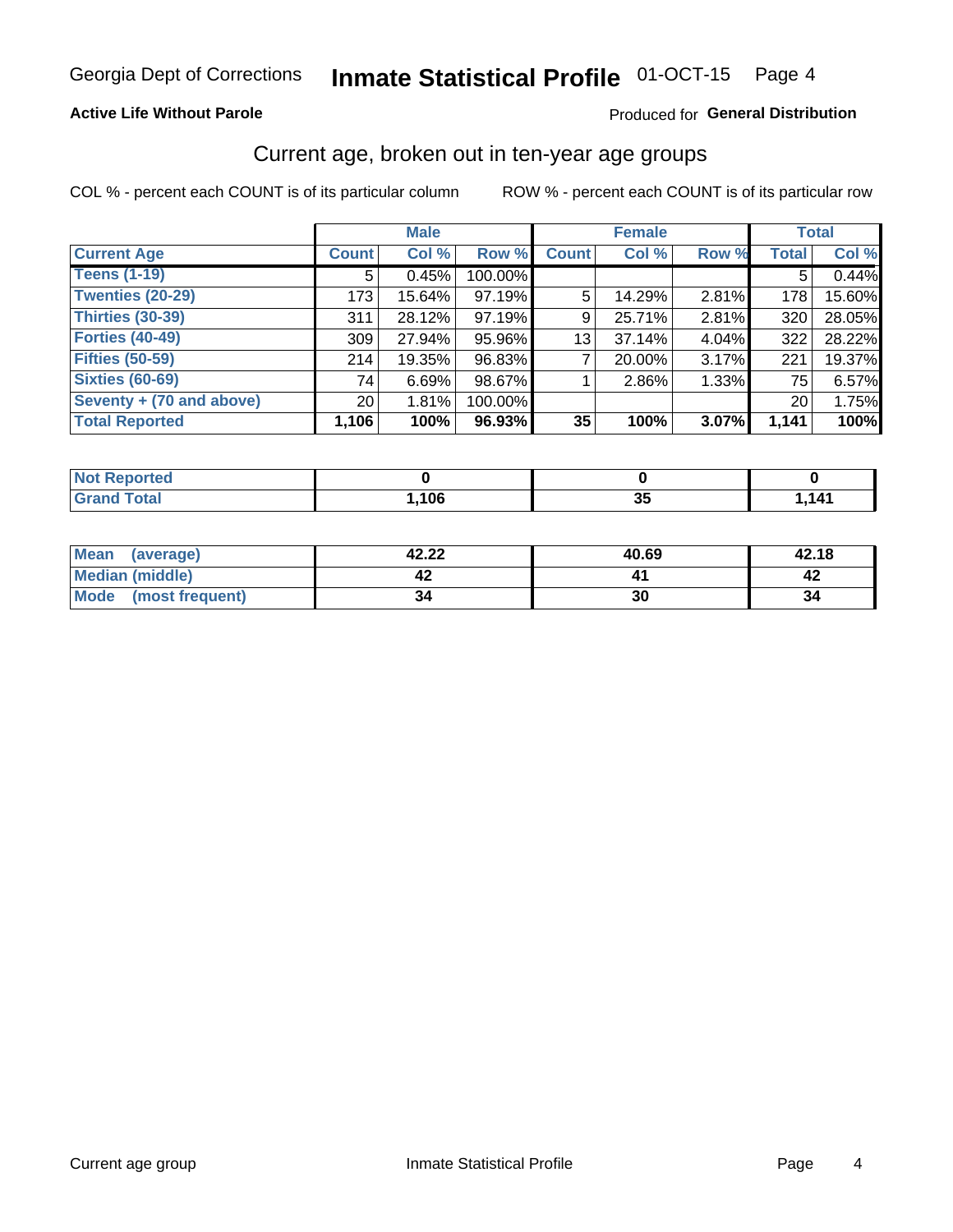#### **Inmate Statistical Profile 01-OCT-15** Page 5

## **Active Life Without Parole**

**Produced for General Distribution** 

# Race group

COL % - percent each COUNT is of its particular column

|                              | <b>Male</b>  |         |                    | <b>Female</b> |        |       | <b>Total</b> |        |
|------------------------------|--------------|---------|--------------------|---------------|--------|-------|--------------|--------|
| <b>Race Group</b>            | <b>Count</b> | Col %   | <b>Row % Count</b> |               | Col %  | Row % | <b>Total</b> | Col %  |
| <b>White</b>                 | 242          | 21.88%  | 95.28%             | 12            | 34.29% | 4.72% | 254          | 22.26% |
| <b>Black</b><br>$\mathbf{2}$ | 835          | 75.50%  | 97.55%             | 21            | 60.00% | 2.45% | 856          | 75.02% |
| <b>Other</b><br>5.           |              | $.09\%$ | 100.00%            |               |        |       |              | .09%   |
| <b>Asian</b><br>6            | 4            | $.36\%$ | 100.00%            |               |        |       | 4            | .35%   |
| <b>Hispanic</b><br>10        | 24           | 2.17%   | 92.31%             | 2             | 5.71%  | 7.69% | 26           | 2.28%  |
| <b>Total Reported</b>        | 1,106        | 100%    | 96.93%             | 35            | 100%   | 3.07% | 1,141        | 100%   |

| <b>rted</b><br>N |      |          |                                     |
|------------------|------|----------|-------------------------------------|
| <b>Total</b>     | .106 | п.<br>ುು | 14 <sup>4</sup><br>. <del>.</del> . |

| –•••• |  | M |  |  |  |
|-------|--|---|--|--|--|
|-------|--|---|--|--|--|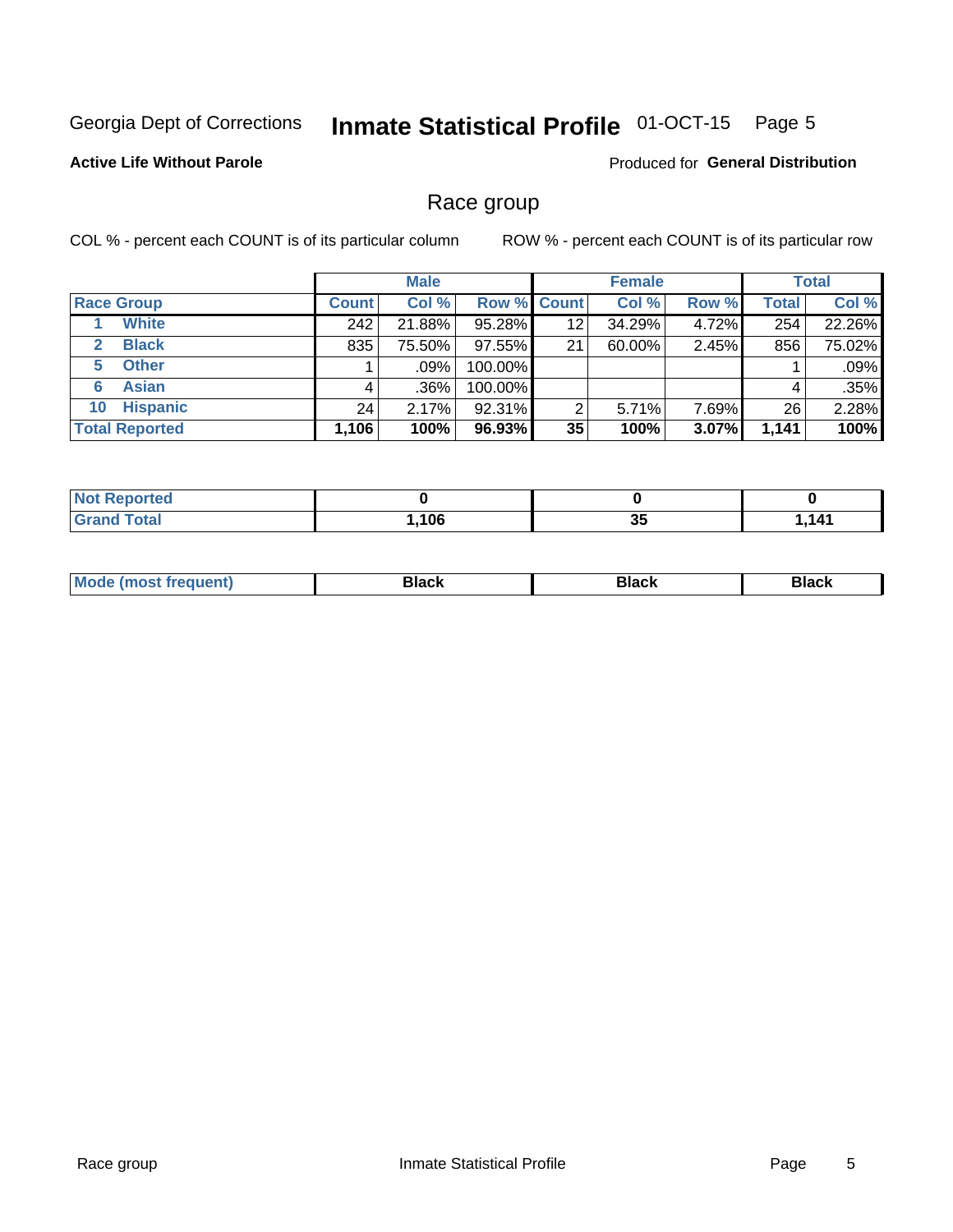#### Inmate Statistical Profile 01-OCT-15 Page 6

### **Active Life Without Parole**

## Produced for General Distribution

# Marital status, self-reported at entry to prison

COL % - percent each COUNT is of its particular column

|                            | <b>Male</b>  |        |         |              | <b>Female</b> | <b>Total</b> |              |         |
|----------------------------|--------------|--------|---------|--------------|---------------|--------------|--------------|---------|
| <b>Marital Status</b>      | <b>Count</b> | Col %  | Row %   | <b>Count</b> | Col %         | Row %        | <b>Total</b> | Col %   |
| <b>Unknown</b><br>$\bf{0}$ | 8            | .72%   | 100.00% |              |               |              | 8            | $.70\%$ |
| <b>Divorced</b><br>D       | 88           | 7.96%  | 97.78%  | 2            | 5.71%         | 2.22%        | 90           | 7.89%   |
| <b>Married</b><br>М        | 152          | 13.74% | 96.20%  | 6            | 17.14%        | 3.80%        | 158          | 13.85%  |
| <b>Separated</b><br>S      | 30           | 2.71%  | 88.24%  | 4            | 11.43%        | 11.76%       | 34           | 2.98%   |
| <b>Unmarried</b><br>U      | 802          | 72.51% | 97.92%  | 17           | 48.57%        | 2.08%        | 819          | 71.78%  |
| <b>Widow</b><br>W          | 26           | 2.35%  | 81.25%  | 6            | 17.14%        | 18.75%       | 32           | 2.80%   |
| <b>Total Reported</b>      | 1,106        | 100%   | 96.93%  | 35           | 100%          | 3.07%        | 1,141        | 100%    |

| <b>Not Reported</b><br>. <b>.</b> |      |   |            |
|-----------------------------------|------|---|------------|
| Total                             | .106 | ູ | . 141<br>. |

|  | M | . | Unmarried | າmarried<br>_____ |
|--|---|---|-----------|-------------------|
|--|---|---|-----------|-------------------|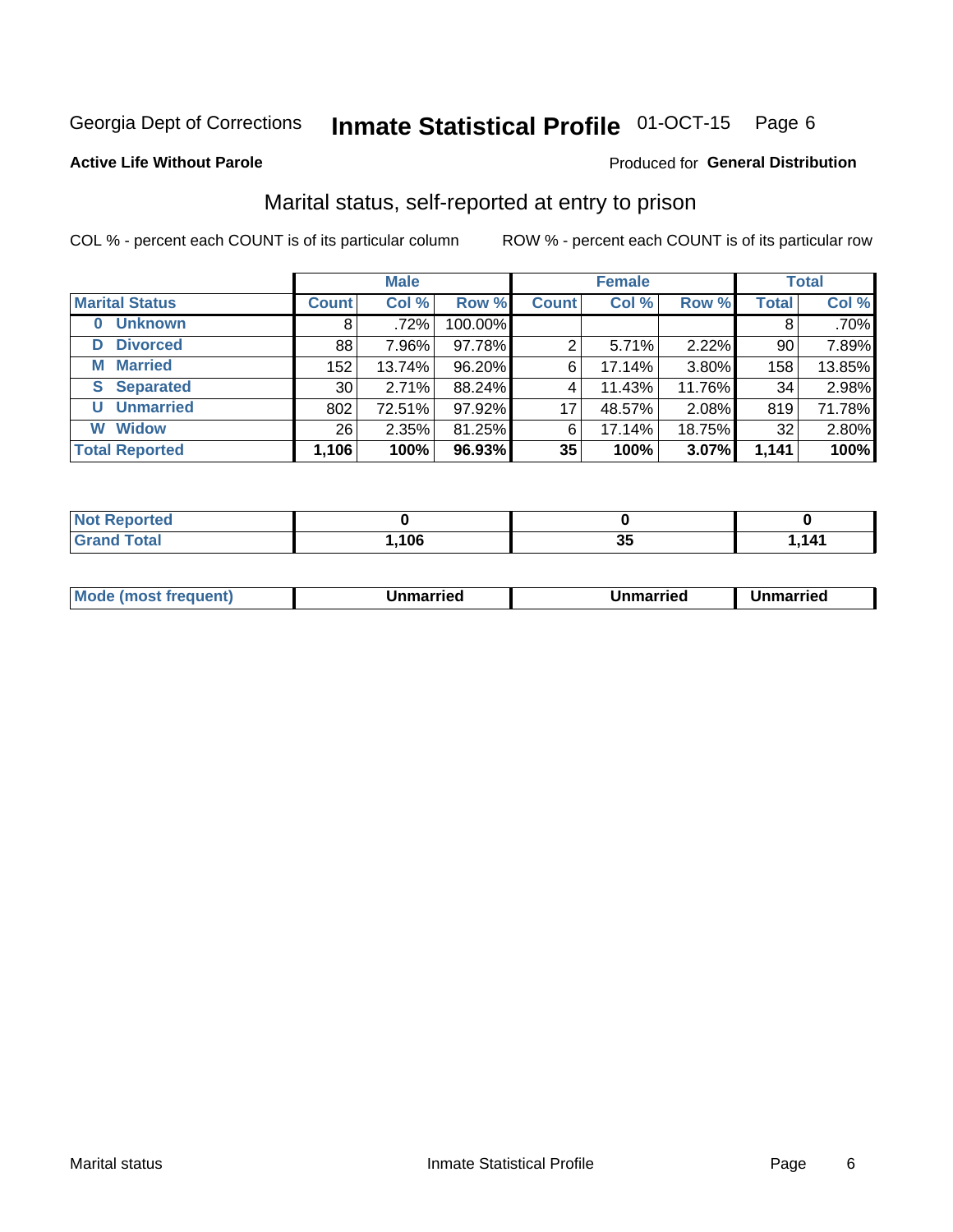#### Inmate Statistical Profile 01-OCT-15 Page 7

### **Active Life Without Parole**

## **Produced for General Distribution**

# Number of children, self reported at entry to prison

COL % - percent each COUNT is of its particular column

|                           |                | <b>Male</b> |         |              | <b>Female</b> |       |              | <b>Total</b> |
|---------------------------|----------------|-------------|---------|--------------|---------------|-------|--------------|--------------|
| <b>Number of Children</b> | <b>Count</b>   | Col %       | Row %   | <b>Count</b> | Col %         | Row % | <b>Total</b> | Col %        |
| $\bf{0}$                  | 403            | 36.70%      | 96.88%  | 13           | 37.14%        | 3.13% | 416          | 36.72%       |
|                           | 262            | 23.86%      | 97.40%  |              | 20.00%        | 2.60% | 269          | 23.74%       |
| $\overline{2}$            | 183            | 16.67%      | 98.39%  | 3            | 8.57%         | 1.61% | 186          | 16.42%       |
| 3                         | 111            | 10.11%      | 94.07%  | 7            | 20.00%        | 5.93% | 118          | 10.41%       |
| 4                         | 71             | 6.47%       | 98.61%  |              | 2.86%         | 1.39% | 72           | 6.35%        |
| 5                         | 32             | 2.91%       | 91.43%  | 3            | 8.57%         | 8.57% | 35           | 3.09%        |
| $6\phantom{1}6$           | 15             | 1.37%       | 93.75%  |              | 2.86%         | 6.25% | 16           | 1.41%        |
| 7                         | 8              | 0.73%       | 100.00% |              |               |       | 8            | 0.71%        |
| $\overline{\mathbf{8}}$   | 4              | 0.36%       | 100.00% |              |               |       | 4            | 0.35%        |
| $\boldsymbol{9}$          | 2              | 0.18%       | 100.00% |              |               |       | 2            | 0.18%        |
| 10                        | $\overline{2}$ | 0.18%       | 100.00% |              |               |       | 2            | 0.18%        |
| Over 10                   | 5              | 0.46%       | 100.00% |              |               |       | 5            | 0.44%        |
| <b>Total Reported</b>     | 1,098          | 100%        | 96.91%  | 35           | 100%          | 3.09% | 1,133        | 100%         |

| rteo                      |      |                      |       |
|---------------------------|------|----------------------|-------|
| المقماد<br>Jlai<br>$\sim$ | ,106 | $\sim$ $\sim$<br>ึงง | 4 1 4 |

| <b>Mean</b><br>(average) | 1.53 | 1.69 | 1.54 |
|--------------------------|------|------|------|
| <b>Median (middle)</b>   |      |      |      |
| Mode<br>(most frequent)  |      |      |      |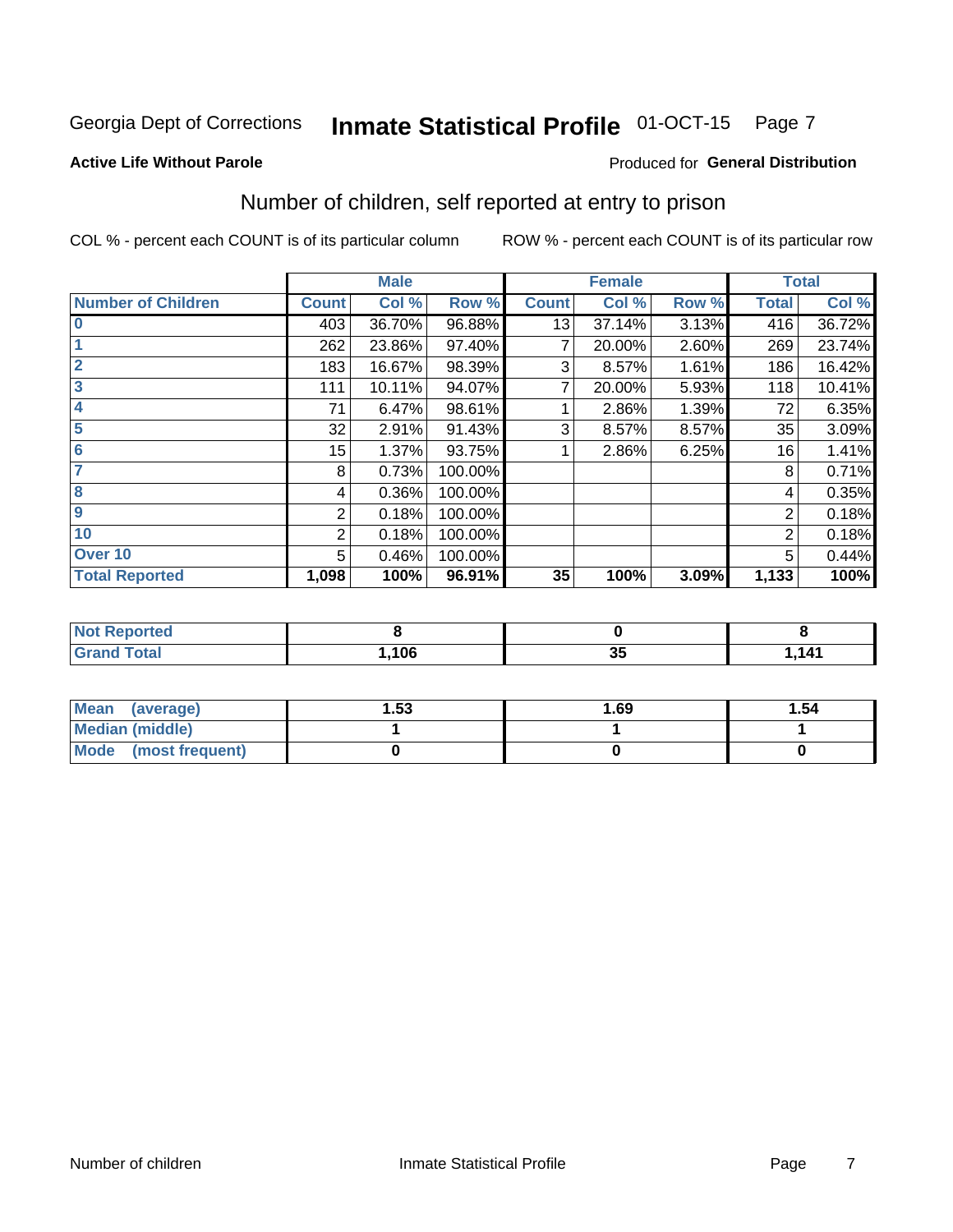#### Inmate Statistical Profile 01-OCT-15 Page 8

### **Active Life Without Parole**

### Produced for General Distribution

# Religious affiliation, self-reported at entry to prison

COL % - percent each COUNT is of its particular column

|              |                              | <b>Male</b>  |        |         | <b>Female</b> |        |       | <b>Total</b>   |        |
|--------------|------------------------------|--------------|--------|---------|---------------|--------|-------|----------------|--------|
|              | <b>Religious Affiliation</b> | <b>Count</b> | Col %  | Row %   | <b>Count</b>  | Col %  | Row % | <b>Total</b>   | Col %  |
|              | <b>Islam</b>                 | 49           | 8.21%  | 94.23%  | 3             | 12.00% | 5.77% | 52             | 8.36%  |
| $\mathbf{2}$ | <b>Catholic</b>              | 21           | 3.52%  | 91.30%  | 2             | 8.00%  | 8.70% | 23             | 3.70%  |
| 3            | <b>Baptist</b>               | 283          | 47.40% | 94.65%  | 16            | 64.00% | 5.35% | 299            | 48.07% |
| 4            | <b>Methodist</b>             | 12           | 2.01%  | 92.31%  |               | 4.00%  | 7.69% | 13             | 2.09%  |
| 7            | <b>Chc Of God</b>            | 2            | .34%   | 100.00% |               |        |       | 2              | .32%   |
| 8            | <b>Holiness</b>              | 21           | 3.52%  | 95.45%  |               | 4.00%  | 4.55% | 22             | 3.54%  |
| 9            | <b>Jewish</b>                | 2            | .34%   | 100.00% |               |        |       | $\overline{2}$ | .32%   |
| 10           | <b>Anglican</b>              |              | .17%   | 100.00% |               |        |       |                | .16%   |
| 12           | <b>Hindu</b>                 | 2            | .34%   | 100.00% |               |        |       | $\overline{2}$ | .32%   |
| 16           | <b>Seven D Ad</b>            | 4            | .67%   | 100.00% |               |        |       | 4              | .64%   |
| 17           | <b>Jehovah Wt</b>            | 9            | 1.51%  | 100.00% |               |        |       | 9              | 1.45%  |
| 18           | <b>Latr Day S</b>            |              | .17%   | 100.00% |               |        |       |                | .16%   |
| 20           | <b>Other Prot</b>            | 78           | 13.07% | 97.50%  | 2             | 8.00%  | 2.50% | 80             | 12.86% |
| 96           | <b>None</b>                  | 112          | 18.76% | 100.00% |               |        |       | 112            | 18.01% |
|              | <b>Total Reported</b>        | 597          | 100%   | 95.98%  | 25            | 100%   | 4.02% | 622            | 100%   |

| <b>NOT Reported</b> | 509  | 10       | . А<br>J I J |
|---------------------|------|----------|--------------|
| iotal               | ,106 | ית<br>ູບ | ,141         |

| <b>Mode (most frequent)</b> | Baptist | Baptist | Baptist |
|-----------------------------|---------|---------|---------|
|-----------------------------|---------|---------|---------|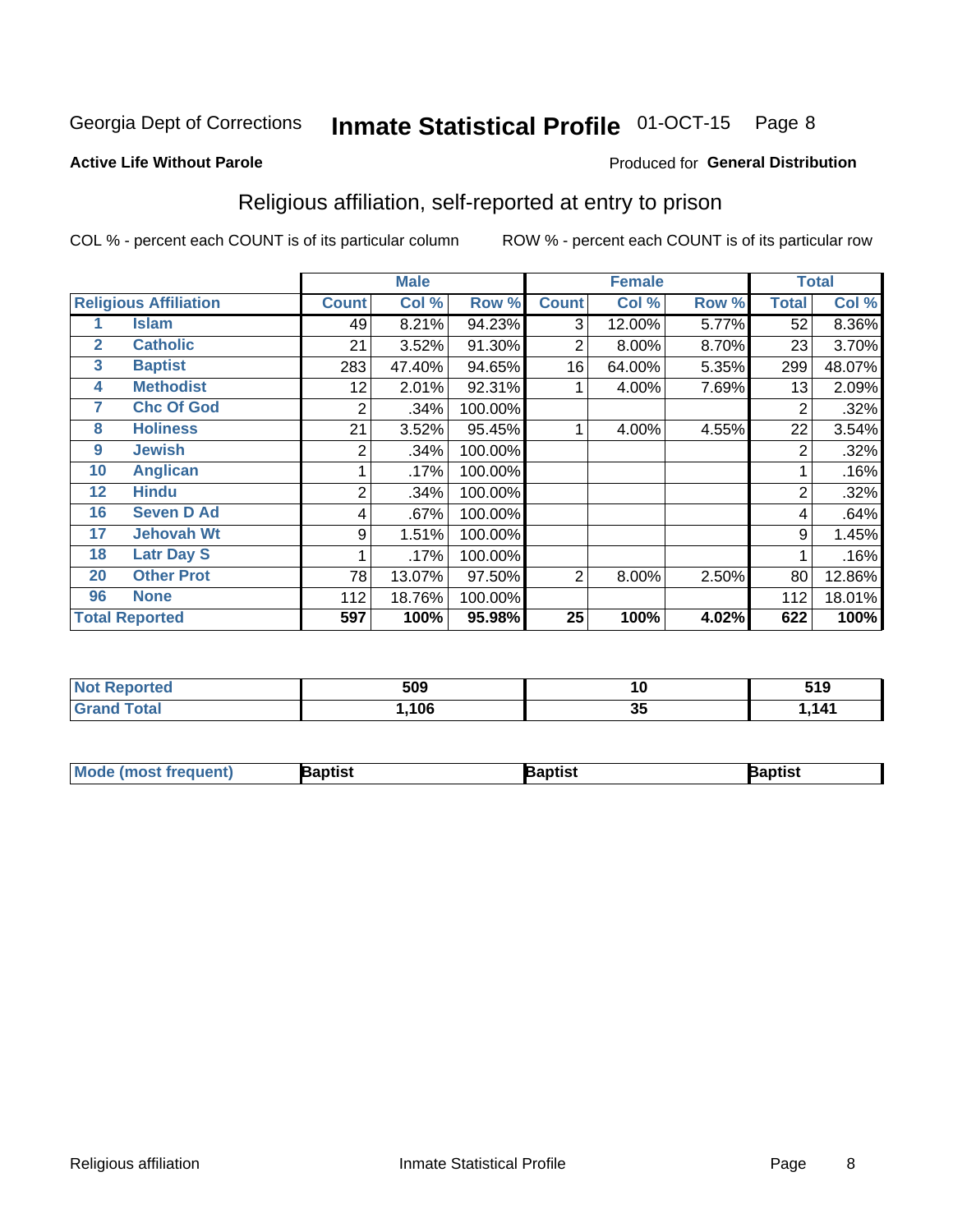#### **Inmate Statistical Profile 01-OCT-15** Page 9

### **Active Life Without Parole**

### Produced for General Distribution

# Home county, self-reported at entry to prison

COL % - percent each COUNT is of its particular column

|     |                             |                  | <b>Male</b> |         |              | <b>Female</b> |        | <b>Total</b>     |        |
|-----|-----------------------------|------------------|-------------|---------|--------------|---------------|--------|------------------|--------|
|     | <b>Home County</b>          | <b>Count</b>     | Col %       | Row %   | <b>Count</b> | Col %         | Row %  | <b>Total</b>     | Col %  |
| 000 | <b>Unknown</b>              | $\overline{224}$ | 20.25%      | 94.92%  | 12           | 34.29%        | 5.08%  | $\overline{236}$ | 20.68% |
| 001 | <b>Appling County</b>       | 4                | .36%        | 100.00% |              |               |        | 4                | .35%   |
| 002 | <b>Atkinson County</b>      | $\overline{2}$   | .18%        | 100.00% |              |               |        | $\overline{2}$   | .18%   |
| 003 | <b>Bacon County</b>         | 1                | .09%        | 100.00% |              |               |        | 1                | .09%   |
| 004 | <b>Baker County</b>         | $\mathbf 1$      | .09%        | 100.00% |              |               |        | 1                | .09%   |
| 005 | <b>Baldwin County</b>       | 3                | .27%        | 100.00% |              |               |        | 3                | .26%   |
| 007 | <b>Barrow County</b>        | $\overline{7}$   | .63%        | 100.00% |              |               |        | 7                | .61%   |
| 008 | <b>Bartow County</b>        | 6                | .54%        | 100.00% |              |               |        | 6                | .53%   |
| 009 | <b>Ben Hill County</b>      | 6                | .54%        | 100.00% |              |               |        | 6                | .53%   |
| 010 | <b>Berrien County</b>       | 2                | .18%        | 100.00% |              |               |        | $\overline{2}$   | .18%   |
| 011 | <b>Bibb County</b>          | 23               | 2.08%       | 95.83%  | 1            | 2.86%         | 4.17%  | 24               | 2.10%  |
| 012 | <b>Bleckley County</b>      | 2                | .18%        | 100.00% |              |               |        | $\overline{2}$   | .18%   |
| 014 | <b>Brooks County</b>        | $\mathbf 1$      | .09%        | 100.00% |              |               |        | 1                | .09%   |
| 016 | <b>Bulloch County</b>       | 3                | .27%        | 100.00% |              |               |        | 3                | .26%   |
| 017 | <b>Burke County</b>         | 10               | .90%        | 100.00% |              |               |        | 10               | .88%   |
| 018 | <b>Butts County</b>         | 2                | .18%        | 100.00% |              |               |        | $\overline{2}$   | .18%   |
| 020 | <b>Camden County</b>        | 5                | .45%        | 83.33%  | 1            | 2.86%         | 16.67% | 6                | .53%   |
| 021 | <b>Candler County</b>       | 1                | .09%        | 100.00% |              |               |        | 1                | .09%   |
| 022 | <b>Carroll County</b>       | $\overline{2}$   | .18%        | 100.00% |              |               |        | $\overline{2}$   | .18%   |
| 023 | <b>Catoosa County</b>       | $\overline{2}$   | .18%        | 100.00% |              |               |        | $\overline{2}$   | .18%   |
| 025 | <b>Chatham County</b>       | 39               | 3.53%       | 100.00% |              |               |        | 39               | 3.42%  |
| 026 | <b>Chattahoochee County</b> | 1                | .09%        | 100.00% |              |               |        | 1                | .09%   |
| 028 | <b>Cherokee County</b>      | $\overline{2}$   | .18%        | 100.00% |              |               |        | $\overline{2}$   | .18%   |
| 029 | <b>Clarke County</b>        | 21               | 1.90%       | 100.00% |              |               |        | 21               | 1.84%  |
| 030 | <b>Clay County</b>          | 1                | .09%        | 100.00% |              |               |        | 1                | .09%   |
| 031 | <b>Clayton County</b>       | 32               | 2.89%       | 100.00% |              |               |        | 32               | 2.80%  |
| 032 | <b>Clinch County</b>        | 1                | .09%        | 100.00% |              |               |        | 1                | .09%   |
| 033 | <b>Cobb County</b>          | 39               | 3.53%       | 100.00% |              |               |        | 39               | 3.42%  |
| 034 | <b>Coffee County</b>        | 3                | .27%        | 100.00% |              |               |        | 3                | .26%   |
| 035 | <b>Colquitt County</b>      | 3                | .27%        | 100.00% |              |               |        | 3                | .26%   |
| 036 | <b>Columbia County</b>      | 6                | .54%        | 85.71%  | 1            | 2.86%         | 14.29% | 7                | .61%   |
| 037 | <b>Cook County</b>          | 4                | .36%        | 100.00% |              |               |        | $\overline{4}$   | .35%   |
| 038 | <b>Coweta County</b>        | 4                | .36%        | 80.00%  | 1            | 2.86%         | 20.00% | 5                | .44%   |
| 040 | <b>Crisp County</b>         | 6                | .54%        | 100.00% |              |               |        | 6                | .53%   |
| 042 | <b>Dawson County</b>        | $\mathbf 1$      | .09%        | 100.00% |              |               |        | 1                | .09%   |
| 043 | <b>Decatur County</b>       | 3                | .27%        | 100.00% |              |               |        | 3                | .26%   |
| 044 | <b>Dekalb County</b>        | 80               | 7.23%       | 100.00% |              |               |        | 80               | 7.01%  |
| 045 | <b>Dodge County</b>         | 1                | .09%        | 100.00% |              |               |        | 1                | .09%   |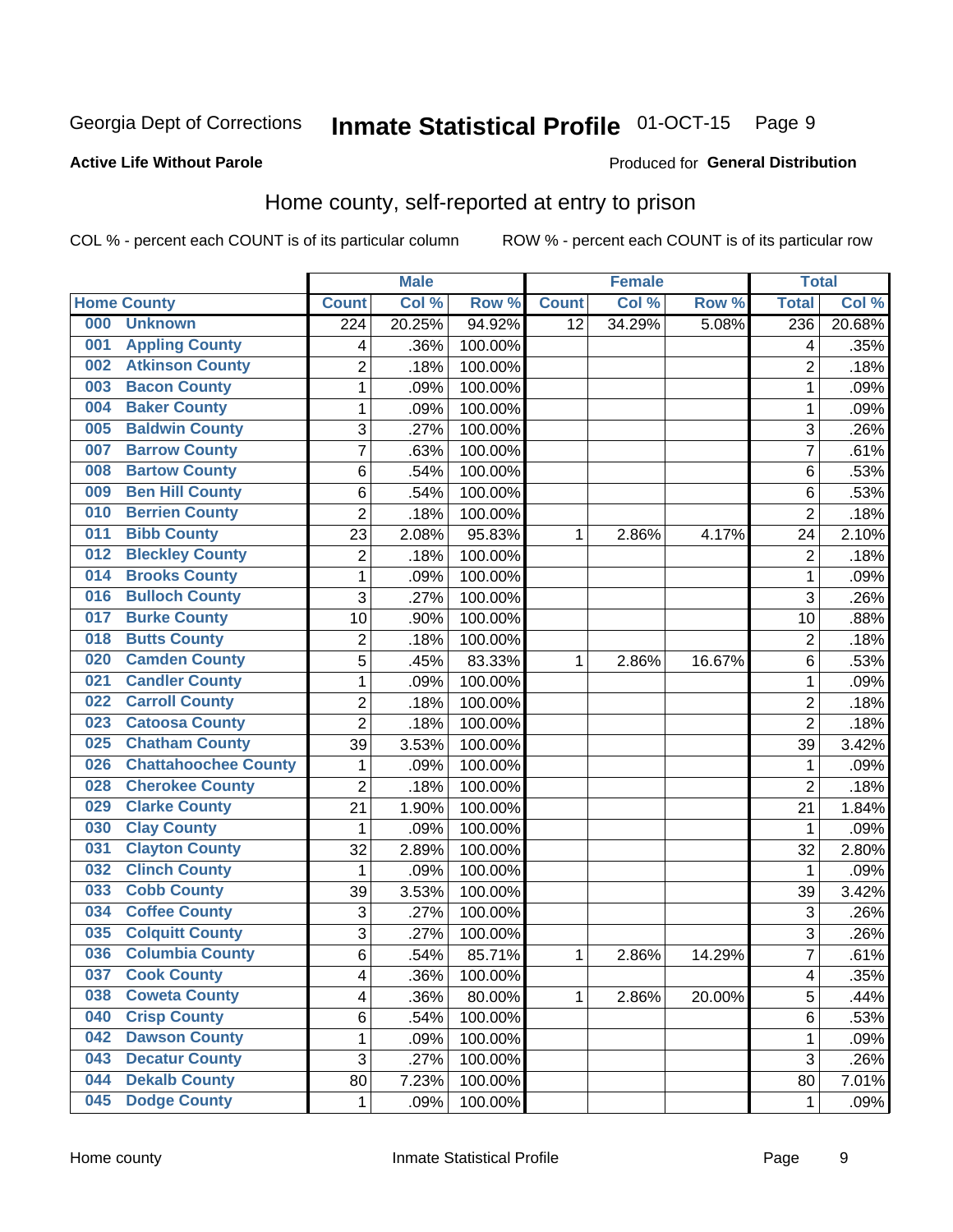#### Inmate Statistical Profile 01-OCT-15 Page 10

### **Active Life Without Parole**

## Produced for General Distribution

# Home county, self-reported at entry to prison

COL % - percent each COUNT is of its particular column

|     |                          |                | <b>Male</b> |         |                | <b>Female</b> |        | <b>Total</b>            |        |
|-----|--------------------------|----------------|-------------|---------|----------------|---------------|--------|-------------------------|--------|
|     | <b>Home County</b>       | <b>Count</b>   | Col %       | Row %   | <b>Count</b>   | Col %         | Row %  | <b>Total</b>            | Col %  |
| 046 | <b>Dooly County</b>      | 1.             | .09%        | 50.00%  | 1              | 2.86%         | 50.00% | $\overline{2}$          | .18%   |
| 047 | <b>Dougherty County</b>  | 24             | 2.17%       | 96.00%  | 1              | 2.86%         | 4.00%  | 25                      | 2.19%  |
| 048 | <b>Douglas County</b>    | 14             | 1.27%       | 87.50%  | $\overline{2}$ | 5.71%         | 12.50% | 16                      | 1.40%  |
| 049 | <b>Early County</b>      | 1              | .09%        | 100.00% |                |               |        | 1                       | .09%   |
| 051 | <b>Effingham County</b>  | 3              | .27%        | 100.00% |                |               |        | 3                       | .26%   |
| 052 | <b>Elbert County</b>     | 3              | .27%        | 100.00% |                |               |        | 3                       | .26%   |
| 053 | <b>Emanuel County</b>    | 4              | .36%        | 100.00% |                |               |        | $\overline{\mathbf{4}}$ | .35%   |
| 056 | <b>Fayette County</b>    | 3              | .27%        | 100.00% |                |               |        | 3                       | .26%   |
| 057 | <b>Floyd County</b>      | 16             | 1.45%       | 100.00% |                |               |        | 16                      | 1.40%  |
| 058 | <b>Forsyth County</b>    | 3              | .27%        | 100.00% |                |               |        | 3                       | .26%   |
| 059 | <b>Franklin County</b>   | $\overline{2}$ | .18%        | 66.67%  | 1              | 2.86%         | 33.33% | 3                       | .26%   |
| 060 | <b>Fulton County</b>     | 148            | 13.38%      | 98.67%  | $\overline{2}$ | 5.71%         | 1.33%  | 150                     | 13.15% |
| 061 | <b>Gilmer County</b>     | $\overline{2}$ | .18%        | 100.00% |                |               |        | $\overline{2}$          | .18%   |
| 063 | <b>Glynn County</b>      | 8              | .72%        | 100.00% |                |               |        | 8                       | .70%   |
| 064 | <b>Gordon County</b>     | $\overline{2}$ | .18%        | 100.00% |                |               |        | $\overline{2}$          | .18%   |
| 066 | <b>Greene County</b>     | 1              | .09%        | 100.00% |                |               |        | 1                       | .09%   |
| 067 | <b>Gwinnett County</b>   | 25             | 2.26%       | 92.59%  | $\overline{2}$ | 5.71%         | 7.41%  | 27                      | 2.37%  |
| 068 | <b>Habersham County</b>  | $\mathbf 1$    | .09%        | 100.00% |                |               |        | 1                       | .09%   |
| 069 | <b>Hall County</b>       | 16             | 1.45%       | 100.00% |                |               |        | 16                      | 1.40%  |
| 070 | <b>Hancock County</b>    | $\overline{c}$ | .18%        | 100.00% |                |               |        | $\overline{2}$          | .18%   |
| 071 | <b>Haralson County</b>   | $\overline{c}$ | .18%        | 100.00% |                |               |        | $\overline{2}$          | .18%   |
| 072 | <b>Harris County</b>     | $\mathbf 1$    | .09%        | 100.00% |                |               |        | 1                       | .09%   |
| 073 | <b>Hart County</b>       | $\overline{c}$ | .18%        | 100.00% |                |               |        | $\overline{2}$          | .18%   |
| 074 | <b>Heard County</b>      | $\mathbf{1}$   | .09%        | 100.00% |                |               |        | 1                       | .09%   |
| 075 | <b>Henry County</b>      | 6              | .54%        | 85.71%  | 1              | 2.86%         | 14.29% | $\overline{7}$          | .61%   |
| 076 | <b>Houston County</b>    | 17             | 1.54%       | 100.00% |                |               |        | 17                      | 1.49%  |
| 078 | <b>Jackson County</b>    | 3              | .27%        | 100.00% |                |               |        | 3                       | .26%   |
| 080 | <b>Jeff Davis County</b> | $\mathbf{1}$   | .09%        | 100.00% |                |               |        | 1                       | .09%   |
| 081 | <b>Jefferson County</b>  | 4              | .36%        | 100.00% |                |               |        | $\overline{\mathbf{4}}$ | .35%   |
| 082 | <b>Jenkins County</b>    | $\overline{c}$ | .18%        | 100.00% |                |               |        | $\overline{2}$          | .18%   |
| 084 | <b>Jones County</b>      | $\mathbf{1}$   | .09%        | 100.00% |                |               |        | 1                       | .09%   |
| 087 | <b>Laurens County</b>    | 6              | .54%        | 100.00% |                |               |        | 6                       | .53%   |
| 088 | <b>Lee County</b>        | $\mathbf{1}$   | .09%        | 100.00% |                |               |        | 1                       | .09%   |
| 089 | <b>Liberty County</b>    | $\overline{7}$ | .63%        | 87.50%  | 1              | 2.86%         | 12.50% | 8                       | .70%   |
| 090 | <b>Lincoln County</b>    | $\mathbf 1$    | .09%        | 100.00% |                |               |        | 1                       | .09%   |
| 091 | <b>Long County</b>       | 1              | .09%        | 100.00% |                |               |        | 1                       | .09%   |
| 092 | <b>Lowndes County</b>    | 8              | .72%        | 100.00% |                |               |        | 8                       | .70%   |
| 093 | <b>Lumpkin County</b>    | $\mathbf{1}$   | .09%        | 100.00% |                |               |        | 1                       | .09%   |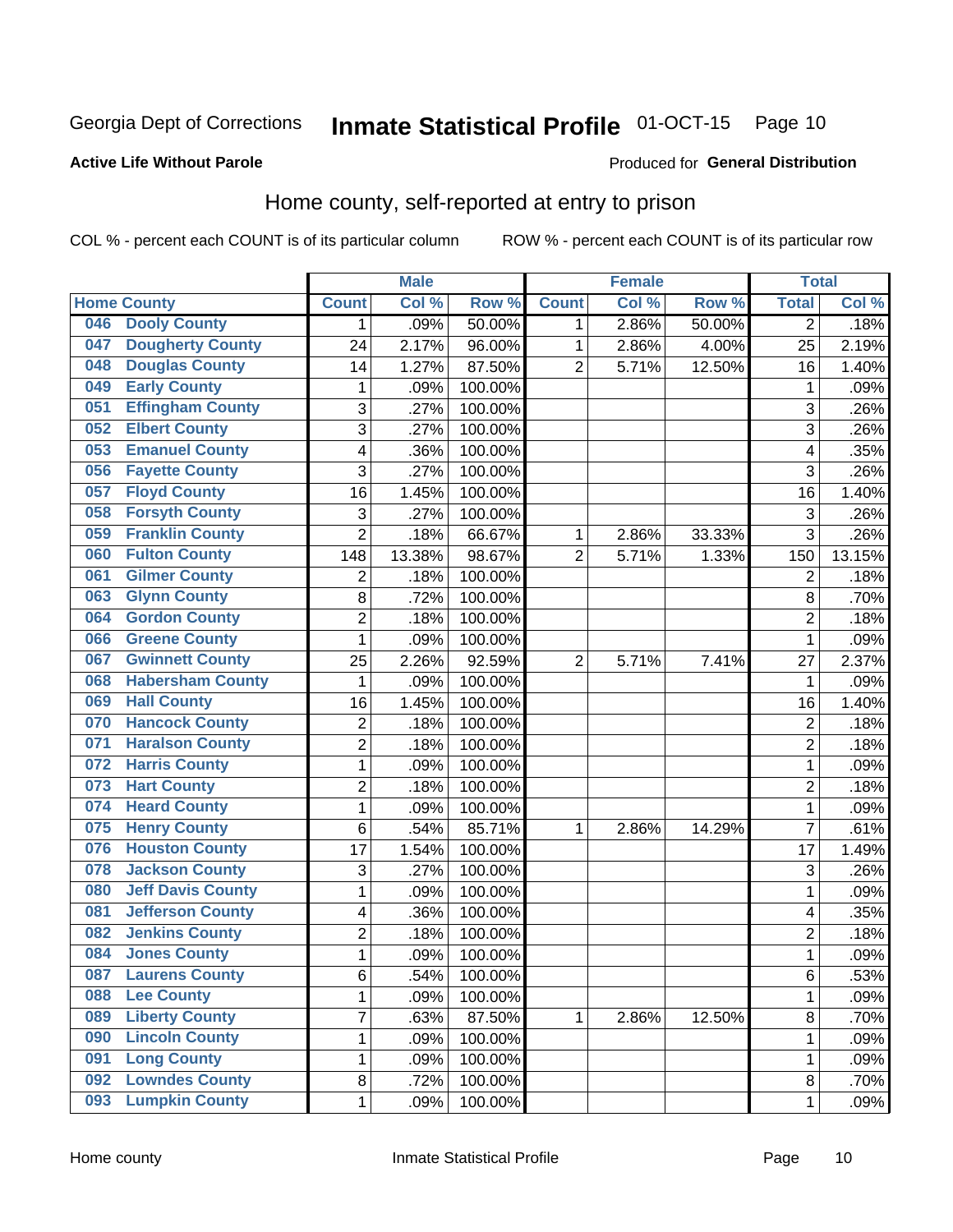#### Inmate Statistical Profile 01-OCT-15 Page 11

### **Active Life Without Parole**

### Produced for General Distribution

# Home county, self-reported at entry to prison

COL % - percent each COUNT is of its particular column

|                  |                          |                | <b>Male</b> |         |              | <b>Female</b> |        | <b>Total</b>   |       |
|------------------|--------------------------|----------------|-------------|---------|--------------|---------------|--------|----------------|-------|
|                  | <b>Home County</b>       | <b>Count</b>   | Col %       | Row %   | <b>Count</b> | Col%          | Row %  | <b>Total</b>   | Col % |
| 094              | <b>Macon County</b>      | 1              | .09%        | 100.00% |              |               |        | 1              | .09%  |
| 095              | <b>Madison County</b>    | 1              | .09%        | 100.00% |              |               |        | 1              | .09%  |
| 096              | <b>Marion County</b>     | $\mathbf 1$    | .09%        | 100.00% |              |               |        | 1              | .09%  |
| 097              | <b>Mcduffie County</b>   | 2              | .18%        | 100.00% |              |               |        | $\overline{2}$ | .18%  |
| 098              | <b>Mcintosh County</b>   | $\mathbf{1}$   | .09%        | 100.00% |              |               |        | 1              | .09%  |
| 100              | <b>Miller County</b>     | $\mathbf 1$    | .09%        | 100.00% |              |               |        | 1              | .09%  |
| 101              | <b>Mitchell County</b>   | 1              | .09%        | 100.00% |              |               |        | 1              | .09%  |
| 102              | <b>Monroe County</b>     | 4              | .36%        | 100.00% |              |               |        | 4              | .35%  |
| 103              | <b>Montgomery County</b> | 1              | .09%        | 100.00% |              |               |        | 1              | .09%  |
| 104              | <b>Morgan County</b>     | 1              | .09%        | 100.00% |              |               |        | 1              | .09%  |
| 106              | <b>Muscogee County</b>   | 26             | 2.35%       | 100.00% |              |               |        | 26             | 2.28% |
| 107              | <b>Newton County</b>     | 3              | .27%        | 75.00%  | 1            | 2.86%         | 25.00% | 4              | .35%  |
| 109              | <b>Oglethorpe County</b> | 4              | .36%        | 100.00% |              |               |        | 4              | .35%  |
| 110              | <b>Paulding County</b>   | 6              | .54%        | 100.00% |              |               |        | 6              | .53%  |
| 111              | <b>Peach County</b>      | 1              | .09%        | 100.00% |              |               |        | 1              | .09%  |
| 112              | <b>Pickens County</b>    | 1              | .09%        | 100.00% |              |               |        | 1              | .09%  |
| 113              | <b>Pierce County</b>     | $\overline{2}$ | .18%        | 100.00% |              |               |        | $\overline{2}$ | .18%  |
| 114              | <b>Pike County</b>       | 3              | .27%        | 75.00%  | 1            | 2.86%         | 25.00% | 4              | .35%  |
| $\overline{115}$ | <b>Polk County</b>       | 3              | .27%        | 100.00% |              |               |        | 3              | .26%  |
| 117              | <b>Putnam County</b>     | 5              | .45%        | 100.00% |              |               |        | 5              | .44%  |
| 119              | <b>Rabun County</b>      | $\mathbf{1}$   | .09%        | 100.00% |              |               |        | 1              | .09%  |
| 120              | <b>Randolph County</b>   | $\overline{2}$ | .18%        | 100.00% |              |               |        | $\overline{2}$ | .18%  |
| $121$            | <b>Richmond County</b>   | 37             | 3.35%       | 92.50%  | 3            | 8.57%         | 7.50%  | 40             | 3.51% |
| 122              | <b>Rockdale County</b>   | 4              | .36%        | 100.00% |              |               |        | 4              | .35%  |
| 124              | <b>Screven County</b>    | $\mathbf 1$    | .09%        | 100.00% |              |               |        | 1              | .09%  |
| 125              | <b>Seminole County</b>   | $\overline{c}$ | .18%        | 100.00% |              |               |        | $\overline{2}$ | .18%  |
| 126              | <b>Spalding County</b>   | 8              | .72%        | 100.00% |              |               |        | 8              | .70%  |
| 127              | <b>Stephens County</b>   | $\mathbf 1$    | .09%        | 50.00%  | 1            | 2.86%         | 50.00% | $\overline{2}$ | .18%  |
| 128              | <b>Stewart County</b>    | $\mathbf 1$    | .09%        | 100.00% |              |               |        | 1              | .09%  |
| 129              | <b>Sumter County</b>     | $\overline{c}$ | .18%        | 100.00% |              |               |        | $\overline{2}$ | .18%  |
| 132              | <b>Tattnall County</b>   | 4              | .36%        | 100.00% |              |               |        | 4              | .35%  |
| 133              | <b>Taylor County</b>     | 2              | .18%        | 100.00% |              |               |        | $\overline{c}$ | .18%  |
| 134              | <b>Telfair County</b>    | $\mathbf{1}$   | .09%        | 100.00% |              |               |        | 1              | .09%  |
| 136              | <b>Thomas County</b>     | 5              | .45%        | 100.00% |              |               |        | 5              | .44%  |
| 137              | <b>Tift County</b>       | $\overline{6}$ | .54%        | 100.00% |              |               |        | 6              | .53%  |
| 138              | <b>Toombs County</b>     | 8              | .72%        | 100.00% |              |               |        | 8              | .70%  |
| 140              | <b>Treutlen County</b>   | $\overline{2}$ | .18%        | 100.00% |              |               |        | $\overline{2}$ | .18%  |
| $\overline{141}$ | <b>Troup County</b>      | 3              | .27%        | 100.00% |              |               |        | $\overline{3}$ | .26%  |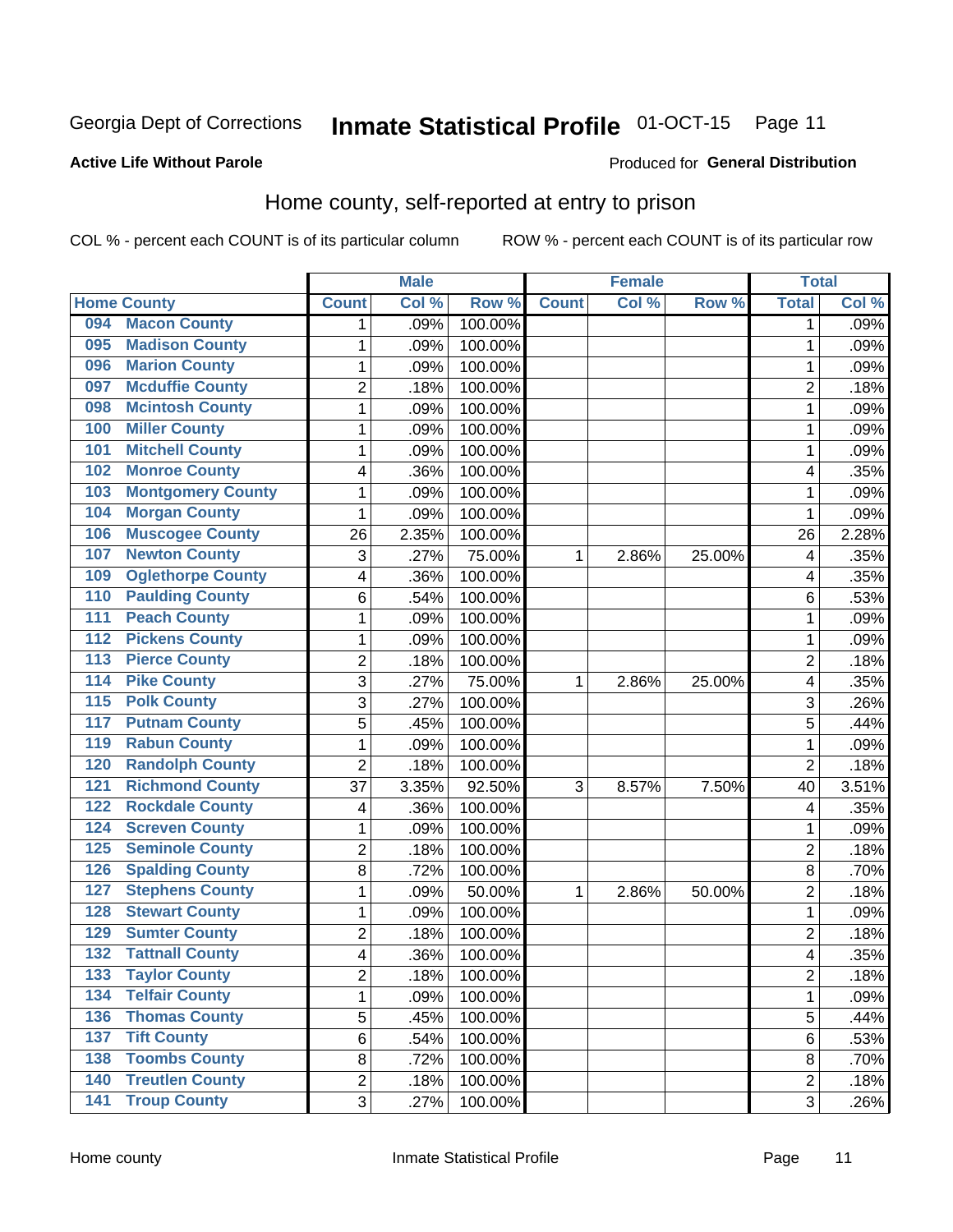# Inmate Statistical Profile 01-OCT-15 Page 12

### **Active Life Without Parole**

### Produced for General Distribution

# Home county, self-reported at entry to prison

COL % - percent each COUNT is of its particular column

|                                    |              | <b>Male</b> |         |              | <b>Female</b> |        | <b>Total</b> |       |
|------------------------------------|--------------|-------------|---------|--------------|---------------|--------|--------------|-------|
| <b>Home County</b>                 | <b>Count</b> | Col %       | Row %   | <b>Count</b> | Col %         | Row %  | <b>Total</b> | Col % |
| <b>Twiggs County</b><br>143        |              | .09%        | 100.00% |              |               |        |              | .09%  |
| <b>Upson County</b><br>145         | 4            | .36%        | 100.00% |              |               |        | 4            | .35%  |
| <b>Walker County</b><br>146        | 6            | .54%        | 85.71%  |              | 2.86%         | 14.29% |              | .61%  |
| <b>Walton County</b><br>147        | 9            | .81%        | 100.00% |              |               |        | 9            | .79%  |
| <b>Ware County</b><br>148          | 7            | .63%        | 100.00% |              |               |        |              | .61%  |
| <b>Washington County</b><br>150    | 5            | .45%        | 100.00% |              |               |        | 5            | .44%  |
| <b>Wayne County</b><br>151         | 5            | .45%        | 100.00% |              |               |        | 5            | .44%  |
| <b>White County</b><br>154         |              | .09%        | 100.00% |              |               |        |              | .09%  |
| <b>Whitfield County</b><br>155     | 5            | .45%        | 100.00% |              |               |        | 5            | .44%  |
| <b>Wilkes County</b><br>157        |              | .09%        | 100.00% |              |               |        |              | .09%  |
| <b>Wilkinson County</b><br>158     | 2            | .18%        | 100.00% |              |               |        | 2            | .18%  |
| <b>Worth County</b><br>159         |              | .09%        | 100.00% |              |               |        |              | .09%  |
| <b>Other Custody/Out Of</b><br>999 | 3            | .27%        | 75.00%  | 1            | 2.86%         | 25.00% | 4            | .35%  |
| <b>State</b>                       |              |             |         |              |               |        |              |       |
| <b>Total Rported</b>               | 1,106        | 100%        | 96.93%  | 35           | 100%          | 3.07%  | 1,141        | 100%  |

| <b>ceported</b> |      |    |     |
|-----------------|------|----|-----|
| <b>otal</b>     | ,106 | ৬⊍ | 141 |

|  | Mode (most frequent) | <b>Fulton County</b> | <b>Richmond County</b> | <b>Fulton County</b> |
|--|----------------------|----------------------|------------------------|----------------------|
|--|----------------------|----------------------|------------------------|----------------------|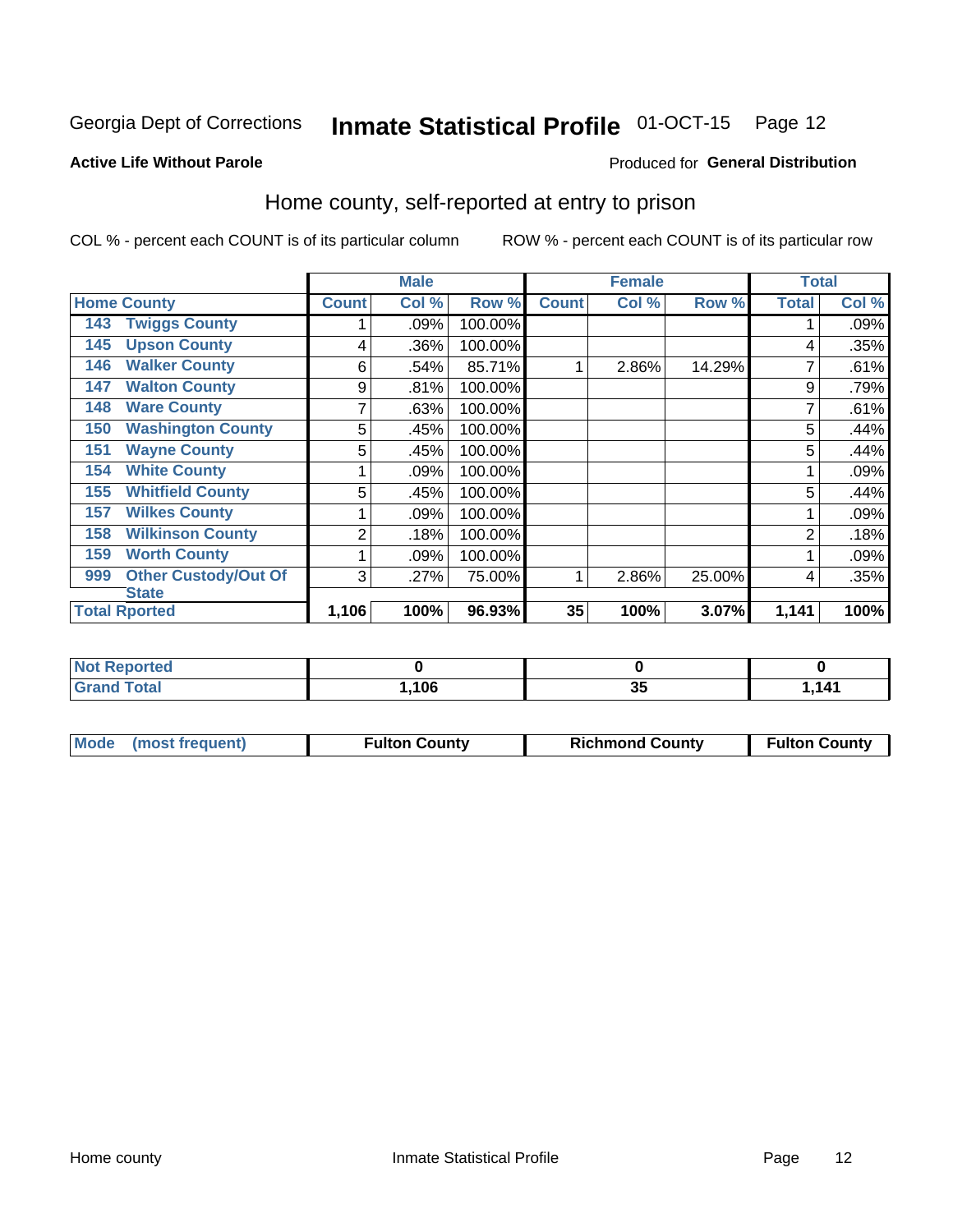#### **Inmate Statistical Profile 01-OCT-15** Page 13

## **Active Life Without Parole**

### Produced for General Distribution

# Employment status before prison, self-reported at entry to prison

COL % - percent each COUNT is of its particular column

|    |                          |              | <b>Male</b> |         |                 | <b>Female</b> |       |       | <b>Total</b> |
|----|--------------------------|--------------|-------------|---------|-----------------|---------------|-------|-------|--------------|
|    | <b>Employment Status</b> | <b>Count</b> | Col %       | Row %   | <b>Count</b>    | Col %         | Row % | Total | Col %        |
| 01 | <b>Full Time</b>         | 433          | 47.48%      | 97.09%  | 13              | 43.33%        | 2.91% | 446   | 47.35%       |
| 02 | <b>Part Time</b>         | 60           | 6.58%       | 100.00% |                 |               |       | 60    | 6.37%        |
| 03 | Unempl $<$ 6M            | 70 l         | 7.68%       | 98.59%  |                 | 3.33%         | 1.41% | 71    | 7.54%        |
| 04 | Unempl > 6M              | 193          | 21.16%      | 94.15%  | 12              | 40.00%        | 5.85% | 205   | 21.76%       |
| 05 | <b>Never Worked</b>      | 83           | 9.10%       | 100.00% |                 |               |       | 83    | 8.81%        |
| 06 | <b>Student</b>           | 25           | 2.74%       | 100.00% |                 |               |       | 25    | 2.65%        |
| 07 | <b>Incapable</b>         | 48           | $5.26\%$    | 92.31%  | 4               | 13.33%        | 7.69% | 52    | 5.52%        |
|    | <b>Total Reported</b>    | 912          | 100%        | 96.82%  | 30 <sub>1</sub> | 100%          | 3.18% | 942   | 100%         |

| `NT≂⊾<br>тео<br>NO. | 194  |    | 199   |
|---------------------|------|----|-------|
| <b>Total</b>        | ,106 | J. | 1,141 |

| Mc | ∴ull | ----<br>ıme<br>w |
|----|------|------------------|
|    |      |                  |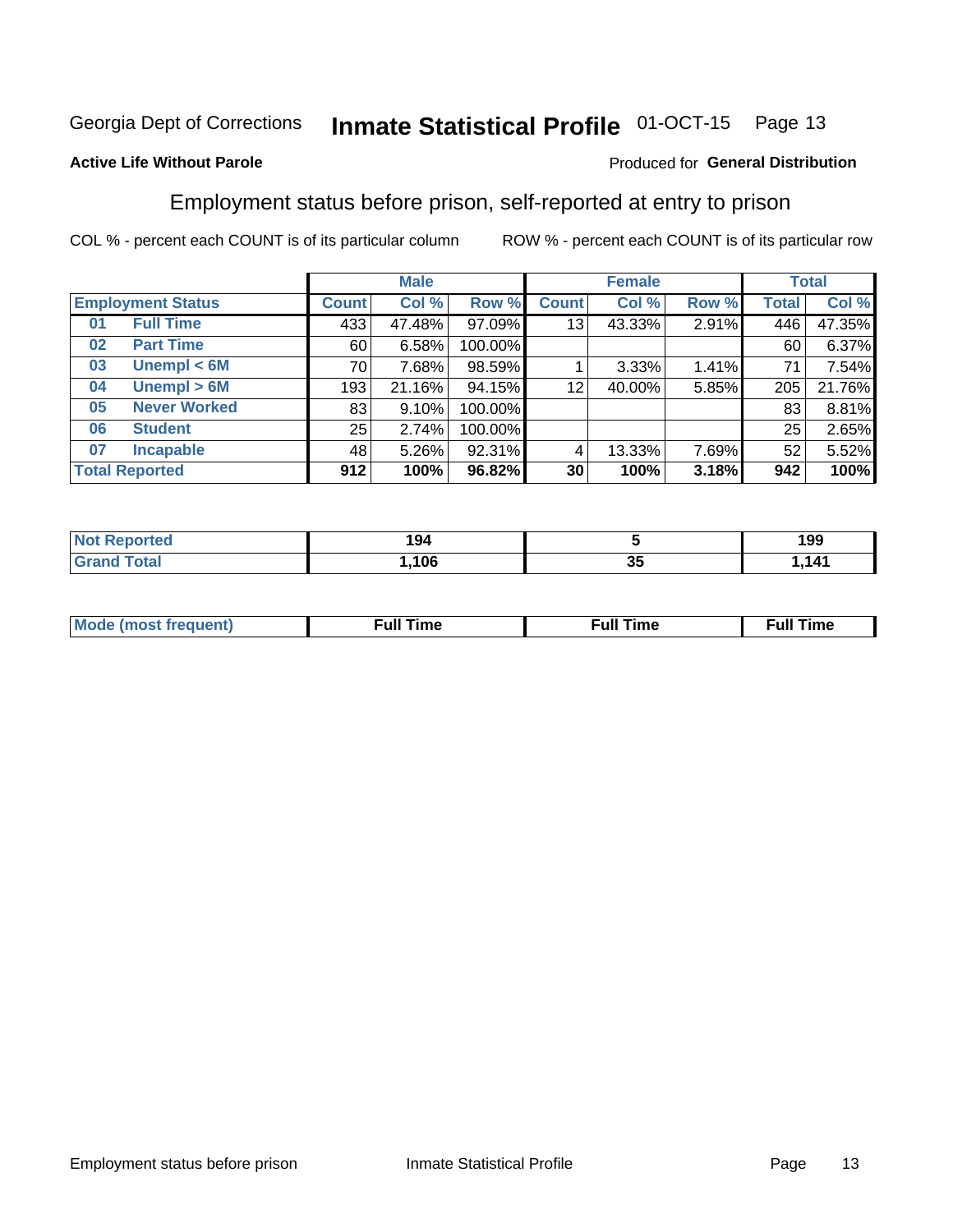## **Active Life Without Parole**

Produced for General Distribution

# Age at admission

COL % - percent each COUNT is of its particular column

|                         | <b>Male</b>    |       |         |                           | <b>Female</b> | <b>Total</b> |                |       |
|-------------------------|----------------|-------|---------|---------------------------|---------------|--------------|----------------|-------|
| <b>Age At Admission</b> | <b>Count</b>   | Col % | Row %   | <b>Count</b>              | Col %         | Row %        | <b>Total</b>   | Col % |
| 15                      | $\overline{2}$ | 0.18% | 100.00% |                           |               |              | $\overline{2}$ | 0.18% |
| 16                      | $\overline{2}$ | 0.18% | 100.00% |                           |               |              | $\overline{2}$ | 0.18% |
| $\overline{17}$         | 5              | 0.45% | 100.00% |                           |               |              | 5              | 0.44% |
| 18                      | 9              | 0.82% | 100.00% |                           |               |              | 9              | 0.79% |
| 19                      | 21             | 1.90% | 100.00% |                           |               |              | 21             | 1.85% |
| $\overline{20}$         | 26             | 2.36% | 96.30%  | 1                         | 2.86%         | 3.70%        | 27             | 2.37% |
| 21                      | 28             | 2.54% | 100.00% |                           |               |              | 28             | 2.46% |
| $\overline{22}$         | 51             | 4.62% | 98.08%  | 1                         | 2.86%         | 1.92%        | 52             | 4.57% |
| $\overline{23}$         | 42             | 3.81% | 97.67%  | 1                         | 2.86%         | 2.33%        | 43             | 3.78% |
| $\overline{24}$         | 41             | 3.72% | 97.62%  | 1                         | 2.86%         | 2.38%        | 42             | 3.69% |
| $\overline{25}$         | 40             | 3.63% | 95.24%  | $\overline{c}$            | 5.71%         | 4.76%        | 42             | 3.69% |
| 26                      | 44             | 3.99% | 97.78%  | 1                         | 2.86%         | 2.22%        | 45             | 3.95% |
| $\overline{27}$         | 44             | 3.99% | 93.62%  | 3                         | 8.57%         | 6.38%        | 47             | 4.13% |
| 28                      | 45             | 4.08% | 97.83%  | 1                         | 2.86%         | 2.17%        | 46             | 4.04% |
| 29                      | 42             | 3.81% | 100.00% |                           |               |              | 42             | 3.69% |
| 30                      | 42             | 3.81% | 100.00% |                           |               |              | 42             | 3.69% |
| 31                      | 46             | 4.17% | 100.00% |                           |               |              | 46             | 4.04% |
| $\overline{32}$         | 50             | 4.53% | 98.04%  | $\mathbf 1$               | 2.86%         | 1.96%        | 51             | 4.48% |
| 33                      | 39             | 3.54% | 95.12%  | $\overline{2}$            | 5.71%         | 4.88%        | 41             | 3.60% |
| $\overline{34}$         | 19             | 1.72% | 90.48%  | $\overline{2}$            | 5.71%         | 9.52%        | 21             | 1.85% |
| 35                      | 27             | 2.45% | 96.43%  | 1                         | 2.86%         | 3.57%        | 28             | 2.46% |
| 36                      | 43             | 3.90% | 100.00% |                           |               |              | 43             | 3.78% |
| $\overline{37}$         | 29             | 2.63% | 100.00% |                           |               |              | 29             | 2.55% |
| 38                      | 29             | 2.63% | 100.00% |                           |               |              | 29             | 2.55% |
| 39                      | 26             | 2.36% | 89.66%  | $\ensuremath{\mathsf{3}}$ | 8.57%         | 10.34%       | 29             | 2.55% |
| 40                      | 23             | 2.09% | 92.00%  | $\overline{c}$            | 5.71%         | 8.00%        | 25             | 2.20% |
| 41                      | 30             | 2.72% | 93.75%  | $\overline{2}$            | 5.71%         | 6.25%        | 32             | 2.81% |
| 42                      | 30             | 2.72% | 100.00% |                           |               |              | 30             | 2.64% |
| 43                      | 23             | 2.09% | 92.00%  | $\mathbf 2$               | 5.71%         | 8.00%        | 25             | 2.20% |
| 44                      | 19             | 1.72% | 90.48%  | $\overline{2}$            | 5.71%         | 9.52%        | 21             | 1.85% |
| 45                      | 23             | 2.09% | 100.00% |                           |               |              | 23             | 2.02% |
| 46                      | 27             | 2.45% | 90.00%  | $\ensuremath{\mathsf{3}}$ | 8.57%         | 10.00%       | 30             | 2.64% |
| 47                      | 15             | 1.36% | 100.00% |                           |               |              | 15             | 1.32% |
| 48                      | 15             | 1.36% | 83.33%  | 3                         | 8.57%         | 16.67%       | 18             | 1.58% |
| 49                      | 13             | 1.18% | 100.00% |                           |               |              | 13             | 1.14% |
| 50                      | 18             | 1.63% | 100.00% |                           |               |              | 18             | 1.58% |
| $\overline{51}$         | $\overline{7}$ | 0.63% | 100.00% |                           |               |              | 7              | 0.62% |
| $\overline{52}$         | 10             | 0.91% | 100.00% |                           |               |              | 10             | 0.88% |
| 53                      | 9              | 0.82% | 100.00% |                           |               |              | 9              | 0.79% |
| 54                      | 8              | 0.73% | 100.00% |                           |               |              | 8              | 0.70% |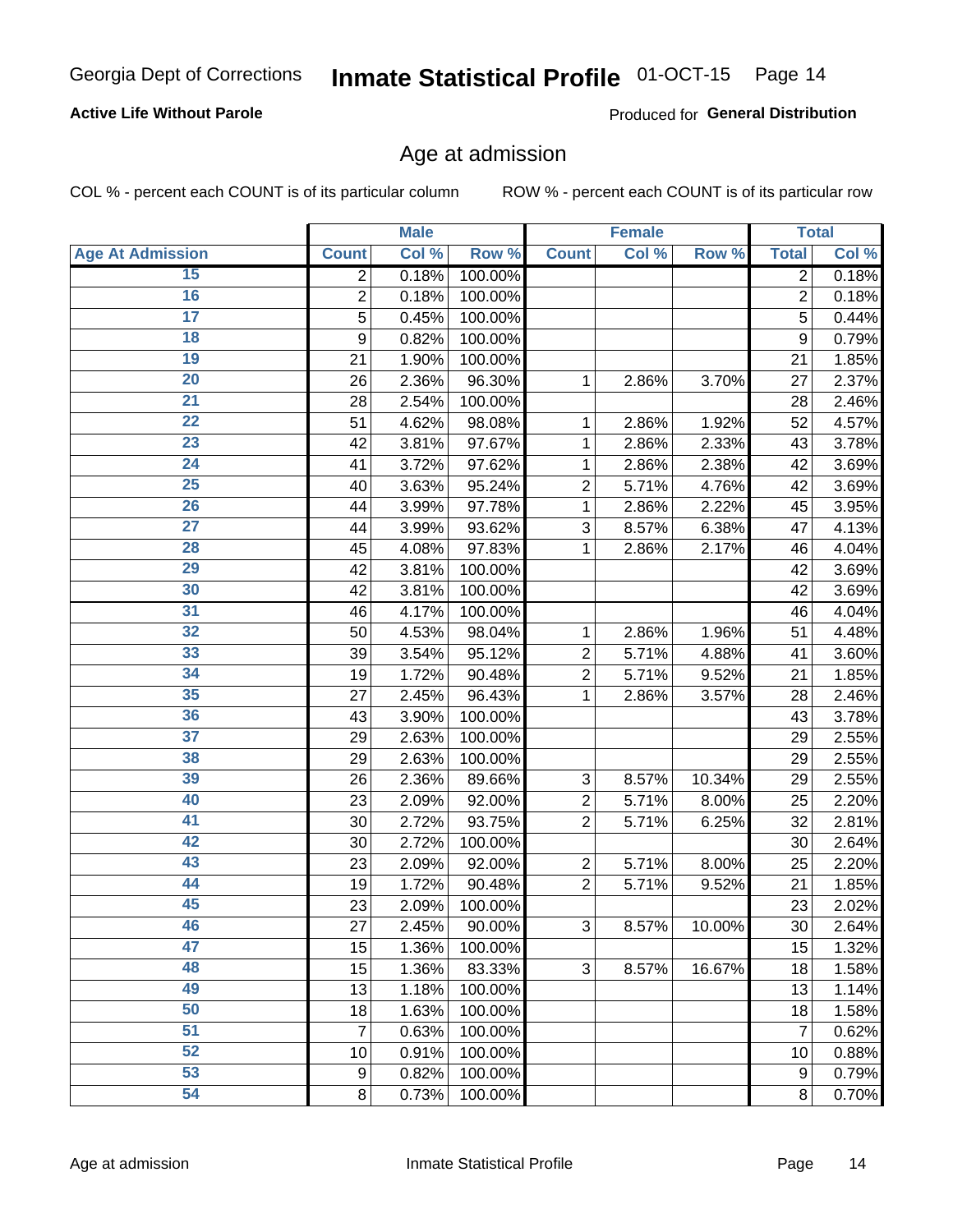#### Inmate Statistical Profile 01-OCT-15 Page 15

## **Active Life Without Parole**

Produced for General Distribution

# Age at admission

COL % - percent each COUNT is of its particular column

|                         |              | <b>Male</b> |         |              | <b>Female</b> |        |              | <b>Total</b> |
|-------------------------|--------------|-------------|---------|--------------|---------------|--------|--------------|--------------|
| <b>Age At Admission</b> | <b>Count</b> | Col %       | Row %   | <b>Count</b> | Col %         | Row %  | <b>Total</b> | Col %        |
| 55                      | 4            | 0.36%       | 100.00% |              |               |        | 4            | 0.35%        |
| 56                      |              | 0.63%       | 87.50%  |              | 2.86%         | 12.50% | 8            | 0.70%        |
| 57                      | 6            | 0.54%       | 100.00% |              |               |        | 6            | 0.53%        |
| 58                      |              | 0.63%       | 100.00% |              |               |        | 7            | 0.62%        |
| 59                      | 2            | 0.18%       | 100.00% |              |               |        | 2            | 0.18%        |
| 60                      | 3            | 0.27%       | 100.00% |              |               |        | 3            | 0.26%        |
| 62                      |              | 0.09%       | 100.00% |              |               |        |              | 0.09%        |
| 63                      |              | 0.09%       | 100.00% |              |               |        |              | 0.09%        |
| 64                      | 3            | 0.27%       | 100.00% |              |               |        | 3            | 0.26%        |
| 65                      | 3            | 0.27%       | 100.00% |              |               |        | 3            | 0.26%        |
| 66                      |              | 0.09%       | 100.00% |              |               |        |              | 0.09%        |
| 69                      | 2            | 0.18%       | 100.00% |              |               |        | 2            | 0.18%        |
| 71                      |              | 0.09%       | 100.00% |              |               |        |              | 0.09%        |
| <b>Total Reported</b>   | 1,103        | 100%        | 96.92%  | 35           | 100%          | 3.08%  | 1,138        | 100%         |

| <b>Not Reported</b>     |      |          |       |
|-------------------------|------|----------|-------|
| <b>Total</b><br>' Grand | ,106 | יי<br>vu | 1,141 |

| <b>Mean</b><br>(average) | 33.82 | 36.17 | 33.89   |
|--------------------------|-------|-------|---------|
| Median (middle)          | JZ    | 39    | ົ<br>34 |
| Mode<br>(most frequent)  | --    | 46    | ົ<br>LL |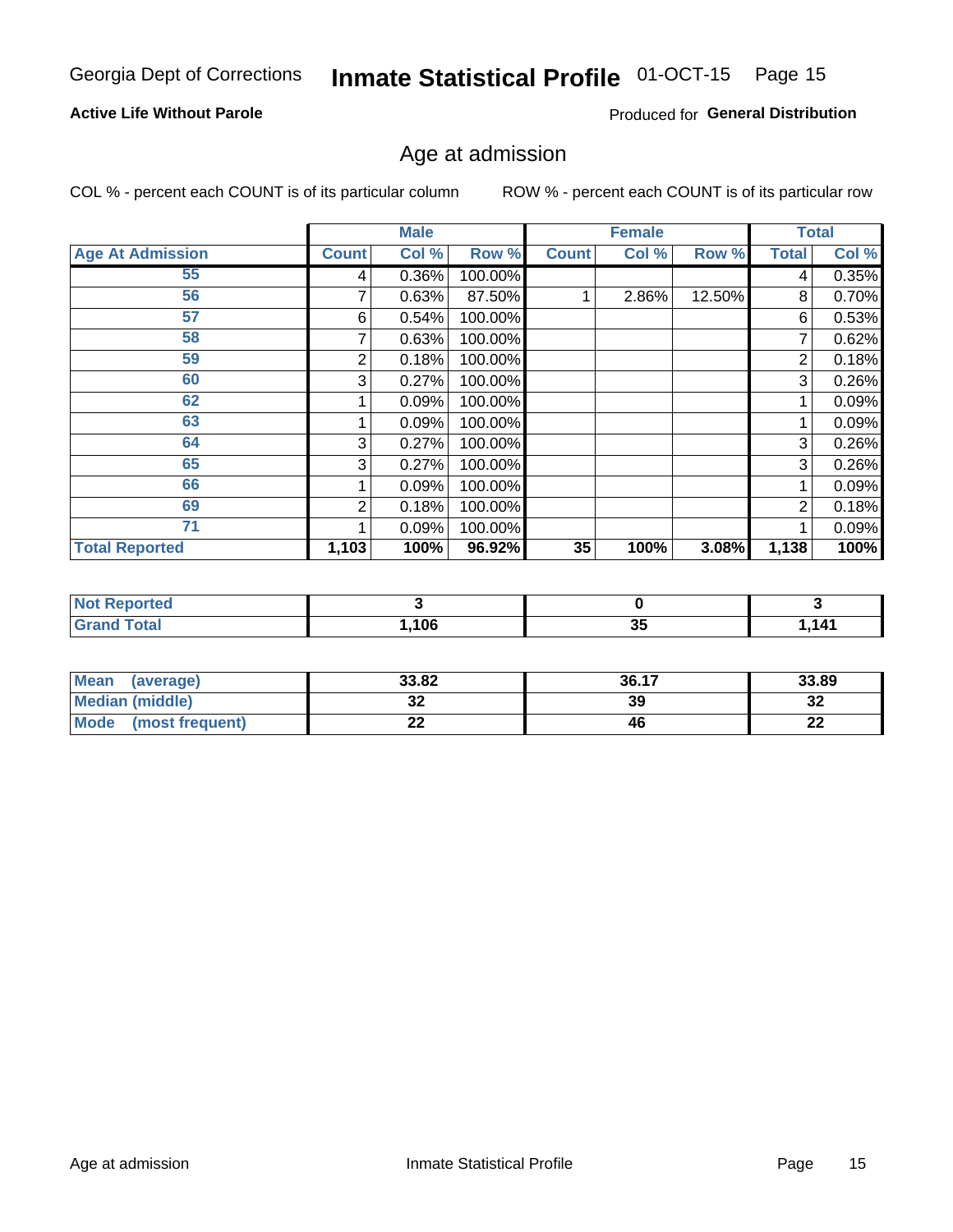# **Active Life Without Parole**

## Produced for General Distribution

# Height, measured at entry to prison

COL % - percent each COUNT is of its particular column

|                         |                | <b>Male</b> |         |                | <b>Female</b> |         |                | <b>Total</b> |
|-------------------------|----------------|-------------|---------|----------------|---------------|---------|----------------|--------------|
| <b>Height</b>           | <b>Count</b>   | Col %       | Row %   | <b>Count</b>   | Col %         | Row %   | <b>Total</b>   | Col %        |
| $\overline{\mathbf{0}}$ | 2              | 0.18%       | 100.00% |                |               |         | $\overline{2}$ | 0.18%        |
| 4'10"                   |                |             |         | $\mathbf{1}$   | 2.86%         | 100.00% | 1              | 0.09%        |
| 5'00''                  | 1              | 0.09%       | 100.00% |                |               |         | 1              | 0.09%        |
| 5'01"                   | 3              | 0.27%       | 75.00%  | 1              | 2.86%         | 25.00%  | 4              | 0.35%        |
| 5'02"                   | 4              | 0.36%       | 100.00% |                |               |         | 4              | 0.35%        |
| 5'03''                  | 10             | 0.90%       | 66.67%  | 5              | 14.29%        | 33.33%  | 15             | 1.31%        |
| 5'04"                   | 15             | 1.36%       | 57.69%  | 11             | 31.43%        | 42.31%  | 26             | 2.28%        |
| 5'05"                   | 30             | 2.71%       | 88.24%  | 4              | 11.43%        | 11.76%  | 34             | 2.98%        |
| 5'06''                  | 84             | 7.59%       | 95.45%  | 4              | 11.43%        | 4.55%   | 88             | 7.71%        |
| 5'07''                  | 72             | 6.51%       | 94.74%  | 4              | 11.43%        | 5.26%   | 76             | 6.66%        |
| 5'08''                  | 111            | 10.04%      | 99.11%  | 1              | 2.86%         | 0.89%   | 112            | 9.82%        |
| 5'09''                  | 136            | 12.30%      | 98.55%  | $\overline{2}$ | 5.71%         | 1.45%   | 138            | 12.09%       |
| 5'10''                  | 140            | 12.66%      | 100.00% |                |               |         | 140            | 12.27%       |
| 5'11''                  | 137            | 12.39%      | 100.00% |                |               |         | 137            | 12.01%       |
| 6'00''                  | 119            | 10.76%      | 99.17%  | $\mathbf{1}$   | 2.86%         | 0.83%   | 120            | 10.52%       |
| 6'01''                  | 90             | 8.14%       | 100.00% |                |               |         | 90             | 7.89%        |
| 6'02"                   | 76             | 6.87%       | 100.00% |                |               |         | 76             | 6.66%        |
| 6'03''                  | 37             | 3.35%       | 97.37%  | $\mathbf{1}$   | 2.86%         | 2.63%   | 38             | 3.33%        |
| 6'04"                   | 26             | 2.35%       | 100.00% |                |               |         | 26             | 2.28%        |
| 6'05"                   | 5              | 0.45%       | 100.00% |                |               |         | 5              | 0.44%        |
| 6'06''                  | 4              | 0.36%       | 100.00% |                |               |         | 4              | 0.35%        |
| 6'07''                  | 1              | 0.09%       | 100.00% |                |               |         | 1              | 0.09%        |
| 6'09''                  | $\overline{2}$ | 0.18%       | 100.00% |                |               |         | $\overline{2}$ | 0.18%        |
| 6'11''                  |                | 0.09%       | 100.00% |                |               |         | 1              | 0.09%        |
| <b>Total Reported</b>   | 1,106          | 100%        | 96.93%  | 35             | 100%          | 3.07%   | 1,141          | 100%         |

| <b>NOT</b><br>Reported |      |    |  |
|------------------------|------|----|--|
| $f \wedge f \wedge f$  | ,106 | 35 |  |

| <b>Mean</b> | (average)       | 5'10" | 5'05" | 5'10"<br>ັ |
|-------------|-----------------|-------|-------|------------|
|             |                 |       |       |            |
| Mode        | (most frequent) | 5'10" | 5'04" | 5'10"      |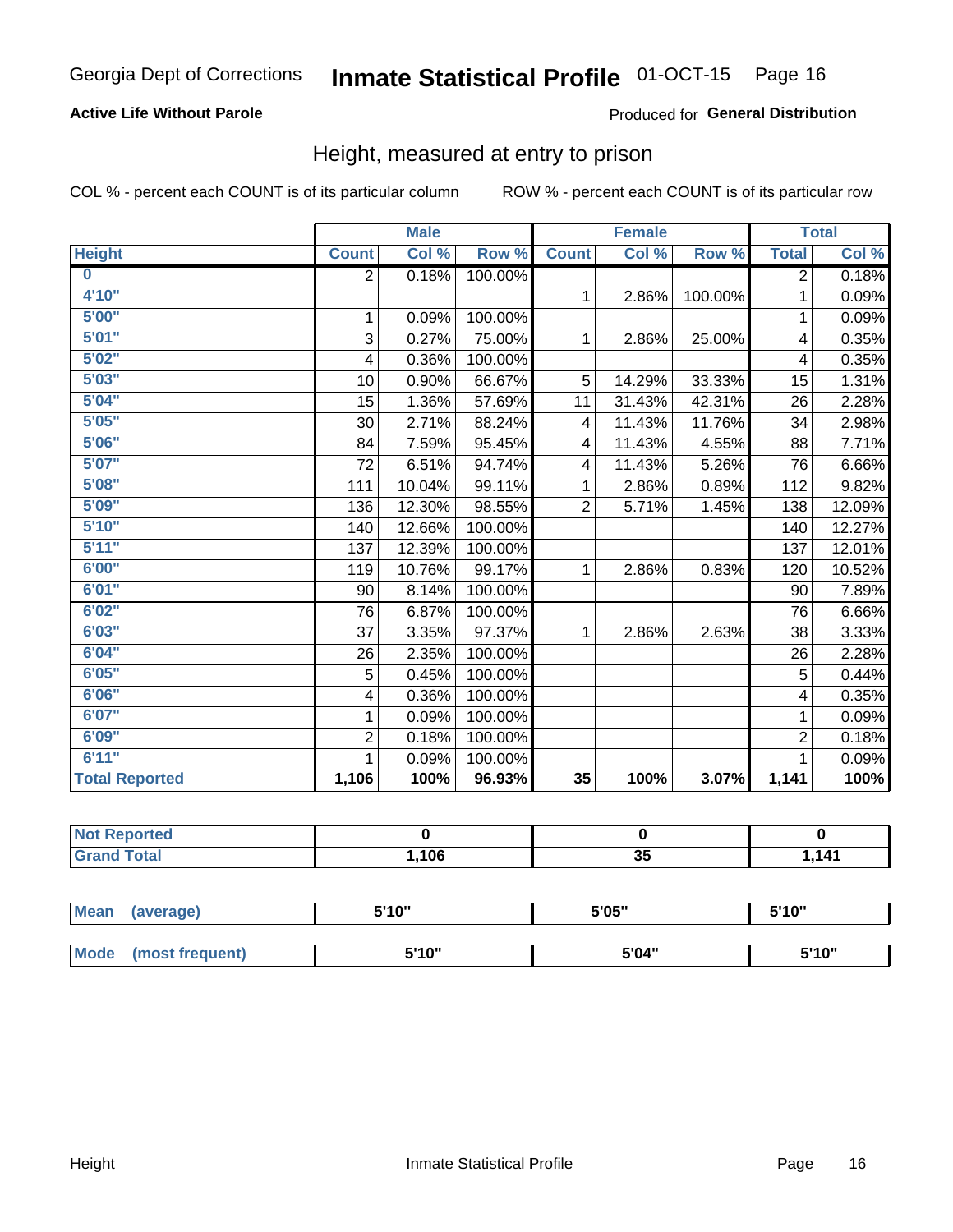### **Active Life Without Parole**

Produced for General Distribution

# Weight, measured at entry to prison

COL % - percent each COUNT is of its particular column

|                       | <b>Male</b>             |                | <b>Female</b> |                         |                 | <b>Total</b> |                |        |  |
|-----------------------|-------------------------|----------------|---------------|-------------------------|-----------------|--------------|----------------|--------|--|
| <b>Weight</b>         | <b>Count</b>            | Col %          | Row %         | <b>Count</b>            | Col %           | Row %        | <b>Total</b>   | Col %  |  |
| 100 - 109 pounds      |                         |                |               | 1                       | 2.86%           | 100.00%      | 1              | 0.09%  |  |
| 110 - 119 pounds      |                         |                |               | $\overline{2}$          | 5.71%           | 100.00%      | $\overline{2}$ | 0.18%  |  |
| 120 - 129 pounds      | 6                       | 0.54%          | 85.71%        | 1                       | 2.86%           | 14.29%       | $\overline{7}$ | 0.61%  |  |
| 130 - 139 pounds      | 31                      | 2.81%          | 93.94%        | $\overline{2}$          | 5.71%           | 6.06%        | 33             | 2.90%  |  |
| 140 - 149 pounds      | 72                      | 6.52%          | 94.74%        | $\overline{\mathbf{4}}$ | 11.43%          | 5.26%        | 76             | 6.67%  |  |
| 150 - 159 pounds      | 104                     | 9.42%          | 99.05%        | $\mathbf 1$             | 2.86%           | 0.95%        | 105            | 9.22%  |  |
| 160 - 169 pounds      | 129                     | 11.68%         | 97.73%        | 3                       | 8.57%           | 2.27%        | 132            | 11.59% |  |
| 170 - 179 pounds      | 141                     | 12.77%         | 96.58%        | 5                       | 14.29%          | 3.42%        | 146            | 12.82% |  |
| 180 - 189 pounds      | 134                     | 12.14%         | 98.53%        | $\overline{2}$          | 5.71%           | 1.47%        | 136            | 11.94% |  |
| 190 - 199 pounds      | 100                     | 9.06%          | 98.04%        | $\overline{2}$          | 5.71%           | 1.96%        | 102            | 8.96%  |  |
| 200 - 209 pounds      | 101                     | 9.15%          | 97.12%        | 3                       | 8.57%           | 2.88%        | 104            | 9.13%  |  |
| 210 - 219 pounds      | 67                      | 6.07%          | 93.06%        | 5                       | 14.29%          | 6.94%        | 72             | 6.32%  |  |
| 220 - 229 pounds      | 67                      | 6.07%          | 100.00%       |                         |                 |              | 67             | 5.88%  |  |
| 230 - 239 pounds      | 45                      | 4.08%          | 97.83%        | $\mathbf{1}$            | 2.86%           | 2.17%        | 46             | 4.04%  |  |
| 240 - 249 pounds      | 29                      | 2.63%          | 100.00%       |                         |                 |              | 29             | 2.55%  |  |
| 250 - 259 pounds      | 27                      | 2.45%          | 100.00%       |                         |                 |              | 27             | 2.37%  |  |
| 260 - 269 pounds      | 13                      | 1.18%          | 100.00%       |                         |                 |              | 13             | 1.14%  |  |
| 270 - 279 pounds      | 11                      | 1.00%          | 100.00%       |                         |                 |              | 11             | 0.97%  |  |
| 280 - 289 pounds      | $\boldsymbol{9}$        | 0.82%          | 81.82%        | $\overline{2}$          | 5.71%           | 18.18%       | 11             | 0.97%  |  |
| 290 - 299 pounds      | $\overline{\mathbf{4}}$ | 0.36%          | 100.00%       |                         |                 |              | 4              | 0.35%  |  |
| 300 - 309 pounds      | 3                       | 0.27%          | 100.00%       |                         |                 |              | 3              | 0.26%  |  |
| 310 - 319 pounds      | $\mathbf 1$             | 0.09%          | 100.00%       |                         |                 |              | $\mathbf 1$    | 0.09%  |  |
| 320 - 329 pounds      | $\overline{5}$          | 0.45%          | 100.00%       |                         |                 |              | 5              | 0.44%  |  |
| 330 - 339 pounds      | 3                       | 0.27%          | 100.00%       |                         |                 |              | 3              | 0.26%  |  |
| 360 - 369 pounds      | 1                       | 0.09%          | 100.00%       |                         |                 |              | $\mathbf{1}$   | 0.09%  |  |
| 390 - 399 pounds      |                         |                |               | 1                       | 2.86%           | 100.00%      | $\mathbf{1}$   | 0.09%  |  |
| 400 pounds and over   | $\mathbf{1}$            | 0.09%          | 100.00%       |                         |                 |              | $\mathbf{1}$   | 0.09%  |  |
| <b>Total Reported</b> | 1,104                   | 100%           | 96.93%        | $\overline{35}$         | 100%            | 3.07%        | 1,139          | 100.0% |  |
|                       |                         |                |               |                         |                 |              |                |        |  |
| <b>Not Reported</b>   |                         | $\overline{2}$ |               |                         | $\mathbf 0$     |              | $\overline{2}$ |        |  |
| <b>Grand Total</b>    |                         | 1,106          |               |                         | $\overline{35}$ |              | 1,141          |        |  |
|                       |                         |                |               |                         |                 |              |                |        |  |

| Mean<br>(average)              | 190   | 182 | 189 |
|--------------------------------|-------|-----|-----|
| <b>Median (middle)</b>         | 183.5 | 170 | 182 |
| <b>Mode</b><br>(most frequent) | 180   | 210 | 180 |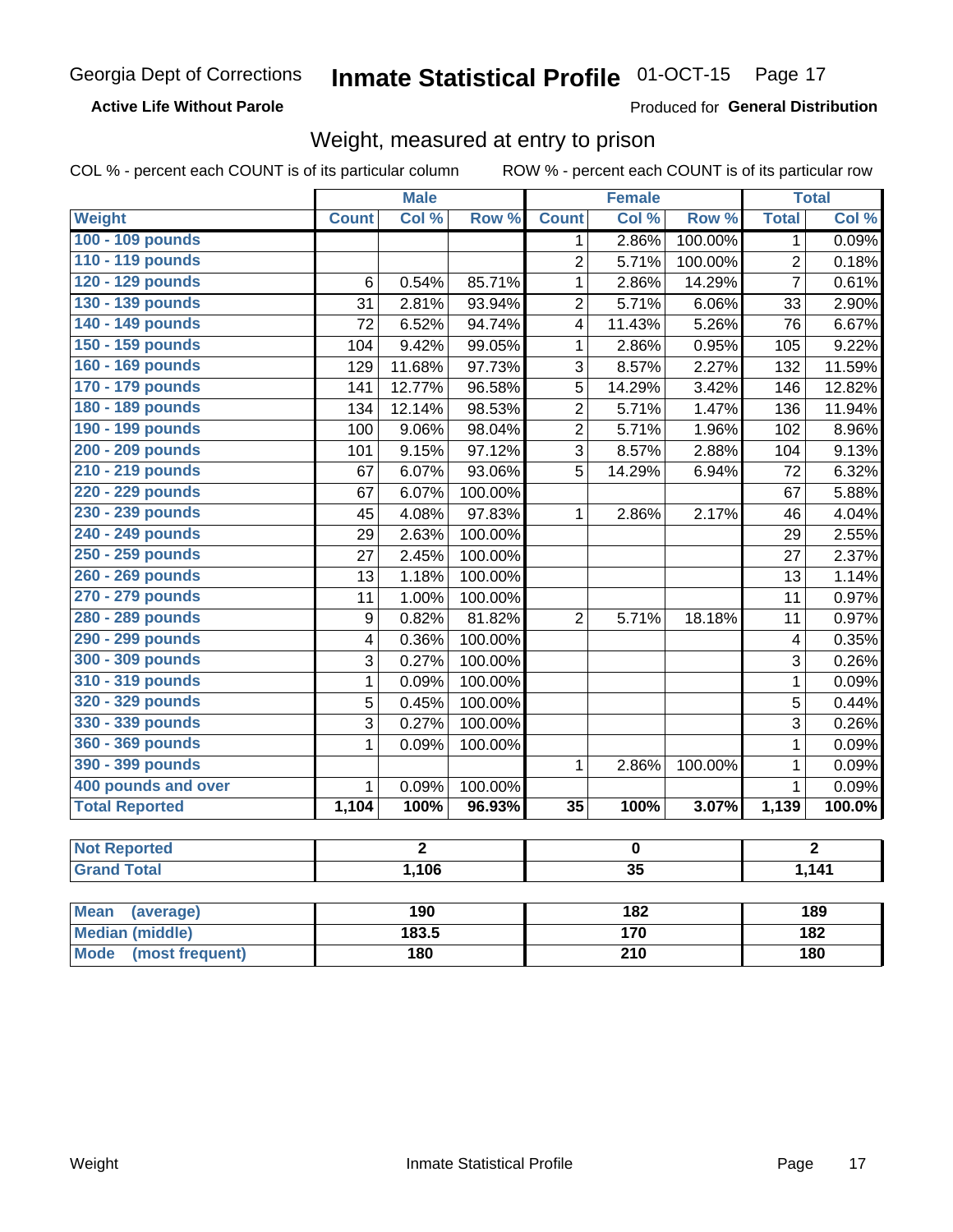#### Inmate Statistical Profile 01-OCT-15 Page 18

### **Active Life Without Parole**

# Produced for General Distribution

# Veterans validated by Veteran's Administration

COL % - percent each COUNT is of its particular column

|                         |                       | <b>Male</b>  |        |                    | <b>Female</b> |       |       | <b>Total</b> |        |
|-------------------------|-----------------------|--------------|--------|--------------------|---------------|-------|-------|--------------|--------|
| <b>Military service</b> |                       | <b>Count</b> | Col %  | <b>Row % Count</b> |               | Col % | Row % | Total        | Col %  |
|                         | <b>Others</b>         | 6.           | 31.58% | 100.00%            |               |       |       | 6            | 31.58% |
|                         | <b>Air Force</b>      | 10           | 52.63% | 100.00%            |               |       |       | 10           | 52.63% |
|                         | Army                  |              | 10.53% | 100.00%            |               |       |       | ◠            | 10.53% |
|                         | <b>Coast Guard</b>    |              | 5.26%  | 100.00%            |               |       |       |              | 5.26%  |
|                         | <b>Total Reported</b> | 19           | 100%   | 100.00%            |               |       | .00%  | 19           | 100%   |

| ,087 | --<br>w  | ה ה<br>.   |
|------|----------|------------|
| .106 | --<br>v. | <b>444</b> |

|  | <b>Mode (most frequent)</b> | Force<br><b>NU</b> | <b>Null</b> | ™orce<br>۹۱. |
|--|-----------------------------|--------------------|-------------|--------------|
|--|-----------------------------|--------------------|-------------|--------------|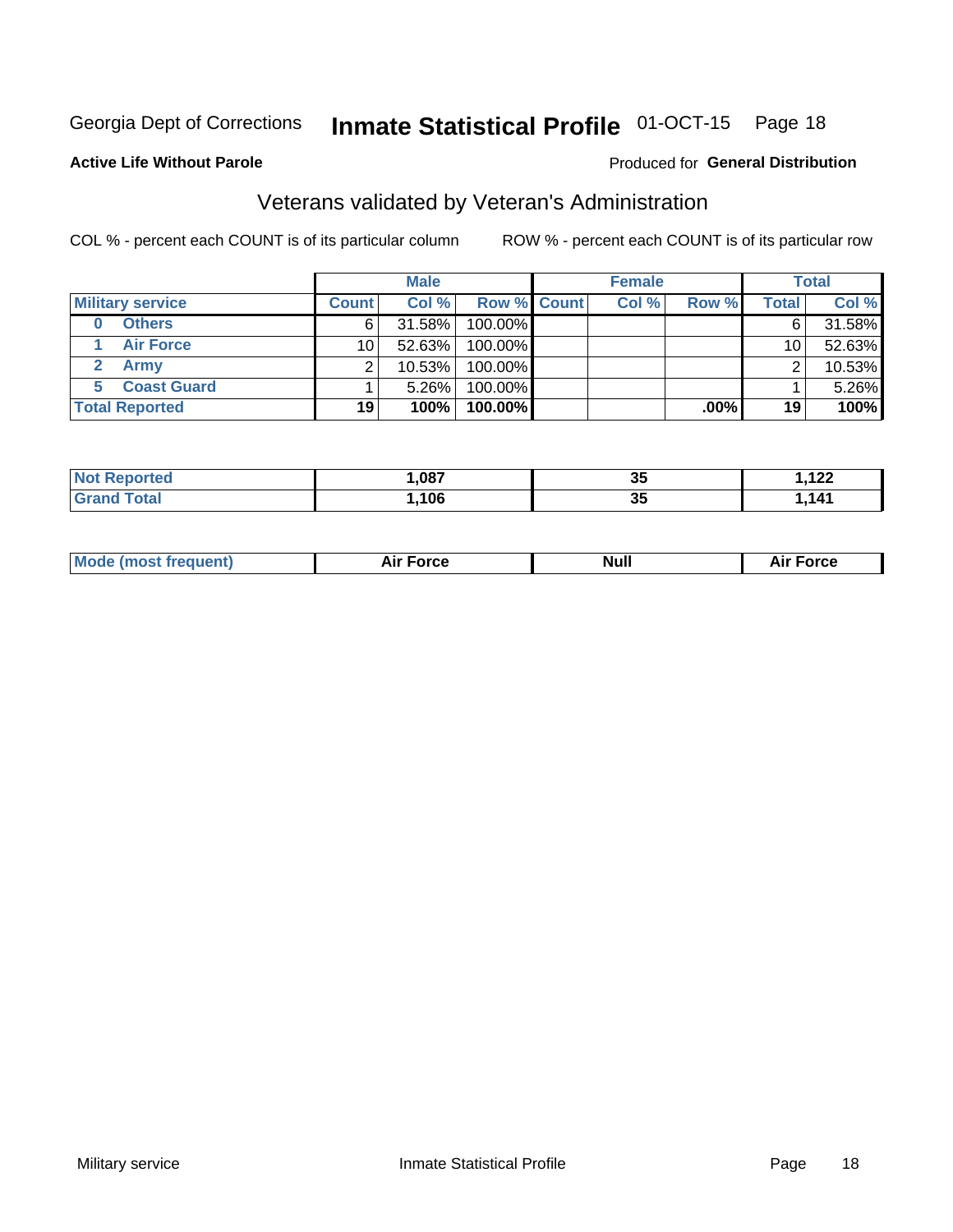#### Inmate Statistical Profile 01-OCT-15 Page 19

### **Active Life Without Parole**

### **Produced for General Distribution**

# Type of admission to prison

COL % - percent each COUNT is of its particular column

|    |                              |                | <b>Male</b> |                    |    | <b>Female</b> |          |       | <b>Total</b> |
|----|------------------------------|----------------|-------------|--------------------|----|---------------|----------|-------|--------------|
|    | <b>Type of Admission</b>     | <b>Count</b>   | Col %       | <b>Row % Count</b> |    | Col %         | Row %    | Total | Col %        |
| 4  | <b>Completed Diagnostics</b> | 507            | 49.75%      | 96.94%             | 16 | 69.57%        | $3.06\%$ | 523   | 50.19%       |
| 52 | <b>New Sentence</b>          | 500            | 49.07%      | 98.62%             |    | 30.43%        | $1.38\%$ | 507   | 48.66%       |
|    | 55 Parole Rev New Sentence   | $\overline{2}$ | $.20\%$     | 100.00%            |    |               |          |       | .19%         |
| 70 | <b>Life W/O Parole</b>       | 10 l           | .98%        | 100.00%            |    |               |          | 10    | $.96\%$      |
|    | <b>Total Reported</b>        | 1,019          | 100%        | 97.79%             | 23 | 100%          | $2.21\%$ | 1.042 | 100%         |

| N<br>æ | ົ<br>$\sim$ | $\overline{\phantom{a}}$ | 99  |
|--------|-------------|--------------------------|-----|
|        | 106         | o r<br>◡                 | 111 |

|  | Mode (most frequent) | <b>Completed Diagnostics</b> | <b>Completed Diagnostics</b> | <b>Completed Diagnos</b> |
|--|----------------------|------------------------------|------------------------------|--------------------------|
|--|----------------------|------------------------------|------------------------------|--------------------------|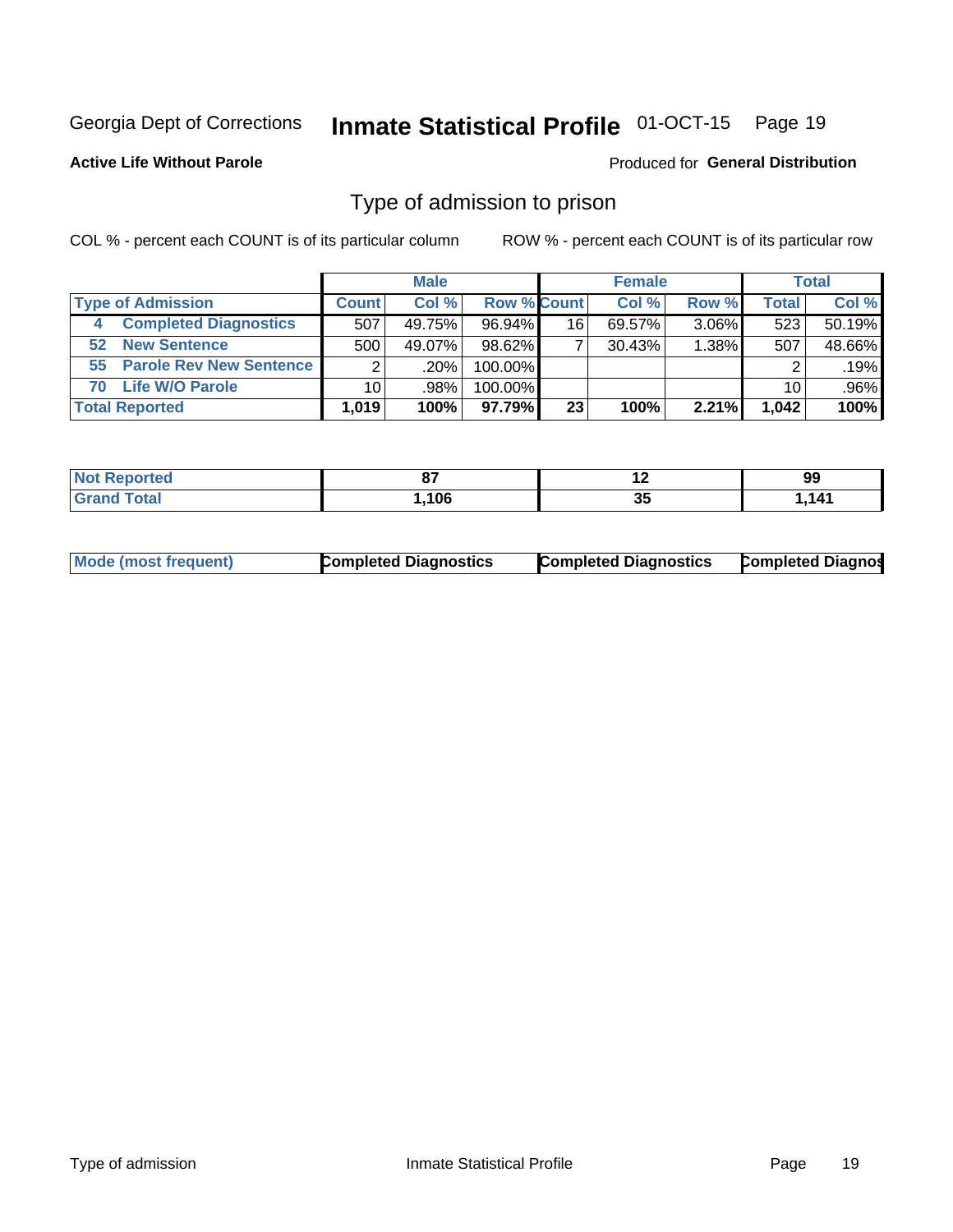# Inmate Statistical Profile 01-OCT-15 Page 20

**Active Life Without Parole** 

### Produced for General Distribution

# Current / last supervision level

COL % - percent each COUNT is of its particular column

|                        |                   | <b>Male</b> |                    |    | <b>Female</b> |          |       | <b>Total</b> |
|------------------------|-------------------|-------------|--------------------|----|---------------|----------|-------|--------------|
| <b>Security Status</b> | <b>Count</b>      | Col%        | <b>Row % Count</b> |    | Col %         | Row %    | Total | Col %        |
| 4 Medium               | 6.                | .54%        | 85.71%             |    | 2.86%         | 14.29%   |       | .61%         |
| 5 Close                | .100 <sup>1</sup> | 99.46%      | 97.00%             | 34 | 97.14%        | $3.00\%$ | 1,134 | 99.39%       |
| <b>Total Reported</b>  | 1,106             | 100%        | 96.93%             | 35 | 100%          | $3.07\%$ | 1,141 | 100%         |

| <b>Still being diagnosed</b> |       |    |       |
|------------------------------|-------|----|-------|
| <b>Not Reported</b>          |       |    |       |
| <b>Grand Total</b>           | 1,106 | 35 | 1.141 |

| <b>AhoM</b><br>rreauent) | <b>Close</b> | Close | Close |
|--------------------------|--------------|-------|-------|
|                          |              |       |       |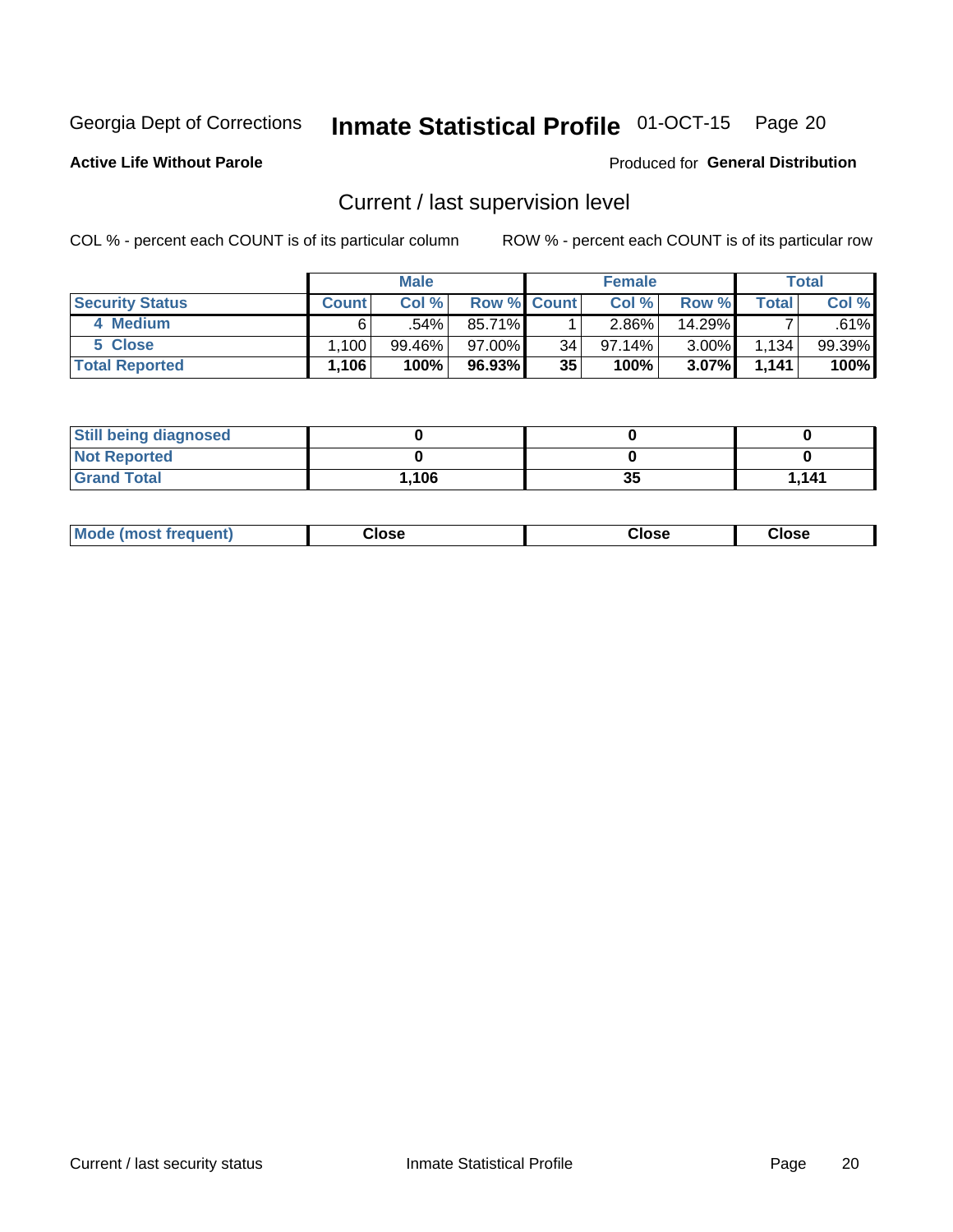# Inmate Statistical Profile 01-OCT-15 Page 21

**Active Life Without Parole** 

Produced for General Distribution

# Current / last type of institution

COL % - percent each COUNT is of its particular column

|                            |              | <b>Male</b> |                    |    | <b>Female</b> |       |       | Total  |
|----------------------------|--------------|-------------|--------------------|----|---------------|-------|-------|--------|
| <b>Type of Institution</b> | <b>Count</b> | Col %       | <b>Row % Count</b> |    | Col %         | Row % | Total | Col %  |
| <b>State Prison</b>        | .105         | $99.91\%$   | 96.93%             | 35 | $100.00\%$    | 3.07% | .140  | 99.91% |
| <b>Transitional Center</b> |              | .09%        | 100.00%            |    |               |       |       | .09% l |
| <b>Total Reported</b>      | 1,106        | 100%        | $96.93\%$          | 35 | 100%          | 3.07% | 1.141 | 100%   |

| portea       |     |           |     |
|--------------|-----|-----------|-----|
| $A + \alpha$ | 106 | n r<br>v, | 141 |

|  | <b>Mode (most frequent)</b> | State Prison | <b>State Prison</b> | risonl<br>State |
|--|-----------------------------|--------------|---------------------|-----------------|
|--|-----------------------------|--------------|---------------------|-----------------|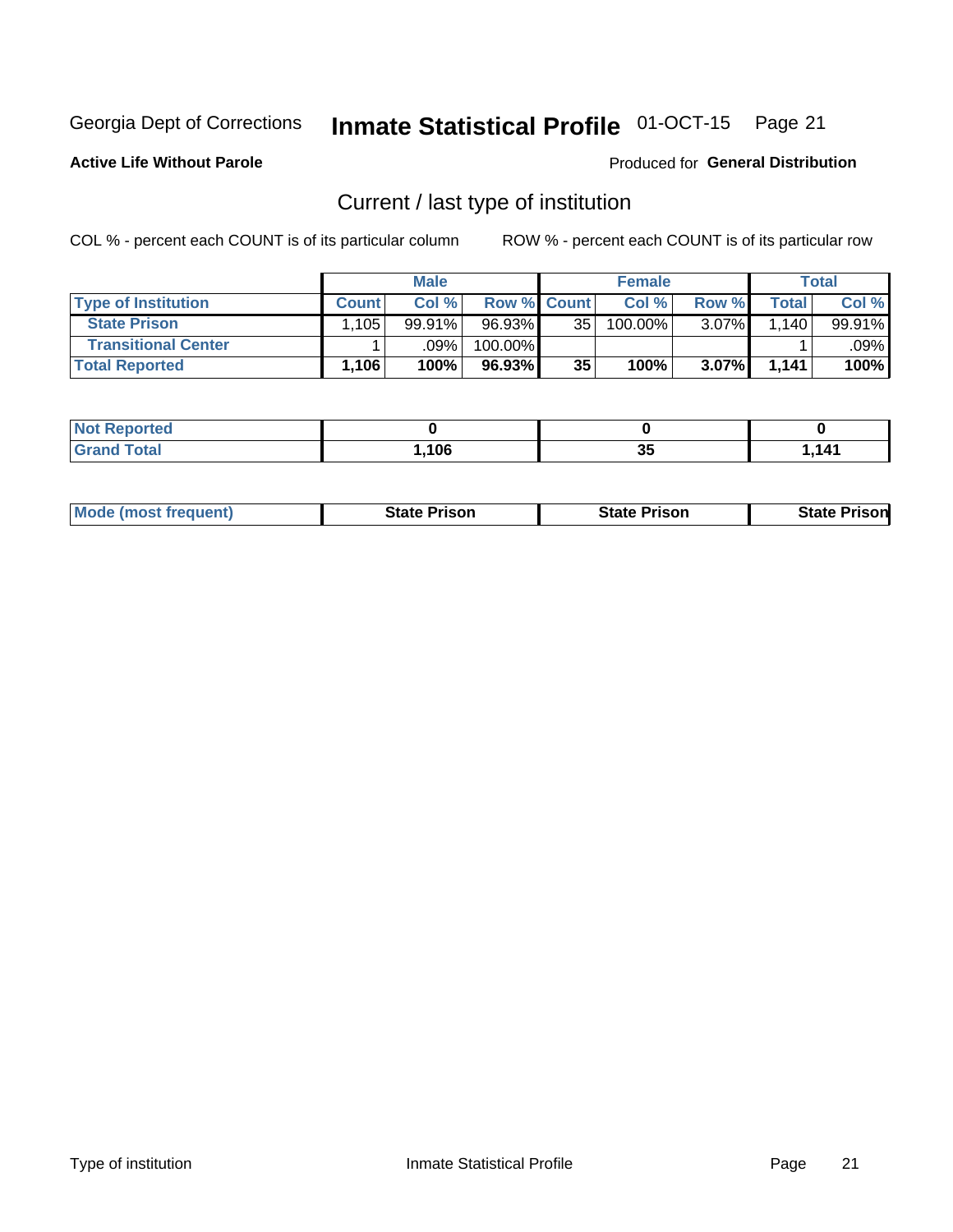# Inmate Statistical Profile 01-OCT-15 Page 22

## **Active Life Without Parole**

### Produced for General Distribution

# Institution type - transitional centers

COL % - percent each COUNT is of its particular column

|                                          |              | <b>Male</b> |                    | <b>Female</b> |       |              | <b>Total</b> |
|------------------------------------------|--------------|-------------|--------------------|---------------|-------|--------------|--------------|
| <b>Institution Type - Trans. Centers</b> | <b>Count</b> | Col%        | <b>Row % Count</b> | Col%          | Row % | <b>Total</b> | Col %        |
| <b>Clayton Tc</b>                        |              | 100.00%     | 100.00%            |               |       |              | 100.00%      |
| <b>Total Reported</b>                    |              | $100\%$     | 100%               |               | %     |              | 100%         |

| <b>Not Reported</b>     |  |  |
|-------------------------|--|--|
| <b>Total</b><br>$C$ roi |  |  |

| Mode (most frequent) | <b>Clayton Tc</b> | <b>Null</b> | <b>Clayton Tc</b> |
|----------------------|-------------------|-------------|-------------------|
|                      |                   |             |                   |
|                      |                   |             |                   |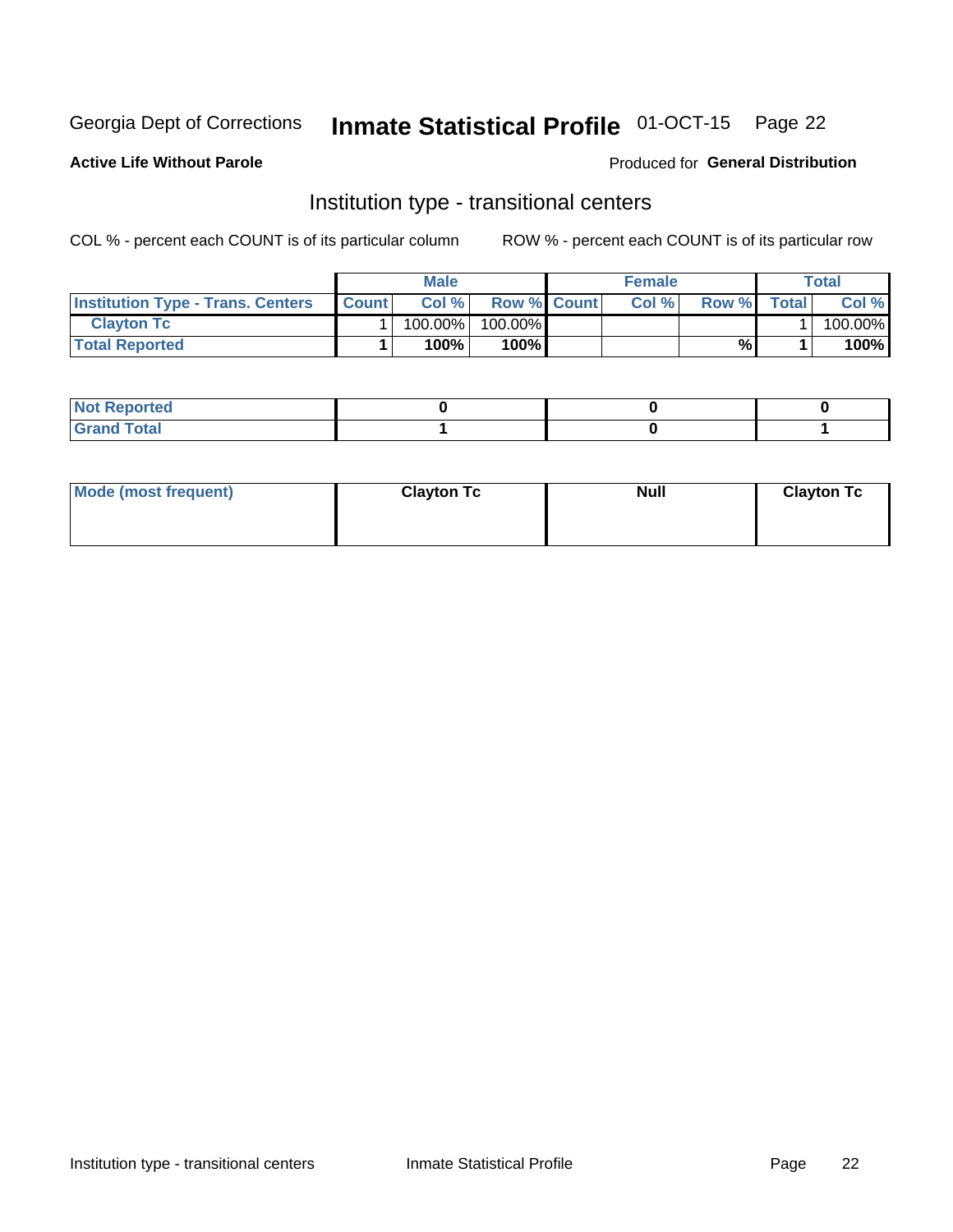# Inmate Statistical Profile 01-OCT-15 Page 23

**Active Life Without Parole** 

Produced for General Distribution

# Institution type - county prisons

COL % - percent each COUNT is of its particular column

|                                                    | <b>Male</b> |  | <b>Female</b>            |             | <b>Total</b> |
|----------------------------------------------------|-------------|--|--------------------------|-------------|--------------|
| <b>Institution Type - County Prisons   Count  </b> | Col %       |  | <b>Row % Count Col %</b> | Row % Total | Col %        |
| <b>Total Reported</b>                              |             |  |                          |             |              |

| <b>Not</b><br>: Reported<br> |  |  |
|------------------------------|--|--|
| <b>Total</b><br>---          |  |  |

| Mode (most frequent) | <b>Null</b> | <b>Null</b><br><b>Null</b> |
|----------------------|-------------|----------------------------|
|                      |             |                            |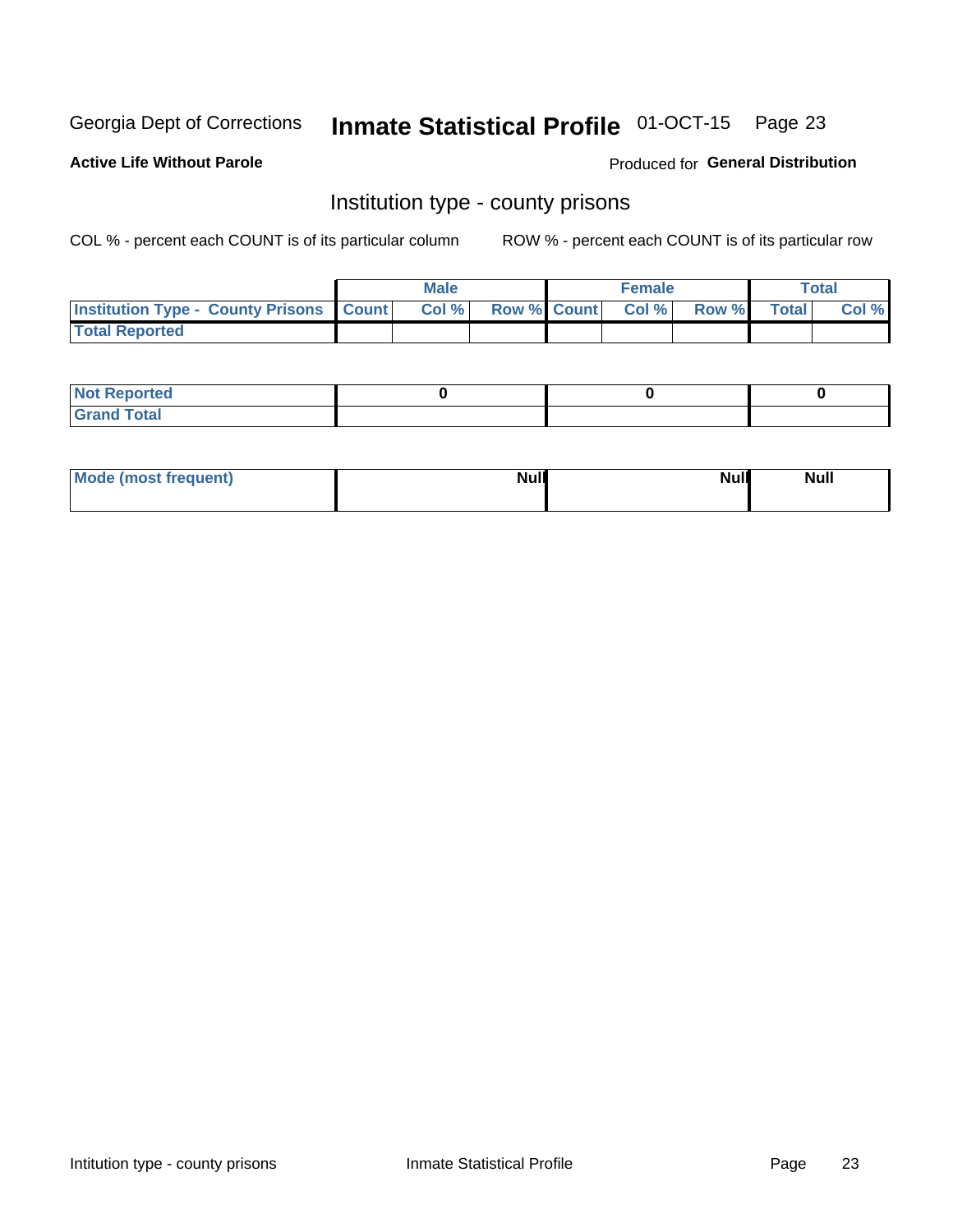#### Inmate Statistical Profile 01-OCT-15 Page 24

## **Active Life Without Parole**

### Produced for General Distribution

# Institution type - state prisons

COL % - percent each COUNT is of its particular column

|                                         |              | <b>Male</b>               |         |              | <b>Female</b>                 |         | <b>Total</b>                        |          |
|-----------------------------------------|--------------|---------------------------|---------|--------------|-------------------------------|---------|-------------------------------------|----------|
| <b>Institution Type - State Prisons</b> | <b>Count</b> | Col %                     | Row %   | <b>Count</b> | Col %                         | Row %   | <b>Total</b>                        | Col %    |
| <b>Arrendale State Prison</b>           |              |                           |         | 19           | 54.29%                        | 100.00% | 19                                  | 1.67%    |
| <b>Augusta State Med. Prison</b>        | 67           | 6.06%                     | 100.00% |              |                               |         | 67                                  | 5.88%    |
| <b>Baldwin State Prison</b>             | 31           | 2.81%                     | 100.00% |              |                               |         | 31                                  | 2.72%    |
| <b>Calhoun State Prison</b>             | 1            | .09%                      | 100.00% |              |                               |         |                                     | .09%     |
| <b>Central State Prison</b>             | 3            | .27%                      | 100.00% |              |                               |         | 3                                   | .26%     |
| <b>Coastal State Prison</b>             | $\mathbf 2$  | .18%                      | 100.00% |              |                               |         | $\overline{2}$                      | .18%     |
| <b>Dooly State Prison</b>               | 5            | .45%                      | 100.00% |              |                               |         | 5                                   | .44%     |
| <b>Ga Diag Class Prison</b>             | 85           | 7.69%                     | 100.00% |              |                               |         | 85                                  | 7.46%    |
| <b>Ga State Prison</b>                  | 28           | 2.53%                     | 100.00% |              |                               |         | 28                                  | 2.46%    |
| <b>Hancock State Prison</b>             | 100          | 9.05%                     | 100.00% |              |                               |         | 100                                 | 8.77%    |
| <b>Hays State Prison</b>                | 120          | 10.86%                    | 100.00% |              |                               |         | 120                                 | 10.53%   |
| <b>Macon State Prison</b>               | 187          | 16.92%                    | 100.00% |              |                               |         | 187                                 | 16.40%   |
| <b>Phillips State Prison</b>            | 15           | 1.36%                     | 100.00% |              |                               |         | 15                                  | 1.32%    |
| <b>Pulaski State Prison</b>             |              |                           |         | 16           | 45.71%                        | 100.00% | 16                                  | 1.40%    |
| <b>Smith State Prison</b>               | 142          | 12.85%                    | 100.00% |              |                               |         | 142                                 | 12.46%   |
| <b>Telfair State Prison</b>             | 135          | 12.22%                    | 100.00% |              |                               |         | 135                                 | 11.84%   |
| <b>Valdosta State Prison</b>            | 93           | 8.42%                     | 100.00% |              |                               |         | 93                                  | 8.16%    |
| <b>Ware State Prison</b>                | 90           | 8.14%                     | 100.00% |              |                               |         | 90                                  | 7.89%    |
| <b>Wilcox State Prison</b>              | 1            | .09%                      | 100.00% |              |                               |         |                                     | $.09\%$  |
| <b>Total Reported</b>                   | 1,105        | 100%                      | 96.93%  | 35           | 100%                          | 3.07%   | 1,140                               | 100%     |
| <b>Not Reported</b>                     |              | 0                         |         |              | 0                             |         |                                     | $\bf{0}$ |
| <b>Grand Total</b>                      |              | 1,105                     |         | 35           |                               |         |                                     | 1,140    |
| <b>Mode (most frequent)</b>             |              | <b>Macon State Prison</b> |         |              | <b>Arrendale State Prison</b> |         | <b>Macon State</b><br><b>Prison</b> |          |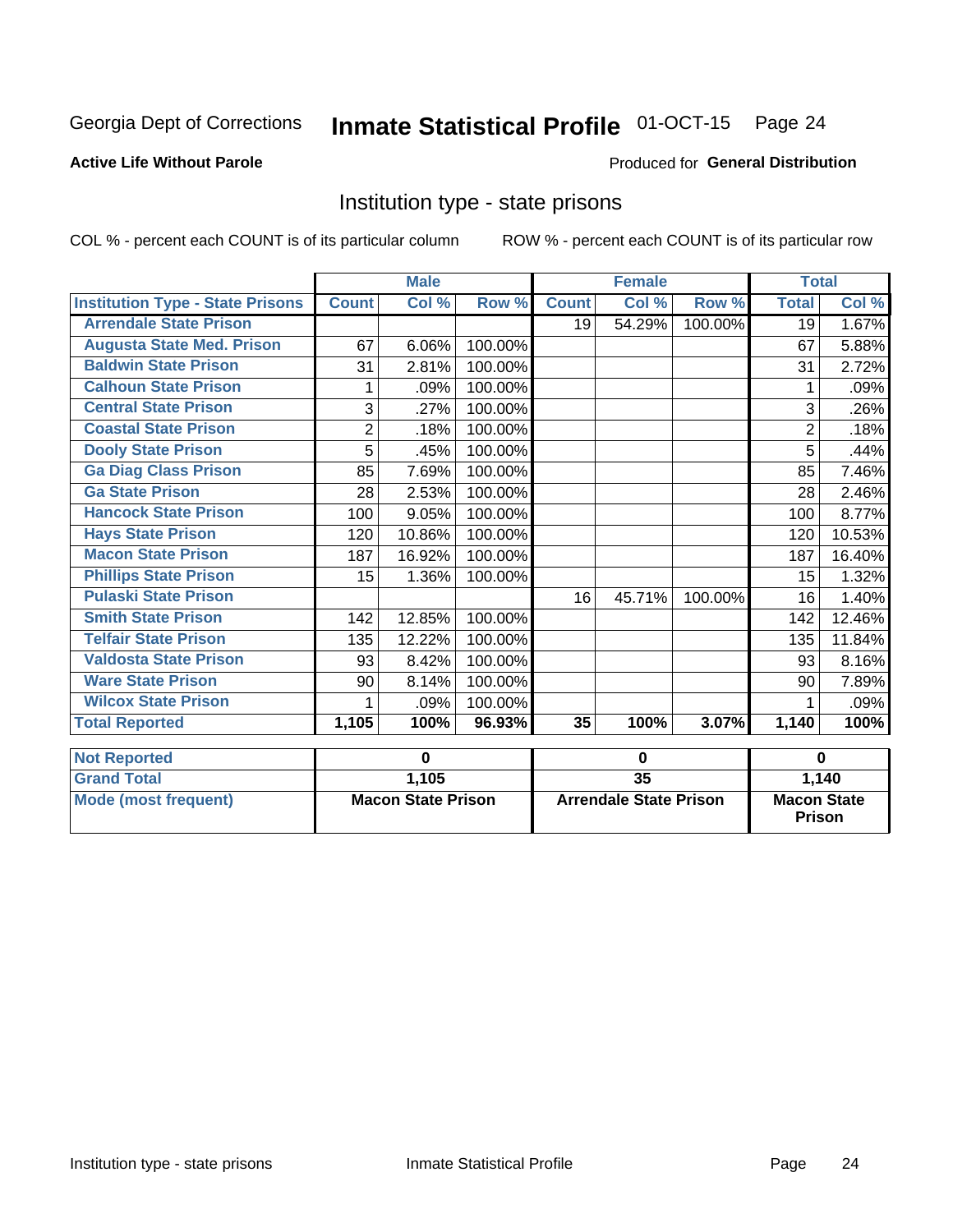# Inmate Statistical Profile 01-OCT-15 Page 25

## **Active Life Without Parole**

### Produced for General Distribution

# Institution type - private prisons

COL % - percent each COUNT is of its particular column

|                                                     | <b>Male</b> |                    | <b>Female</b> |             | Total |
|-----------------------------------------------------|-------------|--------------------|---------------|-------------|-------|
| <b>Institution Type - Private Prisons   Count  </b> | Col %       | <b>Row % Count</b> | Col %         | Row % Total | Col % |
| <b>Total Reported</b>                               |             |                    |               |             |       |

| Not Reported          |  |  |
|-----------------------|--|--|
| <b>Cotal</b><br>_____ |  |  |

| <b>Mo</b><br>frequent) | <b>Null</b> | <b>Null</b> | . . I *<br><b>IVUII</b> |
|------------------------|-------------|-------------|-------------------------|
|                        |             |             |                         |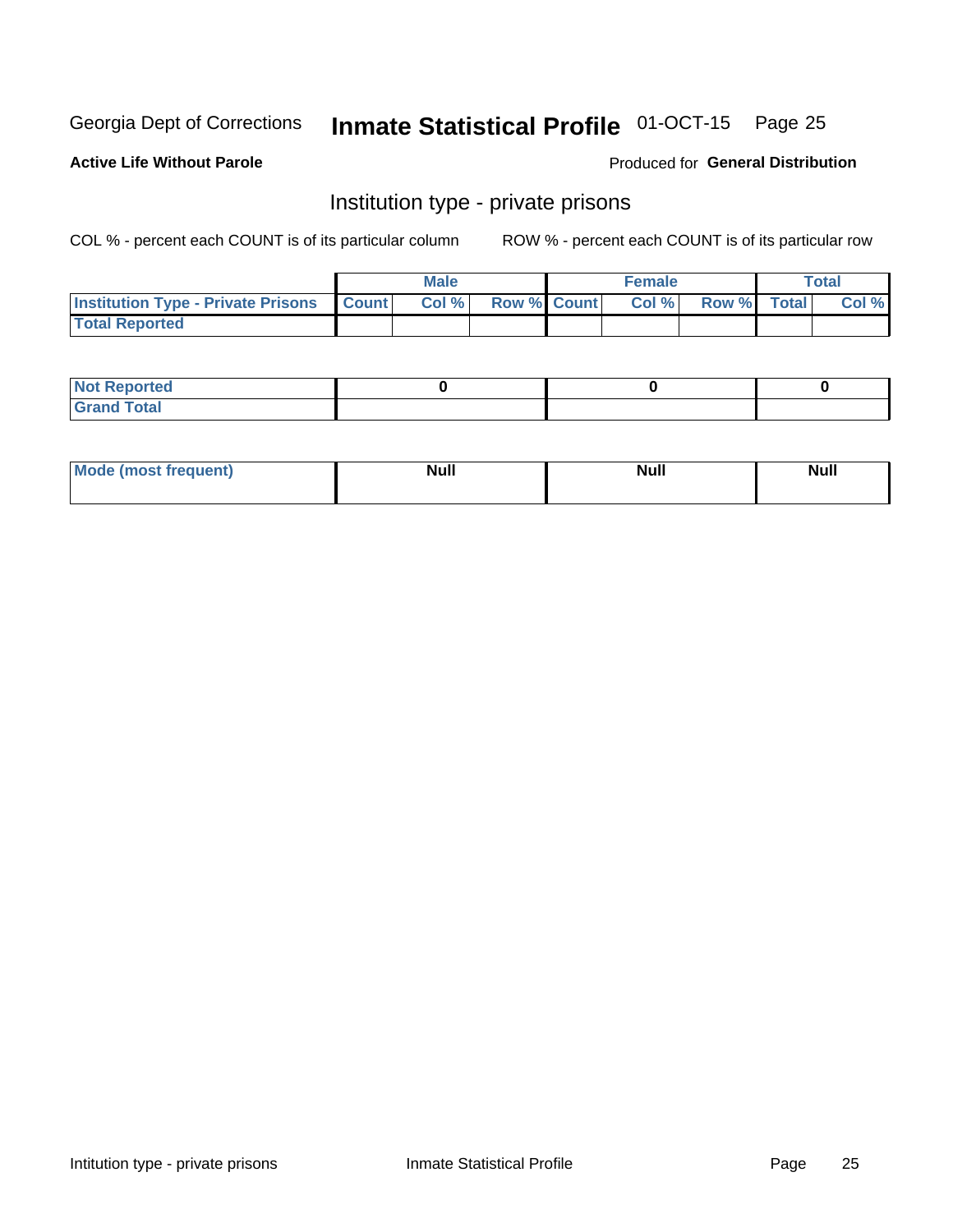#### Inmate Statistical Profile 01-OCT-15 Page 26

### **Active Life Without Parole**

### Produced for General Distribution

# Institution type - inmate boot camp

COL % - percent each COUNT is of its particular column

|                                      |              | <b>Male</b> |               |              | <b>Female</b> |             | <b>Total</b> |
|--------------------------------------|--------------|-------------|---------------|--------------|---------------|-------------|--------------|
| <b>Institution Type - Boot Camps</b> | <b>Count</b> | Col %       | <b>Row %I</b> | <b>Count</b> | Col %         | Row % Total | Col %        |
| <b>Total Rported</b>                 |              |             |               |              |               |             |              |

| <b>Not Reported</b>            |  |  |
|--------------------------------|--|--|
| <b>Total</b><br>C <sub>r</sub> |  |  |

| Mod<br>uamo | Nul.<br>$- - - - - -$ | <b>Null</b> | . .<br>uu.<br>------ |
|-------------|-----------------------|-------------|----------------------|
|             |                       |             |                      |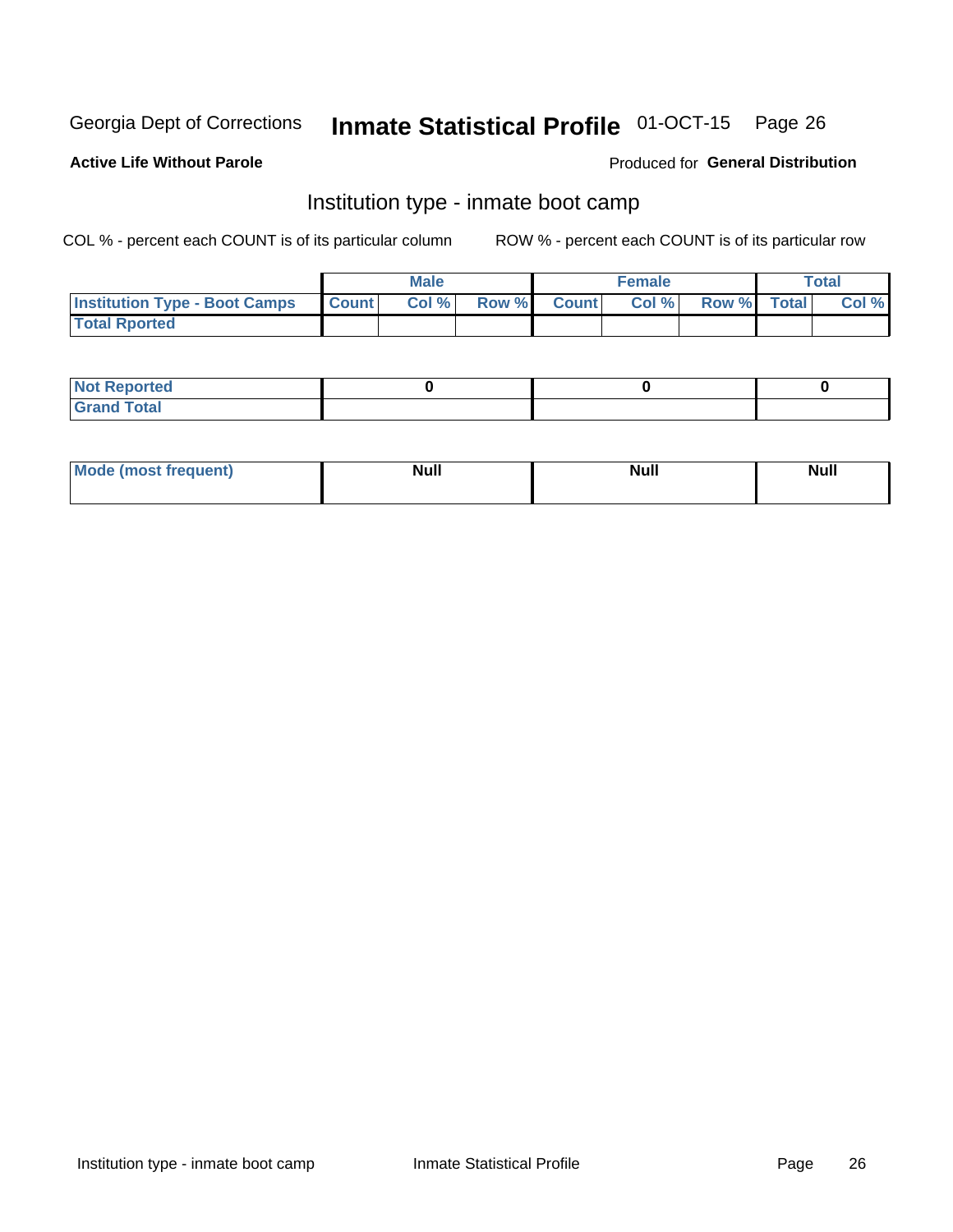# Inmate Statistical Profile 01-OCT-15 Page 27

### **Active Life Without Parole**

### Produced for General Distribution

# Number of disciplinary reports

COL % - percent each COUNT is of its particular column

|                                       |              | <b>Male</b> |         |              | <b>Female</b> |          |              | <b>Total</b> |
|---------------------------------------|--------------|-------------|---------|--------------|---------------|----------|--------------|--------------|
| <b>Number of Disciplinary Reports</b> | <b>Count</b> | Col %       | Row %   | <b>Count</b> | Col %         | Row %    | <b>Total</b> | Col %        |
|                                       | 282          | 25.50%      | 94.95%  | 15           | 42.86%        | $5.05\%$ | 297          | 26.03%       |
|                                       | 155          | 14.01%      | 96.88%  | 5            | 14.29%        | 3.13%    | 160          | 14.02%       |
| $\mathbf{2}$                          | 101          | 9.13%       | 96.19%  | 4            | 11.43%        | 3.81%    | 105          | 9.20%        |
| 3                                     | 78           | 7.05%       | 95.12%  | 4            | 11.43%        | 4.88%    | 82           | 7.19%        |
|                                       | 59           | 5.33%       | 98.33%  |              | 2.86%         | 1.67%    | 60           | 5.26%        |
| 5                                     | 52           | 4.70%       | 100.00% |              |               |          | 52           | 4.56%        |
| <b>More Than 5</b>                    | 379          | 34.27%      | 98.44%  | 6            | 17.14%        | 1.56%    | 385          | 33.74%       |
| <b>Total Reported</b>                 | 1,106        | 100%        | 96.93%  | 35           | 100.0%        | 3.07%    | 1,141        | 100%         |

| NO<br>тео |      |   |          |
|-----------|------|---|----------|
| Гоtal     | .106 | ◡ | 141<br>. |

| Mean (average)       | 7.59 | 4.66 | 7.50 |
|----------------------|------|------|------|
| Median (middle)      |      |      |      |
| Mode (most frequent) |      |      |      |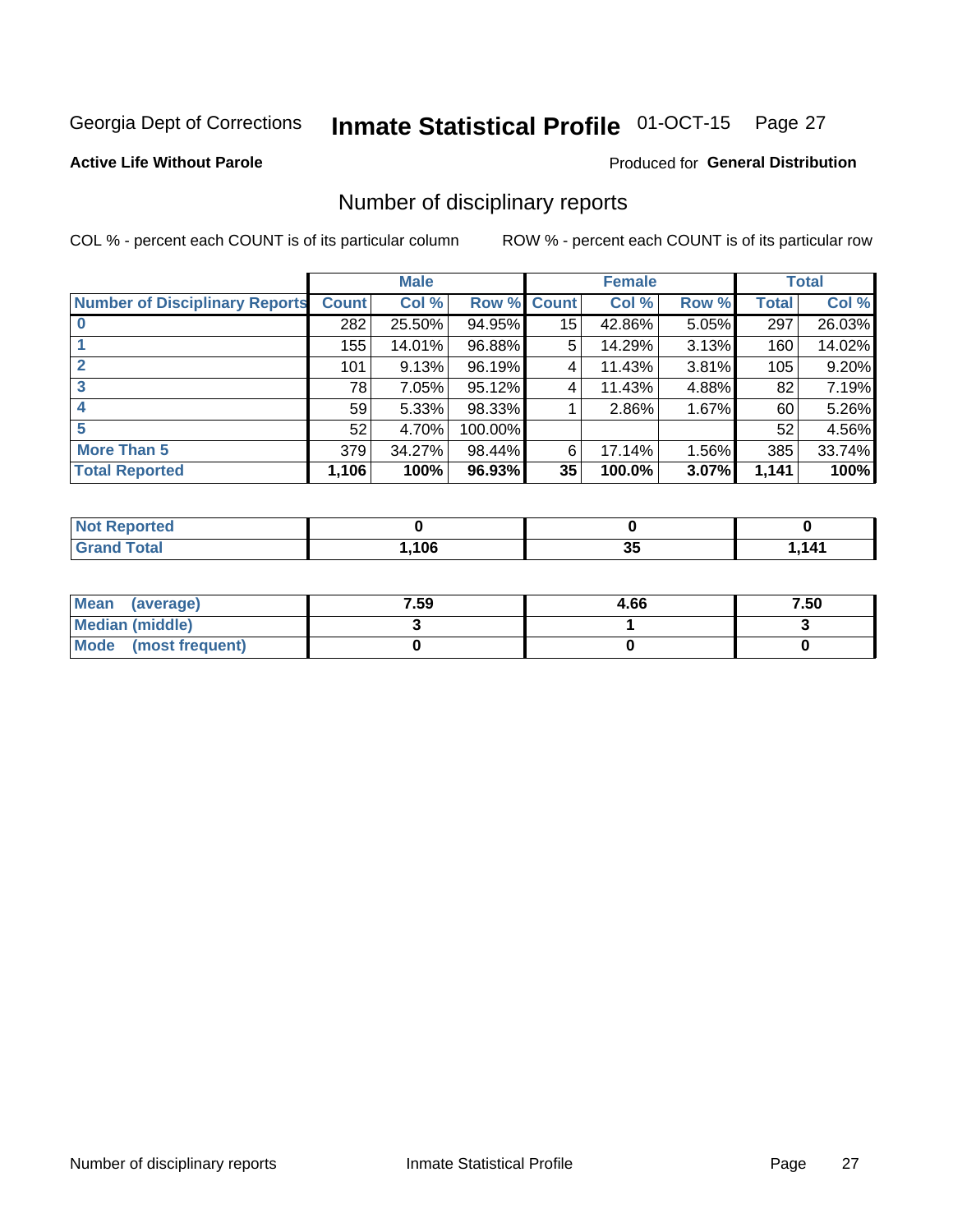# Inmate Statistical Profile 01-OCT-15 Page 28

## **Active Life Without Parole**

## **Produced for General Distribution**

# Number of transfers

COL % - percent each COUNT is of its particular column

|                            |         | <b>Male</b> |             |    | <b>Female</b> |          |       | <b>Total</b> |
|----------------------------|---------|-------------|-------------|----|---------------|----------|-------|--------------|
| <b>Number of Transfers</b> | Count l | Col %       | Row % Count |    | Col %         | Row %    | Total | Col %        |
|                            | 61      | 5.52%       | 88.41%      | 8  | 22.86%        | 11.59%   | 69    | 6.05%        |
|                            | 258     | 23.33%      | 94.51%      | 15 | 42.86%        | 5.49%    | 273   | 23.93%       |
| 2                          | 151     | 13.65%      | 96.79%      | 5  | 14.29%        | 3.21%    | 156   | 13.67%       |
| 3                          | 96      | 8.68%       | 98.97%      |    | 2.86%         | $1.03\%$ | 97    | 8.50%        |
|                            | 79      | 7.14%       | 98.75%      |    | 2.86%         | 1.25%    | 80    | 7.01%        |
| 5                          | 59      | 5.33%       | 98.33%      |    | 2.86%         | 1.67%    | 60    | 5.26%        |
| <b>More Than 5</b>         | 402     | 36.35%      | 99.01%      | 4  | 11.43%        | 0.99%    | 406   | 35.58%       |
| <b>Total Reported</b>      | 1,106   | 100%        | 96.93%      | 35 | 100.0%        | 3.07%    | 1,141 | 100%         |

| NO<br>тео |      |   |          |
|-----------|------|---|----------|
| Гоtal     | .106 | ◡ | 141<br>. |

| Mean (average)       | 5.89 | 1.89 | 5.76 |
|----------------------|------|------|------|
| Median (middle)      |      |      |      |
| Mode (most frequent) |      |      |      |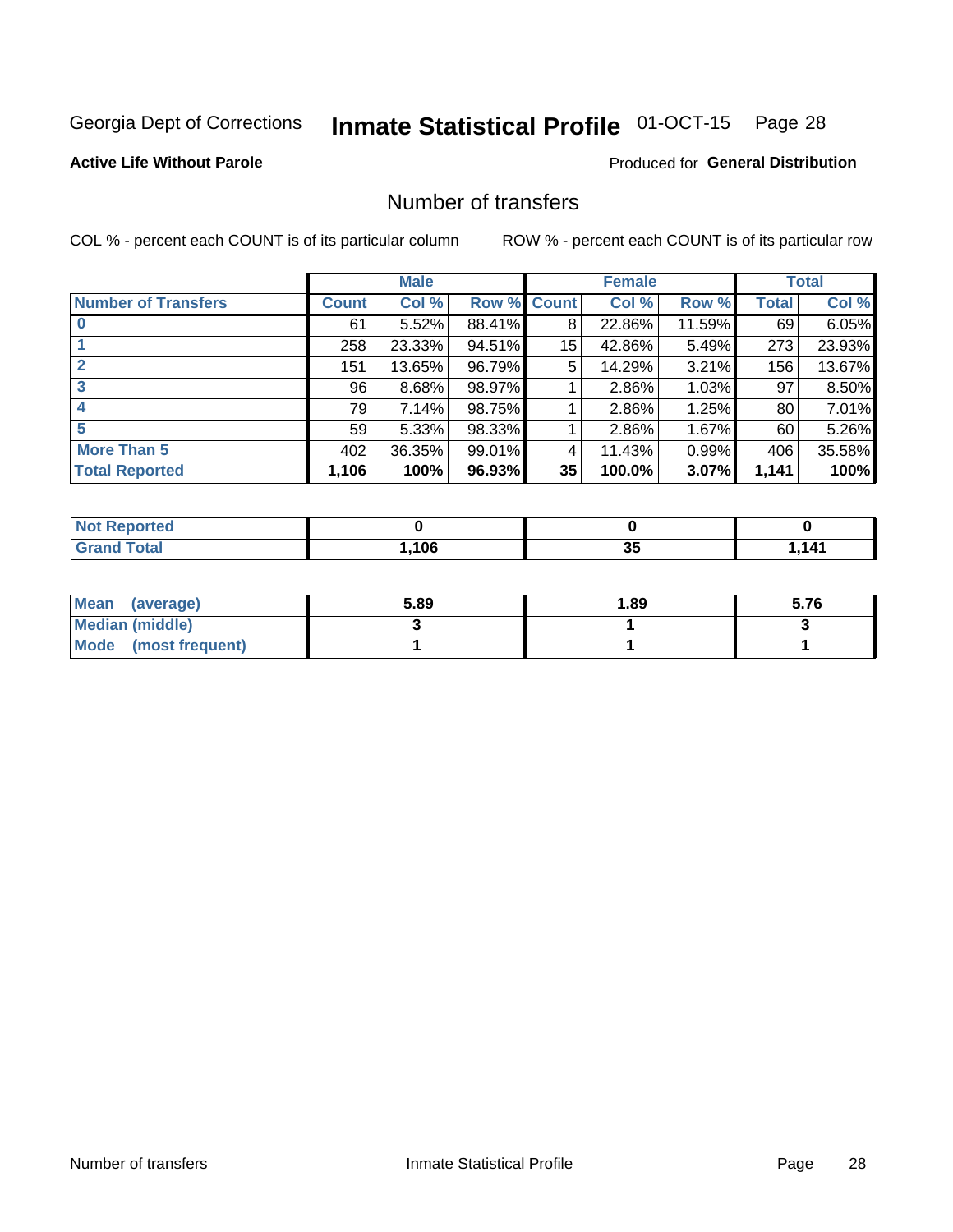# Inmate Statistical Profile 01-OCT-15 Page 29

**Active Life Without Parole** 

**Produced for General Distribution** 

# Number of escapes

COL % - percent each COUNT is of its particular column

|                          |              | <b>Male</b> |                    |    | <b>Female</b> |          |       | <b>Total</b> |
|--------------------------|--------------|-------------|--------------------|----|---------------|----------|-------|--------------|
| <b>Number of Escapes</b> | <b>Count</b> | Col%        | <b>Row % Count</b> |    | Col %         | Row %    | Total | Col %        |
|                          | .102         | 99.64%      | 96.92%             | 35 | $100.00\%$    | $3.08\%$ | 1,137 | 99.65%       |
|                          |              | 0.18%       | 100.00%            |    |               |          |       | 0.18%        |
|                          |              | 0.18%       | 100.00%            |    |               |          |       | 0.18%        |
| <b>Total Reported</b>    | $.106+$      | 100%        | 96.93%             | 35 | 100%          | $3.07\%$ | 1,141 | 100.0%       |

| <b>orted</b><br><b>NOT</b><br>$\sim$ $\alpha$ eper |      |   |           |
|----------------------------------------------------|------|---|-----------|
| <b>f</b> otal<br>Grand                             | ,106 | ◡ | -141<br>. |

| Mean (average)       |  | י ש |
|----------------------|--|-----|
| Median (middle)      |  |     |
| Mode (most frequent) |  |     |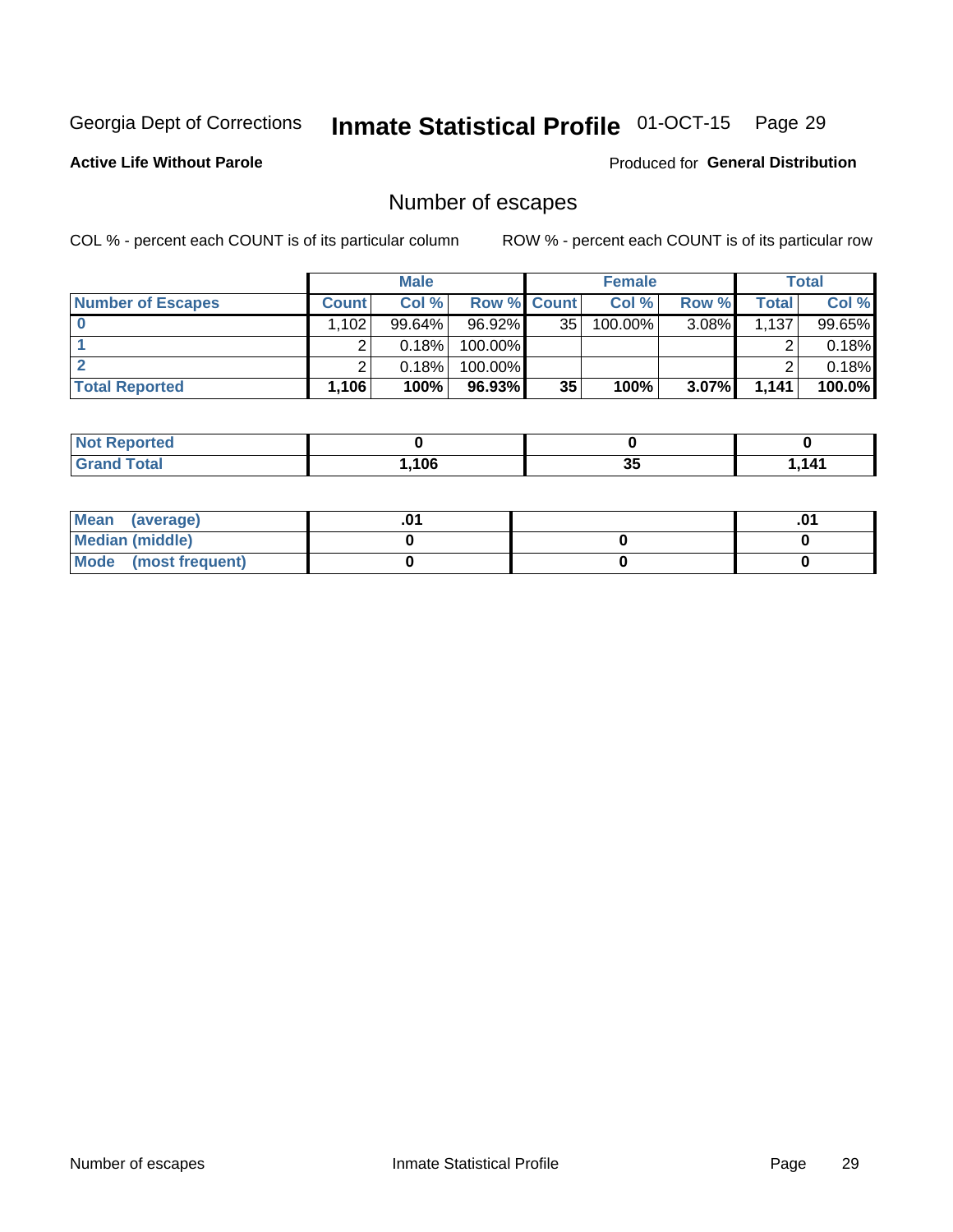## **Active Life Without Parole**

# Produced for General Distribution

# Time served in current (or last) institution

COL % - percent each COUNT is of its particular column

|                            |              | <b>Male</b> |         |                | <b>Female</b> |        |              | <b>Total</b> |
|----------------------------|--------------|-------------|---------|----------------|---------------|--------|--------------|--------------|
| <b>Time In Institution</b> | <b>Count</b> | Col %       | Row %   | <b>Count</b>   | Col %         | Row %  | <b>Total</b> | Col %        |
| 0 to 3 months              | 107          | 9.67%       | 93.86%  | 7              | 20.00%        | 6.14%  | 114          | 9.99%        |
| 3.01 to 6 months           | 87           | 7.87%       | 97.75%  | $\overline{2}$ | 5.71%         | 2.25%  | 89           | 7.80%        |
| 6.01 to 9 months           | 80           | 7.23%       | 96.39%  | 3              | 8.57%         | 3.61%  | 83           | 7.27%        |
| 9.01 to 12 months          | 63           | 5.70%       | 98.44%  | 1              | 2.86%         | 1.56%  | 64           | 5.61%        |
| 12.01 to 18 months         | 134          | 12.12%      | 97.10%  | 4              | 11.43%        | 2.90%  | 138          | 12.09%       |
| <b>18.01 to 24 months</b>  | 87           | 7.87%       | 97.75%  | $\overline{2}$ | 5.71%         | 2.25%  | 89           | 7.80%        |
| 2.01 to 3 years            | 174          | 15.73%      | 96.67%  | 6              | 17.14%        | 3.33%  | 180          | 15.78%       |
| 3.01 to 4 years            | 94           | 8.50%       | 100.00% |                |               |        | 94           | 8.24%        |
| $4.01$ to 5 years          | 69           | 6.24%       | 89.61%  | 8              | 22.86%        | 10.39% | 77           | 6.75%        |
| 5.01 to 6 years            | 50           | 4.52%       | 100.00% |                |               |        | 50           | 4.38%        |
| 6.01 to 7 years            | 43           | 3.89%       | 100.00% |                |               |        | 43           | 3.77%        |
| $7.01$ to 8 years          | 31           | 2.80%       | 100.00% |                |               |        | 31           | 2.72%        |
| 8.01 to 9 years            | 13           | 1.18%       | 100.00% |                |               |        | 13           | 1.14%        |
| 9.01 to 10 years           | 22           | 1.99%       | 100.00% |                |               |        | 22           | 1.93%        |
| Over 10 years              | 52           | 4.70%       | 96.30%  | 2              | 5.71%         | 3.70%  | 54           | 4.73%        |
| <b>Total Reported</b>      | 1,106        | 100%        | 96.93%  | 35             | 100%          | 3.07%  | 1,141        | 100%         |

| meo<br>NO                   |     |    |     |
|-----------------------------|-----|----|-----|
| $int^{\bullet}$             | 106 | ^' | 141 |
| $\sim$ $\sim$ $\sim$ $\sim$ |     | 55 | .   |

| <b>Mean</b><br>(average) | 36 months | 29 months | 36 months |
|--------------------------|-----------|-----------|-----------|
| Median (middle)          | 23 months | 22 months | 23 months |
| Mode (most frequent)     | 12 months | 2 months  | 1 months  |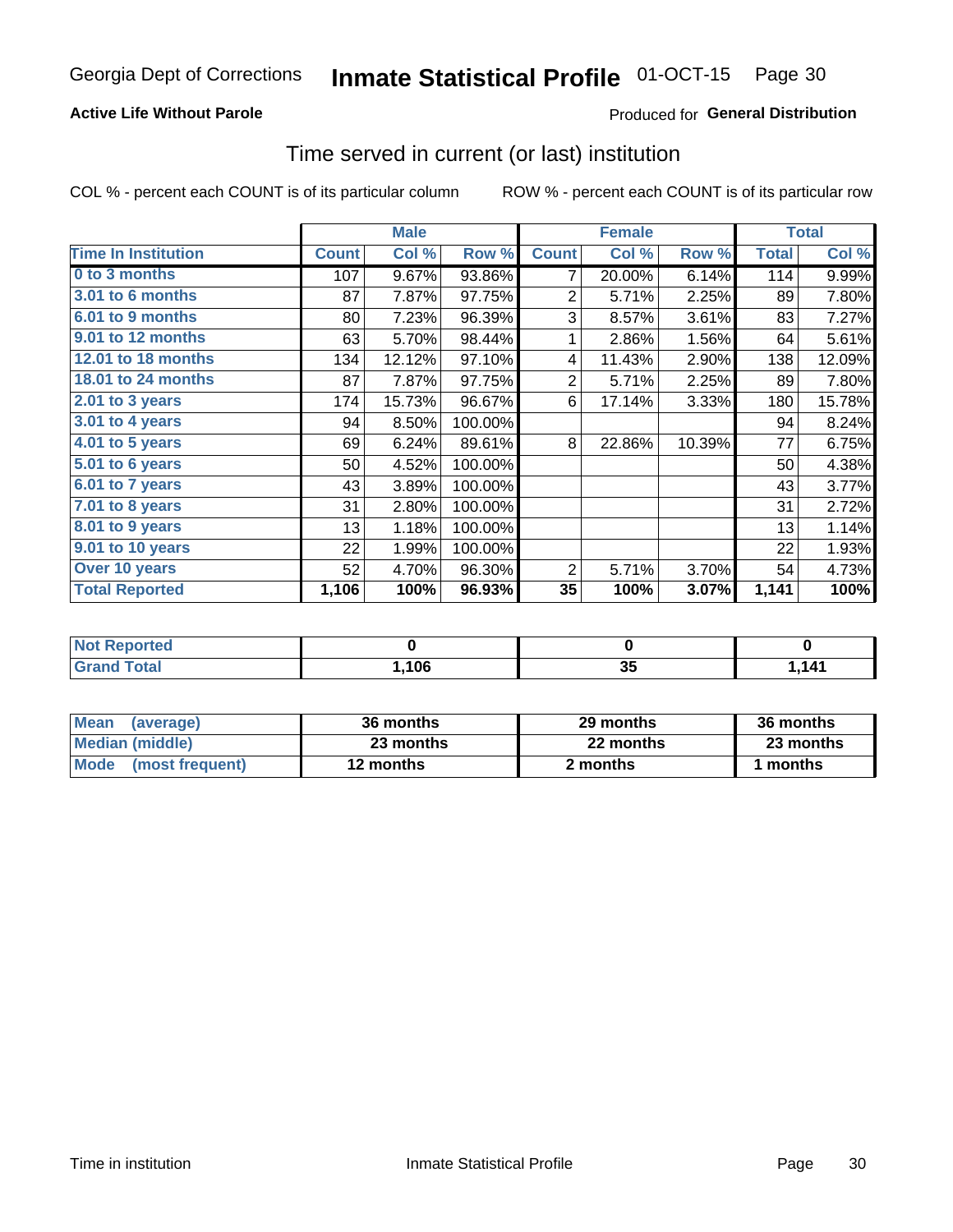#### Inmate Statistical Profile 01-OCT-15 Page 31

### **Active Life Without Parole**

### Produced for General Distribution

# Highest grade level attained

COL % - percent each COUNT is of its particular column

|                              |                | <b>Male</b> |         |                 | <b>Female</b> |       |                | <b>Total</b> |
|------------------------------|----------------|-------------|---------|-----------------|---------------|-------|----------------|--------------|
| <b>Grade Level</b>           | <b>Count</b>   | Col %       | Row %   | <b>Count</b>    | Col %         | Row % | <b>Total</b>   | Col %        |
| No school at all             | $\overline{2}$ | 0.19%       | 100.00% |                 |               |       | $\overline{2}$ | 0.19%        |
| Grade 1                      | $\overline{2}$ | 0.19%       | 100.00% |                 |               |       | $\overline{2}$ | 0.19%        |
| <b>Grade 2</b>               | 1              | 0.10%       | 100.00% |                 |               |       | 1              | 0.09%        |
| Grade 3                      | 1              | 0.10%       | 100.00% |                 |               |       | 1              | 0.09%        |
| Grade 4                      | 5              | 0.48%       | 100.00% |                 |               |       | 5              | 0.47%        |
| Grade 5                      | 1              | 0.10%       | 100.00% |                 |               |       | 1              | 0.09%        |
| Grade 6                      | 8              | 0.77%       | 100.00% |                 |               |       | 8              | 0.75%        |
| <b>Grade 7</b>               | 35             | 3.37%       | 100.00% |                 |               |       | 35             | 3.28%        |
| Grade 8                      | 72             | 6.93%       | 100.00% |                 |               |       | 72             | 6.75%        |
| Grade 9                      | 137            | 13.19%      | 97.86%  | 3               | 10.71%        | 2.14% | 140            | 13.12%       |
| Grade 10                     | 182            | 17.52%      | 97.33%  | 5               | 17.86%        | 2.67% | 187            | 17.53%       |
| Grade 11                     | 164            | 15.78%      | 97.62%  | 4               | 14.29%        | 2.38% | 168            | 15.75%       |
| <b>Grade 12 or GED</b>       | 272            | 26.18%      | 97.14%  | 8               | 28.57%        | 2.86% | 280            | 26.24%       |
| Some tech school             | 13             | 1.25%       | 92.86%  | 1               | 3.57%         | 7.14% | 14             | 1.31%        |
| <b>Completed tech school</b> | 15             | 1.44%       | 100.00% |                 |               |       | 15             | 1.41%        |
| College, 1 year              | 36             | 3.46%       | 97.30%  | 1               | 3.57%         | 2.70% | 37             | 3.47%        |
| College, 2 year              | 41             | 3.95%       | 93.18%  | 3               | 10.71%        | 6.82% | 44             | 4.12%        |
| College, 3 year              | 18             | 1.73%       | 94.74%  | $\mathbf{1}$    | 3.57%         | 5.26% | 19             | 1.78%        |
| <b>Bachelor's degree</b>     | 24             | 2.31%       | 92.31%  | $\overline{2}$  | 7.14%         | 7.69% | 26             | 2.44%        |
| <b>Master's degree</b>       | 5              | 0.48%       | 100.00% |                 |               |       | 5              | 0.47%        |
| Ph.D. degree                 | 1              | 0.10%       | 100.00% |                 |               |       | 1              | 0.09%        |
| Law degree                   | 3              | 0.29%       | 100.00% |                 |               |       | 3              | 0.28%        |
| <b>Medical degree</b>        |                | 0.10%       | 100.00% |                 |               |       | 1              | 0.09%        |
| <b>Total Reported</b>        | 1,039          | 100%        | 97.38%  | $\overline{28}$ | 100%          | 2.62% | 1,067          | 100%         |

| $\bullet$ ) at ( $\bullet$ ) $\bullet$ | ~-<br>υı |          |          |
|----------------------------------------|----------|----------|----------|
| <b>otal</b>                            | 106      | - -<br>◡ | 141<br>. |

| <b>Mean</b><br>(average)       | 10.86           | 11.86           | 10.89             |
|--------------------------------|-----------------|-----------------|-------------------|
| Median (middle)                | Grade 11        | Grade 12 or GED | Grade 11          |
| <b>Mode</b><br>(most frequent) | Grade 12 or GED | Grade 12 or GED | I Grade 12 or GED |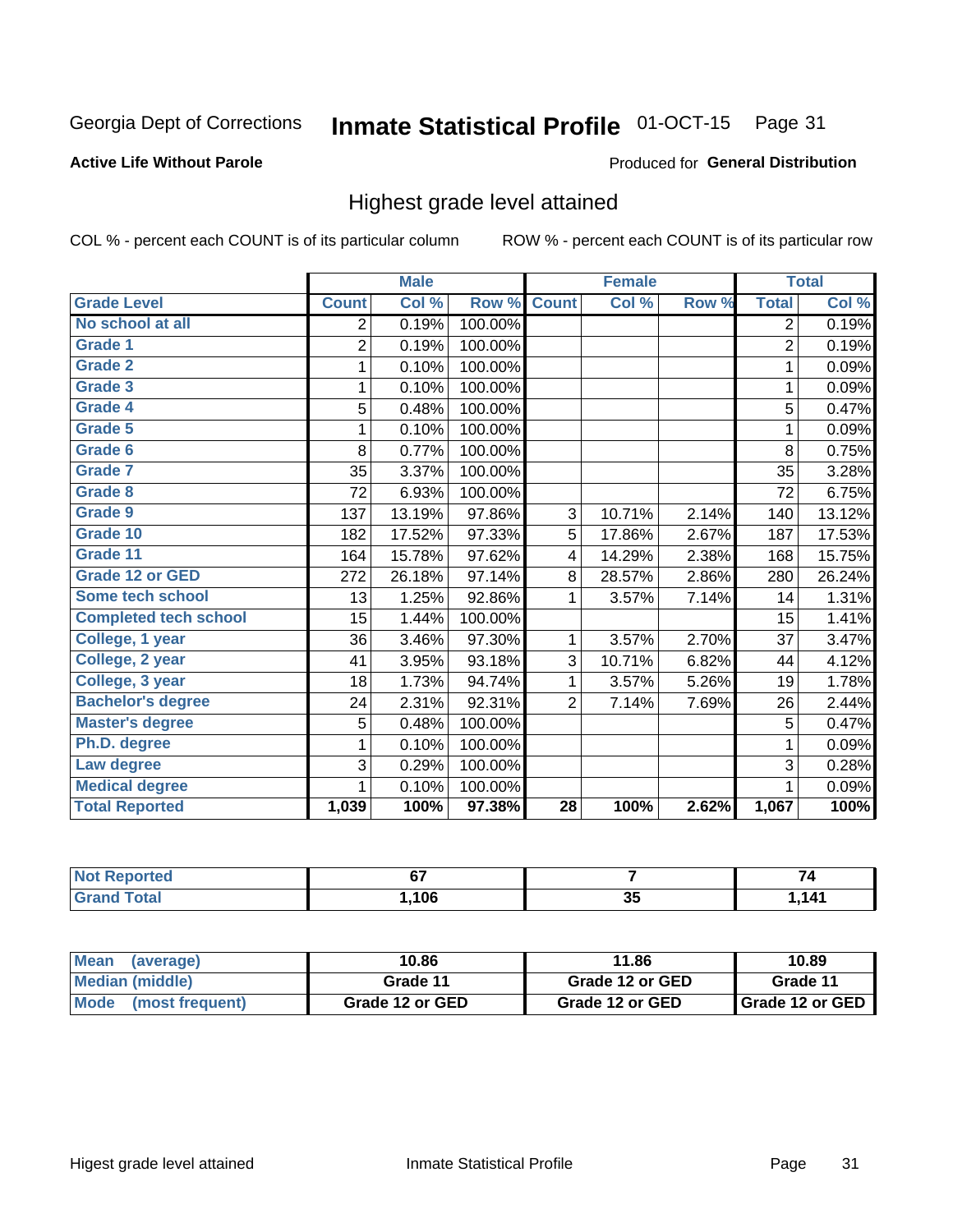#### Inmate Statistical Profile 01-OCT-15 Page 32

### **Active Life Without Parole**

## Produced for General Distribution

# Culture fair IQ scores

COL % - percent each COUNT is of its particular column

|                       |                 | <b>Male</b> |             |    | <b>Female</b> |       |              | <b>Total</b> |
|-----------------------|-----------------|-------------|-------------|----|---------------|-------|--------------|--------------|
| <b>IQ Scores</b>      | <b>Count</b>    | Col %       | Row % Count |    | Col %         | Row % | <b>Total</b> | Col %        |
| $60 - 69$             | 25              | 3.97%       | 100.00%     |    |               |       | 25           | 3.88%        |
| $70 - 79$             | 52              | 8.25%       | 98.11%      |    | 7.14%         | 1.89% | 53           | 8.23%        |
| $80 - 89$             | 98              | 15.56%      | 98.00%      | 2  | 14.29%        | 2.00% | 100          | 15.53%       |
| $90 - 99$             | 124             | 19.68%      | 96.12%      | 5  | 35.71%        | 3.88% | 129          | 20.03%       |
| $100 - 109$           | 170             | 26.98%      | 98.84%      | 2  | 14.29%        | 1.16% | 172          | 26.71%       |
| $110 - 119$           | 129             | 20.48%      | 97.73%      | 3  | 21.43%        | 2.27% | 132          | 20.50%       |
| $120 - 129$           | 30 <sup>°</sup> | 4.76%       | 96.77%      |    | 7.14%         | 3.23% | 31           | 4.81%        |
| $130 - 139$           | 2               | 0.32%       | 100.00%     |    |               |       | 2            | 0.31%        |
| <b>Total Reported</b> | 630             | 100%        | 97.83%      | 14 | 100%          | 2.17% | 644          | 100%         |

| <b>Not Reported</b>  | 47'   | 19 | 490   |
|----------------------|-------|----|-------|
| Not Valid (under 60) |       |    |       |
| <b>Grand Total</b>   | 1,106 | 35 | 1,141 |

| Mean<br>(average)    | 98  | 100  | 98  |
|----------------------|-----|------|-----|
| Median (middle)      | 101 | 96.5 | 101 |
| Mode (most frequent) | 105 | 96   | 105 |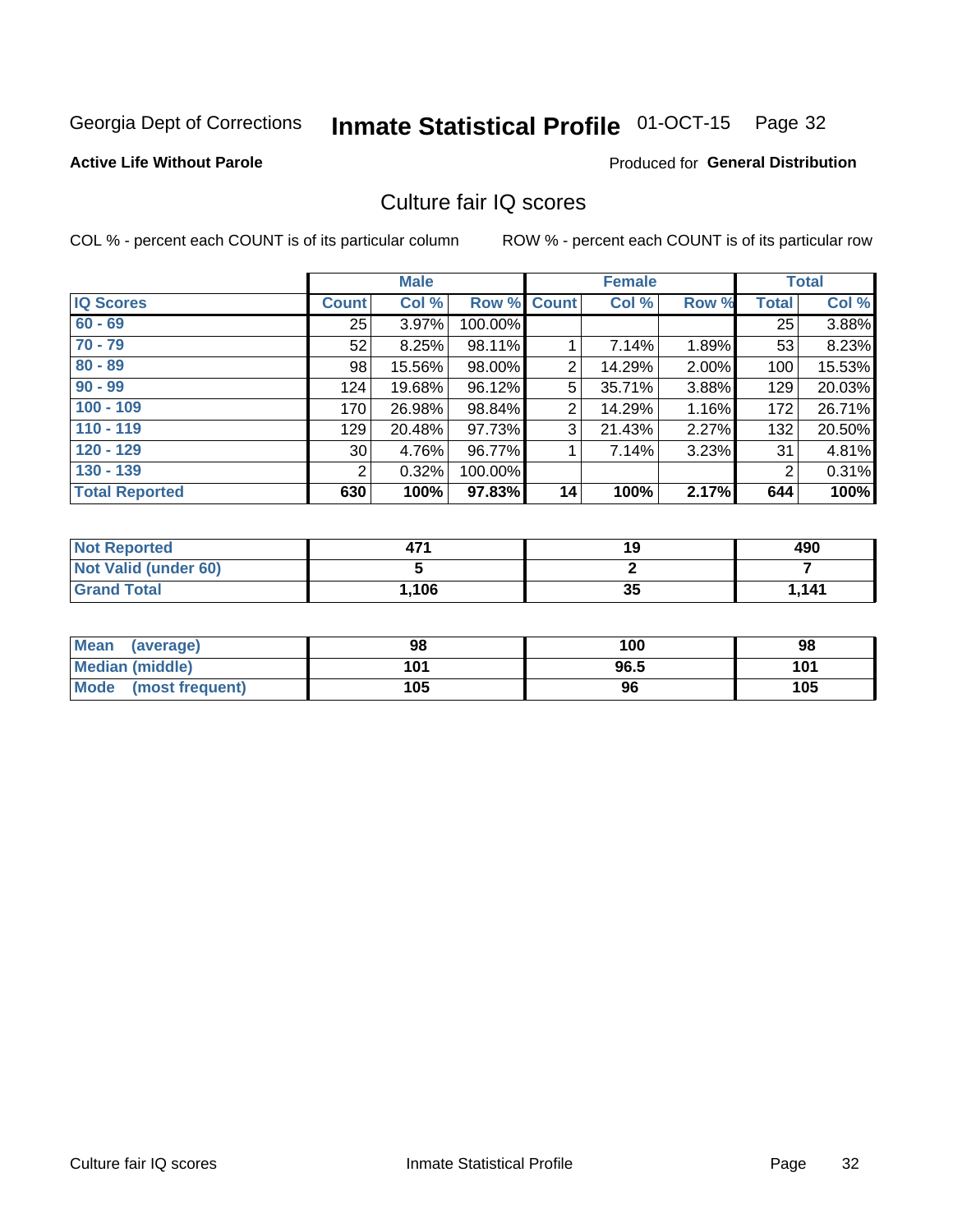#### Inmate Statistical Profile 01-OCT-15 Page 33

### **Active Life Without Parole**

### Produced for General Distribution

# Wide Range Achievement Test (WRAT) reading score

COL % - percent each COUNT is of its particular column

|                           |              | <b>Male</b> |         |                | <b>Female</b> |       |              | <b>Total</b> |
|---------------------------|--------------|-------------|---------|----------------|---------------|-------|--------------|--------------|
| <b>WRAT Reading Score</b> | <b>Count</b> | Col %       | Row %   | <b>Count</b>   | Col %         | Row % | <b>Total</b> | Col %        |
| $0.1$ to $0.9$            | 14           | 2.19%       | 100.00% |                |               |       | 14           | 2.14%        |
| 1.0 to 1.9                | 14           | 2.19%       | 100.00% |                |               |       | 14           | 2.14%        |
| 2.0 to 2.9                | 31           | 4.85%       | 96.88%  | 1              | 6.25%         | 3.13% | 32           | 4.89%        |
| 3.0 to 3.9                | 39           | 6.10%       | 97.50%  | 1              | 6.25%         | 2.50% | 40           | 6.11%        |
| 4.0 to 4.9                | 48           | 7.51%       | 97.96%  | 1              | 6.25%         | 2.04% | 49           | 7.48%        |
| 5.0 to 5.9                | 60           | 9.39%       | 98.36%  | 1              | 6.25%         | 1.64% | 61           | 9.31%        |
| 6.0 to 6.9                | 58           | 9.08%       | 96.67%  | $\overline{2}$ | 12.50%        | 3.33% | 60           | 9.16%        |
| 7.0 to 7.9                | 24           | 3.76%       | 100.00% |                |               |       | 24           | 3.66%        |
| 8.0 to 8.9                | 47           | 7.36%       | 100.00% |                |               |       | 47           | 7.18%        |
| 9.0 to 9.9                | 47           | 7.36%       | 95.92%  | $\overline{2}$ | 12.50%        | 4.08% | 49           | 7.48%        |
| 10.0 to 10.9              | 21           | 3.29%       | 95.45%  | 1              | 6.25%         | 4.55% | 22           | 3.36%        |
| 11.0 to 11.9              | 41           | 6.42%       | 95.35%  | $\overline{2}$ | 12.50%        | 4.65% | 43           | 6.56%        |
| 12.0 to 12.9              | 138          | 21.60%      | 98.57%  | $\overline{2}$ | 12.50%        | 1.43% | 140          | 21.37%       |
| 13                        | 57           | 8.92%       | 95.00%  | 3              | 18.75%        | 5.00% | 60           | 9.16%        |
| <b>Total Reported</b>     | 639          | 100%        | 97.56%  | 16             | 100%          | 2.44% | 655          | 100%         |

| <u>າrteg</u><br><b>NOT</b><br>$\sim$ | 467  |        | 486   |
|--------------------------------------|------|--------|-------|
| $f \wedge f \wedge f$<br>$\sim$      | ,106 | י<br>◡ | l.141 |

| <b>Mean</b><br>(average) | 8.39 | 9.09 | 8.41 |
|--------------------------|------|------|------|
| <b>Median (middle)</b>   | 8.5  | 10.2 | 8.5  |
| Mode (most frequent)     | 12.8 | ں ،  | IJ   |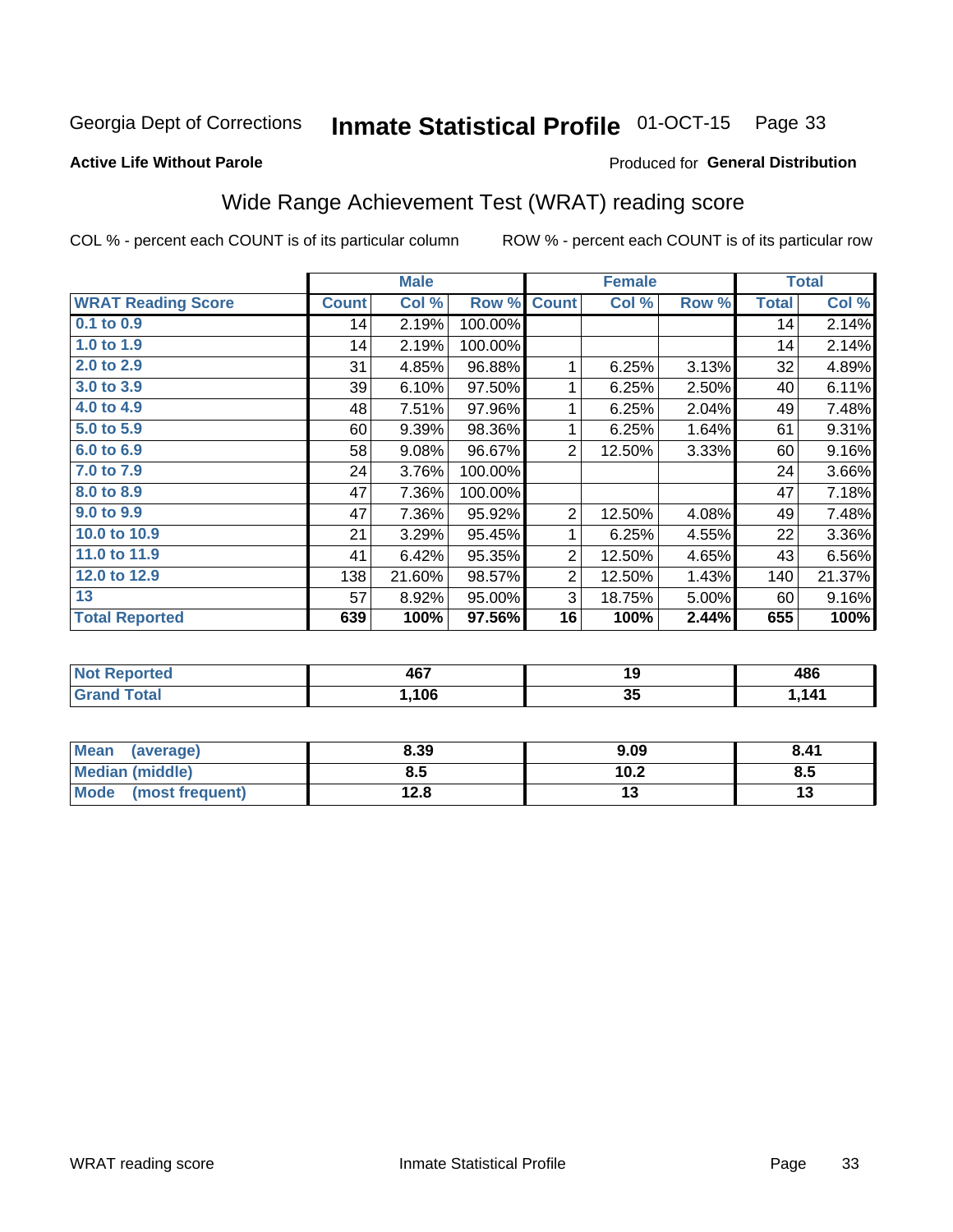#### Inmate Statistical Profile 01-OCT-15 Page 34

### **Active Life Without Parole**

## Produced for General Distribution

# Wide Range Achievement Test (WRAT) math score

COL % - percent each COUNT is of its particular column

| <b>WRAT Mathematic Score</b><br>$0.1$ to $0.9$<br>1.0 to 1.9<br>2.0 to 2.9 | <b>Count</b><br>5<br>17 | Col %<br>0.16%<br>0.78% | Row %<br>100.00% | <b>Count</b>   | Col %  | Row % | <b>Total</b> | Col %  |
|----------------------------------------------------------------------------|-------------------------|-------------------------|------------------|----------------|--------|-------|--------------|--------|
|                                                                            |                         |                         |                  |                |        |       |              |        |
|                                                                            |                         |                         |                  |                |        |       | 1            | 0.15%  |
|                                                                            |                         |                         | 100.00%          |                |        |       | 5            | 0.76%  |
|                                                                            |                         | 2.66%                   | 100.00%          |                |        |       | 17           | 2.60%  |
| 3.0 to 3.9                                                                 | 43                      | 6.73%                   | 95.56%           | $\overline{2}$ | 12.50% | 4.44% | 45           | 6.87%  |
| 4.0 to 4.9                                                                 | 66                      | 10.33%                  | 97.06%           | $\overline{2}$ | 12.50% | 2.94% | 68           | 10.38% |
| 5.0 to 5.9                                                                 | 81                      | 12.68%                  | 98.78%           | 1              | 6.25%  | 1.22% | 82           | 12.52% |
| 6.0 to 6.9                                                                 | 133                     | 20.81%                  | 97.79%           | 3              | 18.75% | 2.21% | 136          | 20.76% |
| 7.0 to 7.9                                                                 | 79                      | 12.36%                  | 97.53%           | $\overline{2}$ | 12.50% | 2.47% | 81           | 12.37% |
| 8.0 to 8.9                                                                 | 56                      | 8.76%                   | 96.55%           | $\overline{2}$ | 12.50% | 3.45% | 58           | 8.85%  |
| 9.0 to 9.9                                                                 | 60                      | 9.39%                   | 96.77%           | $\overline{2}$ | 12.50% | 3.23% | 62           | 9.47%  |
| 10.0 to 10.9                                                               | 25                      | 3.91%                   | 100.00%          |                |        |       | 25           | 3.82%  |
| 11.0 to 11.9                                                               | 19                      | 2.97%                   | 100.00%          |                |        |       | 19           | 2.90%  |
| 12.0 to 12.9                                                               | 44                      | 6.89%                   | 97.78%           | 1              | 6.25%  | 2.22% | 45           | 6.87%  |
| 13                                                                         | 10 <sup>1</sup>         | 1.56%                   | 90.91%           | 1              | 6.25%  | 9.09% | 11           | 1.68%  |
| <b>Total Reported</b>                                                      | 639                     | 100%                    | 97.56%           | 16             | 100%   | 2.44% | 655          | 100%   |

| <b>Not Reported</b>   | 467  | - 9      | 486  |
|-----------------------|------|----------|------|
| $f \wedge f \wedge f$ | ,106 | - -<br>◡ | ,141 |

| <b>Mean</b><br>(average)       | ר ד<br>د | 7.34  | ה י<br>ن ۽ ا |
|--------------------------------|----------|-------|--------------|
| <b>Median (middle)</b>         | 6.9      | 7.15  | 6.9          |
| <b>Mode</b><br>(most frequent) | 6.9      | $U$ . | 6.9          |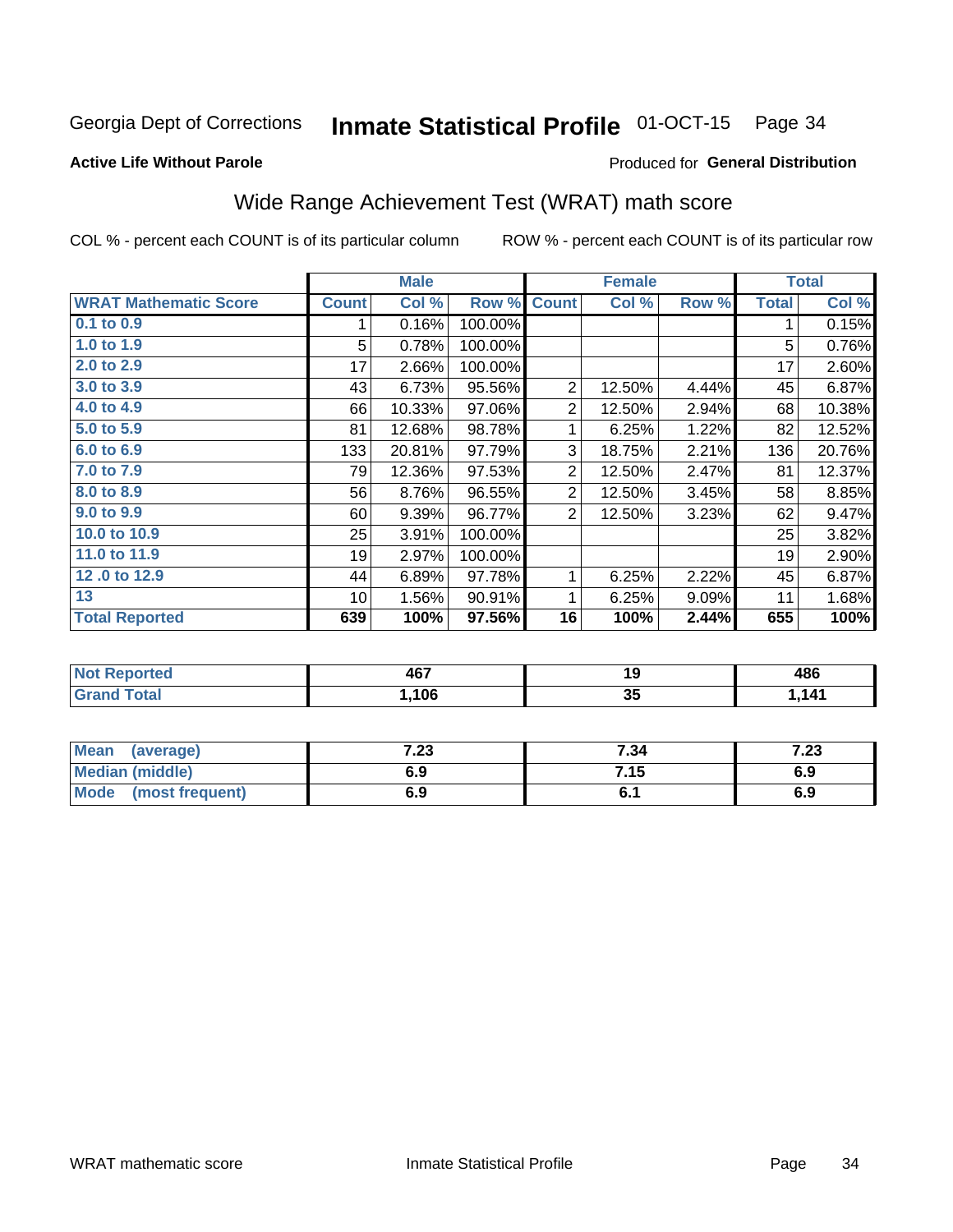#### **Inmate Statistical Profile 01-OCT-15** Page 35

### **Active Life Without Parole**

## Produced for General Distribution

# Wide Range Achievement Test (WRAT) spelling score

COL % - percent each COUNT is of its particular column

|                                                                              |              | <b>Male</b> |         |                | <b>Female</b> |       |              | <b>Total</b> |
|------------------------------------------------------------------------------|--------------|-------------|---------|----------------|---------------|-------|--------------|--------------|
| <b>WRAT Spelling Score</b>                                                   | <b>Count</b> | Col %       | Row %   | <b>Count</b>   | Col %         | Row % | <b>Total</b> | Col %        |
| 0.1 to 0.9                                                                   | 8            | 1.25%       | 100.00% |                |               |       | 8            | 1.22%        |
| 1.0 to 1.9                                                                   | 25           | 3.92%       | 100.00% |                |               |       | 25           | 3.82%        |
| 2.0 to 2.9                                                                   | 37           | 5.80%       | 97.37%  | 1              | 6.25%         | 2.63% | 38           | 5.81%        |
| 3.0 to 3.9                                                                   | 41           | 6.43%       | 100.00% |                |               |       | 41           | 6.27%        |
| 4.0 to 4.9                                                                   | 47           | 7.37%       | 97.92%  | 1              | 6.25%         | 2.08% | 48           | 7.34%        |
| 5.0 to 5.9                                                                   | 65           | 10.19%      | 98.48%  | 1              | 6.25%         | 1.52% | 66           | 10.09%       |
| 6.0 to 6.9                                                                   | 72           | 11.29%      | 98.63%  | 1              | 6.25%         | 1.37% | 73           | 11.16%       |
| 7.0 to 7.9                                                                   | 52           | 8.15%       | 98.11%  | 1              | 6.25%         | 1.89% | 53           | 8.10%        |
| 8.0 to 8.9                                                                   | 51           | 7.99%       | 96.23%  | $\overline{2}$ | 12.50%        | 3.77% | 53           | 8.10%        |
| 9.0 to 9.9                                                                   | 45           | 7.05%       | 100.00% |                |               |       | 45           | 6.88%        |
| 10.0 to 10.9                                                                 | 40           | 6.27%       | 100.00% |                |               |       | 40           | 6.12%        |
| 11.0 to 11.9                                                                 | 43           | 6.74%       | 93.48%  | 3              | 18.75%        | 6.52% | 46           | 7.03%        |
| 12.0 to 12.9                                                                 | 84           | 13.17%      | 94.38%  | 5              | 31.25%        | 5.62% | 89           | 13.61%       |
| 13                                                                           | 28           | 4.39%       | 96.55%  | 1              | 6.25%         | 3.45% | 29           | 4.43%        |
| <b>Total Reported</b>                                                        | 638          | 100%        | 97.55%  | 16             | 100%          | 2.45% | 654          | 100%         |
|                                                                              |              |             |         |                |               |       |              |              |
| $\overline{a}$ and $\overline{a}$ and $\overline{a}$<br><b>Service</b> State |              | $\sim$      |         |                | $\sim$        |       |              | $-$          |

| $\blacksquare$ | ACC  | 4 C<br>œ | <b>A</b> <sub>R</sub> 7<br>י טד |
|----------------|------|----------|---------------------------------|
| $\sim$         | .106 | -35      | 444                             |

| <b>Mean</b><br>(average) | 7.68 | 9.59  |      |
|--------------------------|------|-------|------|
| Median (middle)          | ن. ا | 11.15 | ن. ا |
| Mode<br>(most frequent)  | 8.5  | 12.9  | 12.9 |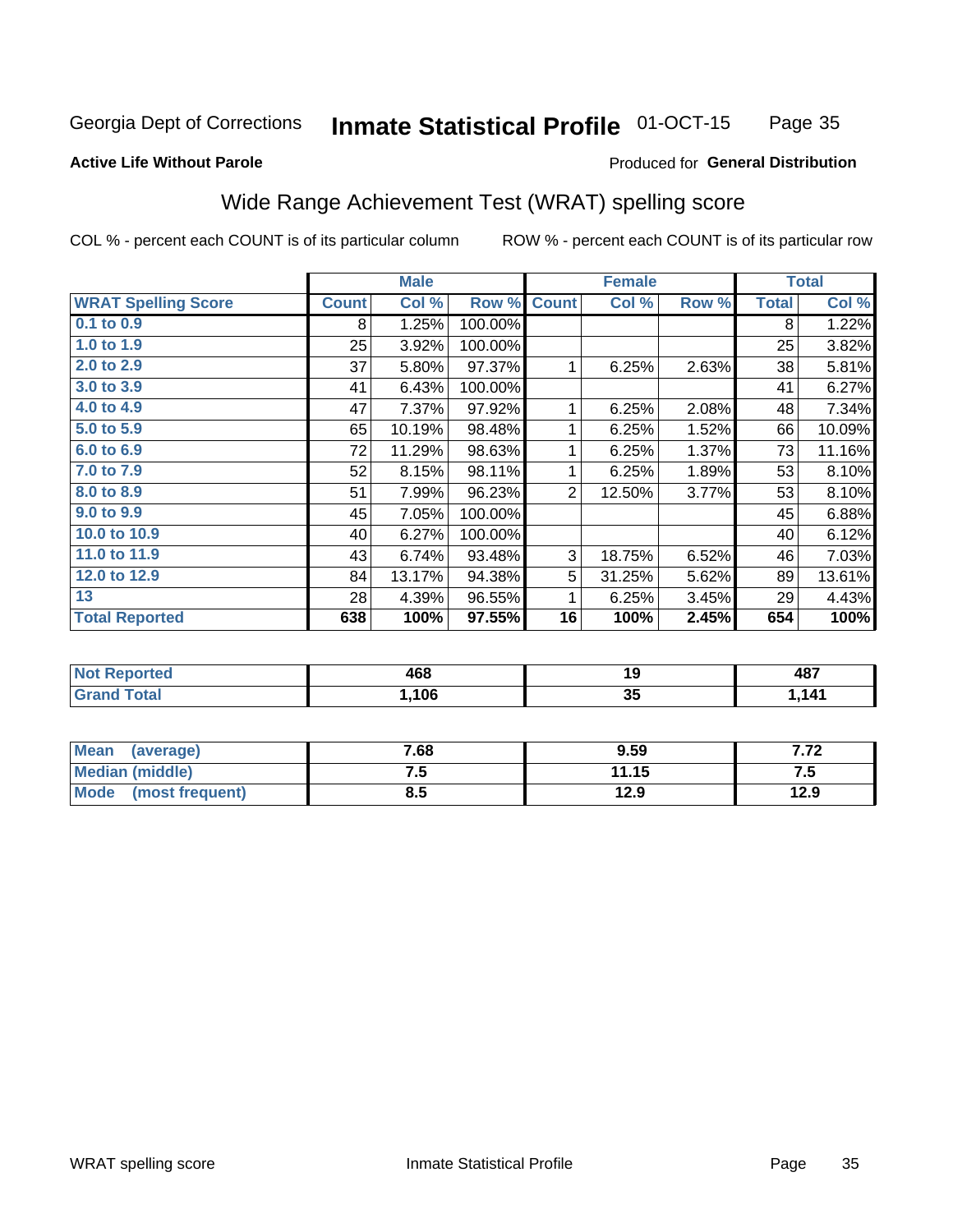# Inmate Statistical Profile 01-OCT-15 Page 36

### **Active Life Without Parole**

### **Produced for General Distribution**

# Current / last mental health treatment level

COL % - percent each COUNT is of its particular column

|                                    |              | <b>Male</b> |           |              | <b>Female</b> |       |              | <b>Total</b> |
|------------------------------------|--------------|-------------|-----------|--------------|---------------|-------|--------------|--------------|
| <b>Mental Health Treatment Lev</b> | <b>Count</b> | Col %       | Row %     | <b>Count</b> | Col %         | Row % | <b>Total</b> | Col %        |
| 1 No problem at current time       | 216          | 43.46%      | $97.74\%$ | 5            | 17.24%        | 2.26% | 221          | 42.02%       |
| 2 Receiving outpatient             | 206          | 41.45%      | 90.75%    | 21           | 72.41%        | 9.25% | 227          | 43.16%       |
| <b>Treatment</b>                   |              |             |           |              |               |       |              |              |
| 3 Inpatient, moderate              | 60           | 12.07%      | 95.24%    | 3            | 10.34%        | 4.76% | 63           | 11.98%       |
| <b>Treatment</b>                   |              |             |           |              |               |       |              |              |
| 4 Inpatient, intensive             | 15           | $3.02\%$    | 100.00%   |              |               |       | 15           | 2.85%        |
| Treatment                          |              |             |           |              |               |       |              |              |
| <b>Total Evaluated</b>             | 497          | 100%        | 94.49%    | 29           | 100%          | 5.51% | 526          | 100.0%       |

| <b>Never had MH evaluation</b> | 609   |          | <b>CAF</b><br>. . J |
|--------------------------------|-------|----------|---------------------|
| Total                          | 1,106 | oг<br>JJ | 141                 |

| <b>Median (middle)</b>         | <b>Receiving outpatient</b><br>treatment | <b>Receiving outpatient</b><br>treatment | <b>Receiving</b><br>outpatient<br>treatment |
|--------------------------------|------------------------------------------|------------------------------------------|---------------------------------------------|
| <b>Mode</b><br>(most frequent) | No problem at current time               | <b>Receiving outpatient</b><br>treatment | <b>Receiving</b><br>outpatient<br>treatment |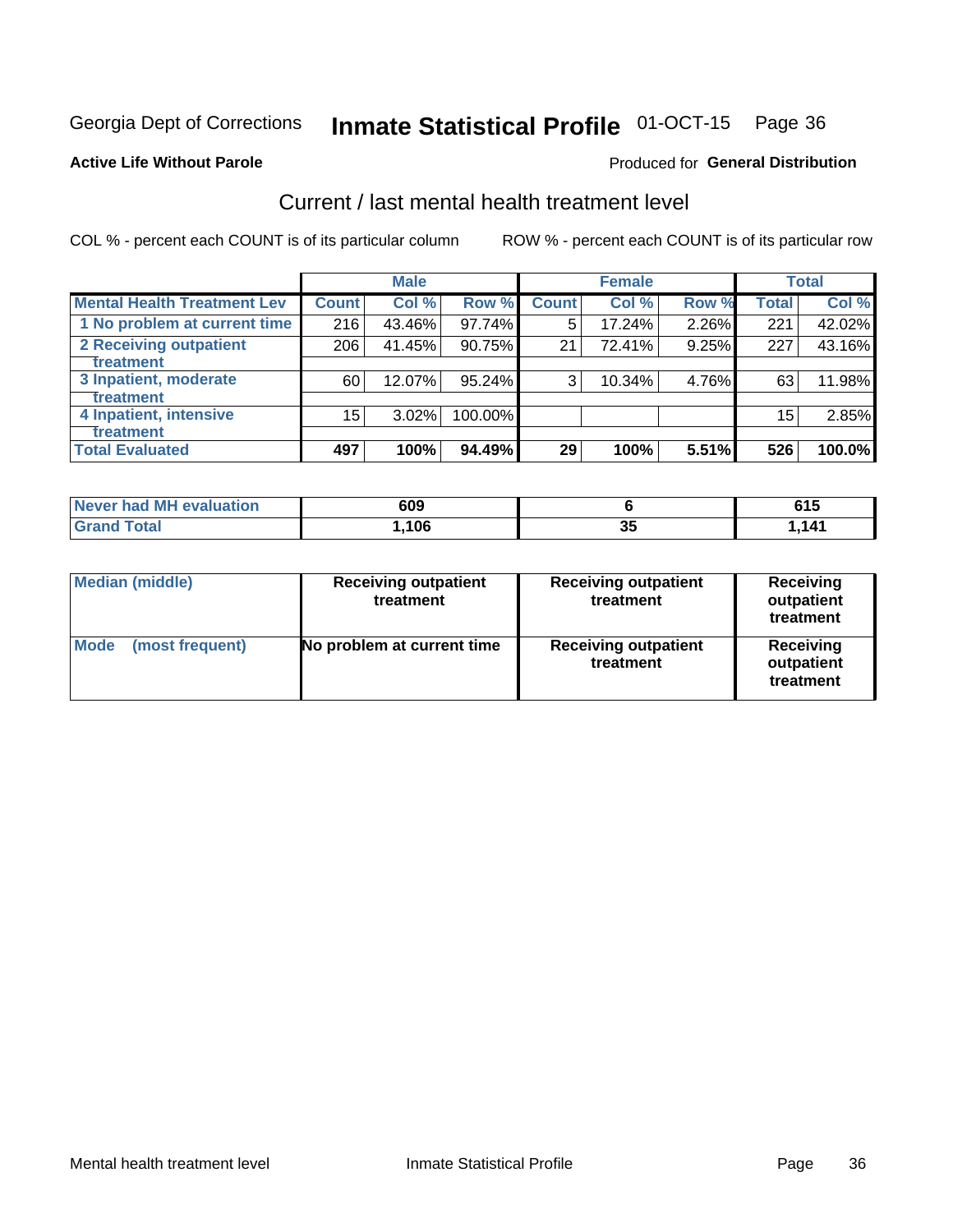#### **Inmate Statistical Profile 01-OCT-15** Page 37

## **Active Life Without Parole**

## Produced for General Distribution

# PULHESDWIT medical scale - 'P' overall condition ('P'hysical)

COL % - percent each COUNT is of its particular column

|                                  |       | <b>Male</b> |                    |    | <b>Female</b> |       |              | <b>Total</b> |
|----------------------------------|-------|-------------|--------------------|----|---------------|-------|--------------|--------------|
| 'P' Overall Condition            | Count | Col %       | <b>Row % Count</b> |    | Col %         | Row % | <b>Total</b> | Col %        |
| 1 No medical illness             | 727   | 72.70%      | 97.98%             | 15 | 42.86%        | 2.02% | 742          | 71.69%       |
| 2 Well-controlled chronic        | 247   | 24.70%      | 92.51%             | 20 | 57.14%        | 7.49% | 267          | 25.80%       |
| <b>illness</b>                   |       |             |                    |    |               |       |              |              |
| 3 Poorly-controlled chronic      | 24    | 2.40%       | 100.00%            |    |               |       | 24           | 2.32%        |
| <b>illness</b>                   |       |             |                    |    |               |       |              |              |
| 4 Significant problems requiring | 2     | 0.20%       | 100.00%            |    |               |       | 2            | 0.19%        |
| special housing                  |       |             |                    |    |               |       |              |              |
| <b>Total Reported</b>            | 1,000 | 100%        | 96.62%             | 35 | 100%          | 3.38% | 1,035        | 100%         |

| 106                  |                     | 106   |
|----------------------|---------------------|-------|
| 10 <sup>c</sup><br>v | $\sim$ $\sim$<br>v. | 1 1 1 |

| <b>Mode</b> | (most frequent) | 1 No medical illness | 2 Well-controlled chronic<br>illness | 1 No medical<br>illness |
|-------------|-----------------|----------------------|--------------------------------------|-------------------------|
|-------------|-----------------|----------------------|--------------------------------------|-------------------------|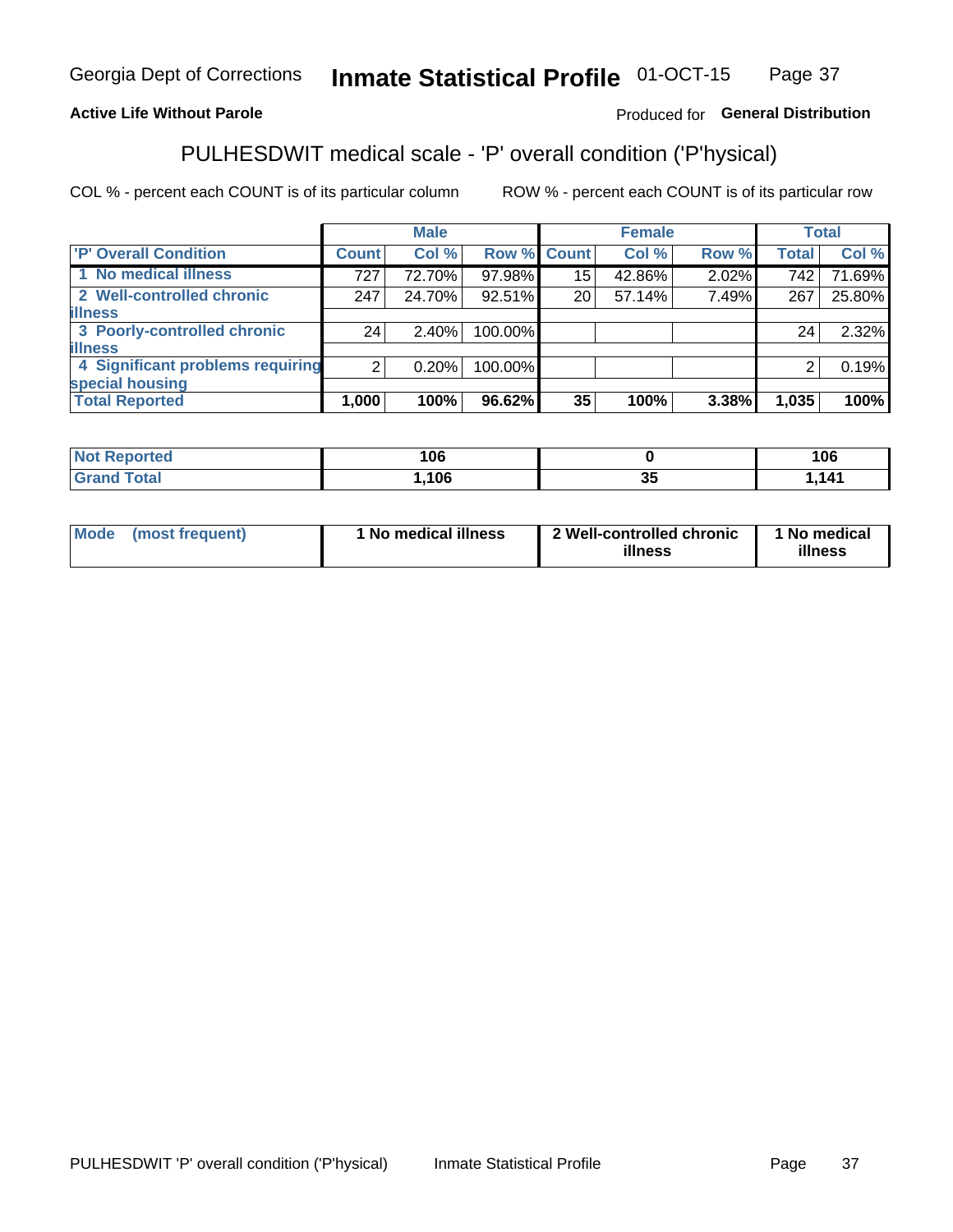## **Active Life Without Parole**

## Produced for General Distribution

# PULHESDWIT medical scale - 'U' upper body

COL % - percent each COUNT is of its particular column

|                              |              | <b>Male</b> |         |              | <b>Female</b> |       |              | <b>Total</b> |
|------------------------------|--------------|-------------|---------|--------------|---------------|-------|--------------|--------------|
| <b>U' Upper Body</b>         | <b>Count</b> | Col %       | Row %   | <b>Count</b> | Col %         | Row % | <b>Total</b> | Col %        |
| 1 Upper bones, joints,       | 942          | 94.29%      | 96.62%  | 33           | 94.29%        | 3.38% | 975          | 94.29%       |
| muscles all OK               |              |             |         |              |               |       |              |              |
| 2 One or both arms minimally | 47           | 4.70%       | 95.92%  | 2            | 5.71%         | 4.08% | 49           | 4.74%        |
| limited                      |              |             |         |              |               |       |              |              |
| 3 One or both arms           | 9            | $0.90\%$    | 100.00% |              |               |       | 9            | 0.87%        |
| moderately limited           |              |             |         |              |               |       |              |              |
| 4 One arm disabled,          |              | 0.10%       | 100.00% |              |               |       |              | 0.10%        |
| paralyzed, or amputated      |              |             |         |              |               |       |              |              |
| <b>Total Reported</b>        | 999          | 100%        | 96.62%  | 35           | 100%          | 3.38% | 1,034        | 100%         |

| <b>Not Reported</b> | 1 A 7<br>י טו |    | 107<br>1 V 1 |
|---------------------|---------------|----|--------------|
| <b>Grand Total</b>  | 106،،         | J. | .141         |

| <b>Mode</b> | (most frequent) | 1 Upper bones, joints,<br>muscles all OK | 1 Upper bones, joints,<br>muscles all OK | 1 Upper bones,<br>ljoints, muscles all<br>ОK |
|-------------|-----------------|------------------------------------------|------------------------------------------|----------------------------------------------|
|-------------|-----------------|------------------------------------------|------------------------------------------|----------------------------------------------|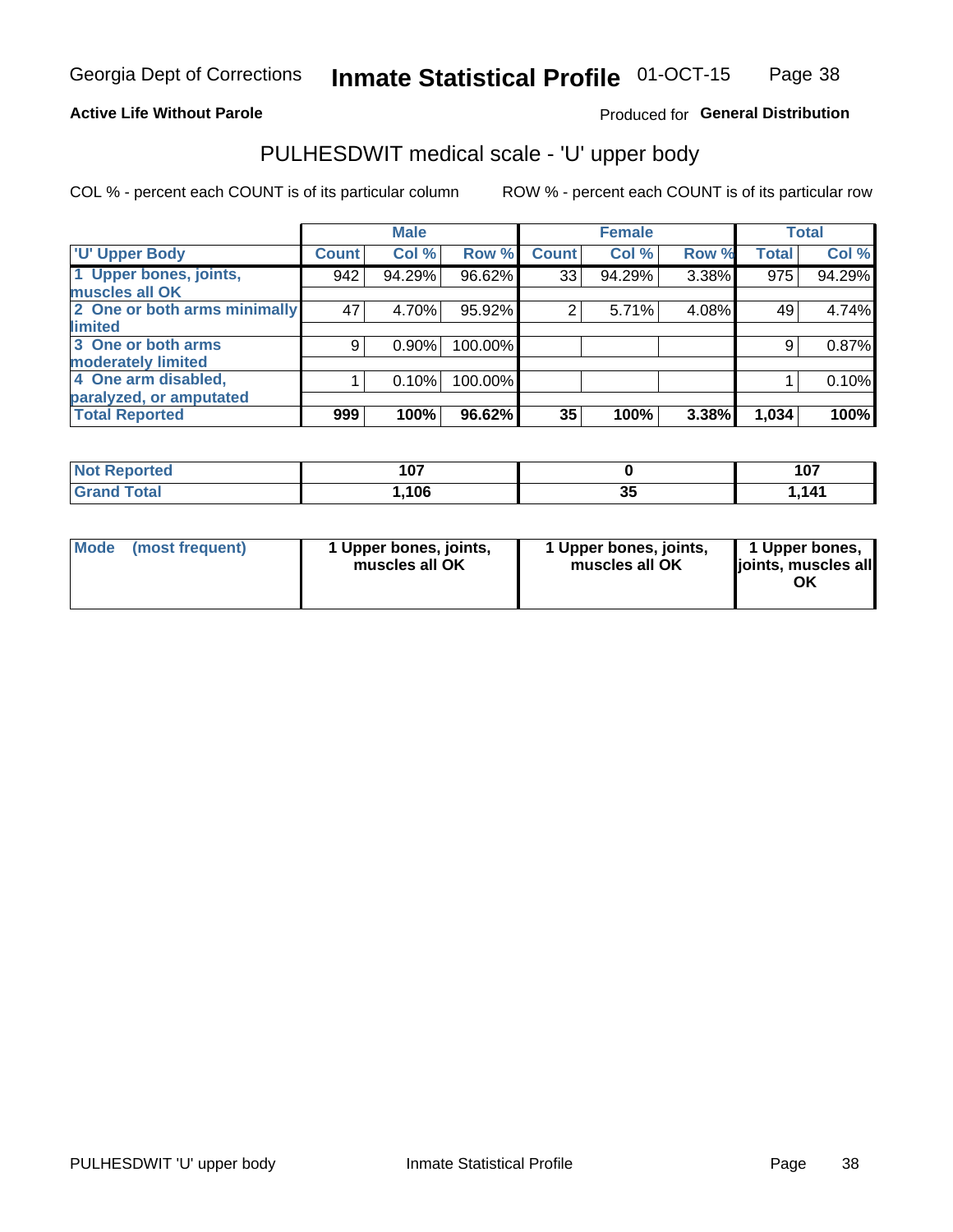## **Active Life Without Parole**

# Produced for General Distribution

# PULHESDWIT medical scale - 'L' lower body

COL % - percent each COUNT is of its particular column

|                                |                | <b>Male</b> |         |              | <b>Female</b> |       |                 | <b>Total</b> |
|--------------------------------|----------------|-------------|---------|--------------|---------------|-------|-----------------|--------------|
| 'L' Lower Body                 | <b>Count!</b>  | Col %       | Row %   | <b>Count</b> | Col %         | Row % | <b>Total</b>    | Col %        |
| 1 Lower bones, joints,         | 863            | 86.47%      | 96.42%  | 32           | 91.43%        | 3.58% | 895             | 86.64%       |
| muscles all OK                 |                |             |         |              |               |       |                 |              |
| 2 One or both legs minimally   | 120            | 12.02%      | 97.56%  | 3            | 8.57%         | 2.44% | 123             | 11.91%       |
| limited                        |                |             |         |              |               |       |                 |              |
| 3 One or both legs             | 13             | 1.30%       | 100.00% |              |               |       | 13 <sub>1</sub> | 1.26%        |
| moderately limited             |                |             |         |              |               |       |                 |              |
| 4 One leg disabled, paralyzed, | $\overline{2}$ | 0.20%       | 100.00% |              |               |       | 2               | 0.19%        |
| or amputated                   |                |             |         |              |               |       |                 |              |
| <b>Total Reported</b>          | 998            | 100%        | 96.61%  | 35           | 100%          | 3.39% | 1,033           | 100%         |

| <b>Not Reported</b> | 108  |    | 108  |
|---------------------|------|----|------|
| <b>Grand Total</b>  | ,106 | vu | ,141 |

| Mode | (most frequent) | 1 Lower bones, joints,<br>muscles all OK | 1 Lower bones, joints,<br>muscles all OK | 1 Lower bones,<br>ljoints, muscles all<br>ΟK |
|------|-----------------|------------------------------------------|------------------------------------------|----------------------------------------------|
|------|-----------------|------------------------------------------|------------------------------------------|----------------------------------------------|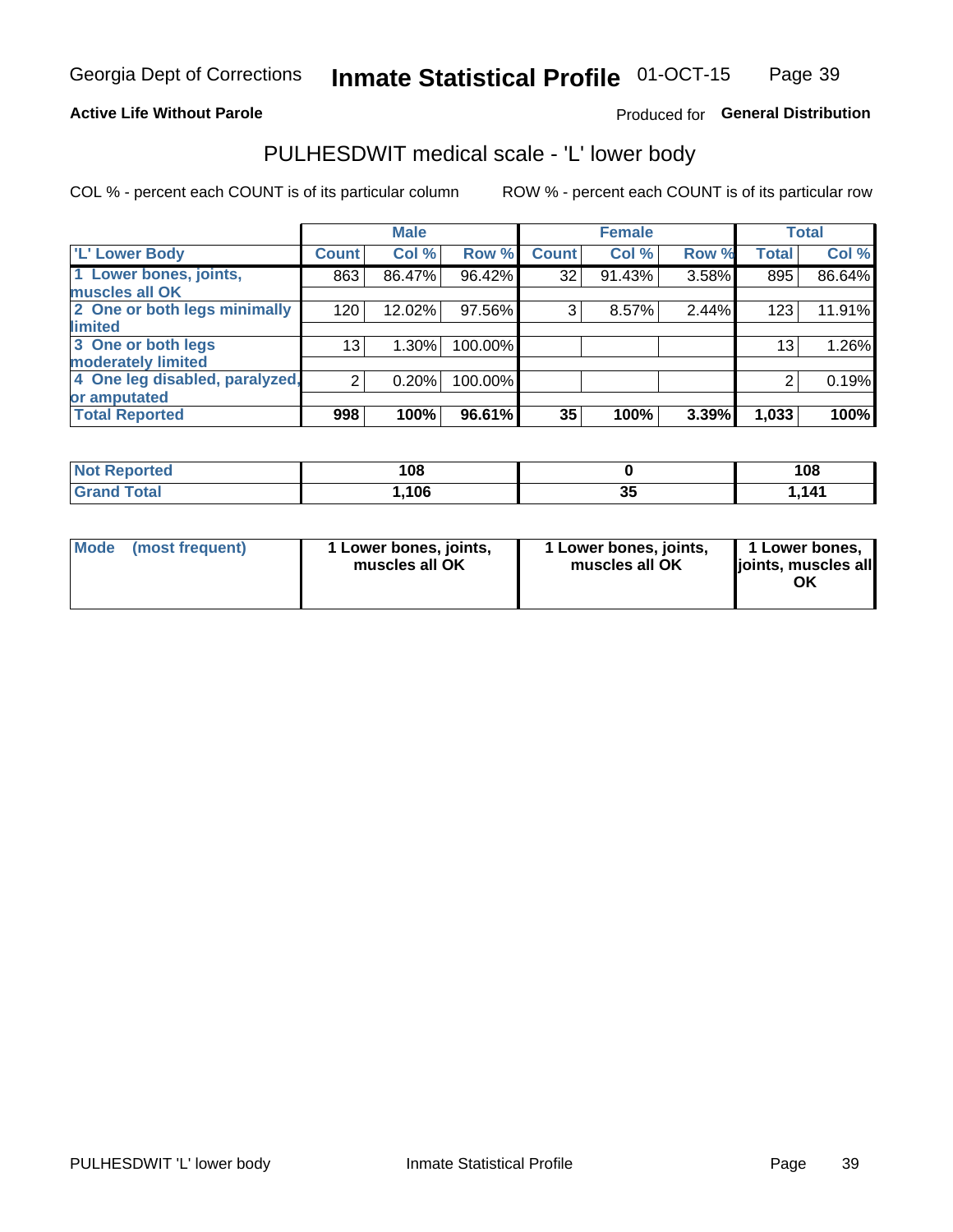## **Active Life Without Parole**

Produced for General Distribution

# PULHESDWIT medical scale - 'H' hearing

COL % - percent each COUNT is of its particular column

|                                                               |                 | <b>Male</b> |             |    | <b>Female</b> |       | <b>Total</b> |        |
|---------------------------------------------------------------|-----------------|-------------|-------------|----|---------------|-------|--------------|--------|
| <b>H'</b> Hearing                                             | <b>Count</b>    | Col %       | Row % Count |    | Col%          | Row % | <b>Total</b> | Col %  |
| 1 Normal hearing both ears                                    | 983             | 98.60%      | 96.56%      | 35 | 100.00%       | 3.44% | 1,018        | 98.64% |
| 2 Some loss in one ear with<br>other OK, or mild loss in both | 10 <sup>1</sup> | 1.00%       | 100.00%     |    |               |       | 10           | 0.97%  |
| 3 Total loss in one ear with<br>mild loss in other            |                 | $0.40\%$    | 100.00%     |    |               |       |              | 0.39%  |
| <b>Total Reported</b>                                         | 997             | 100%        | 96.61%      | 35 | 100%          | 3.39% | 1,032        | 100%   |

| oorted<br>NOT | 109  |     | 109 |
|---------------|------|-----|-----|
| <b>otal</b>   | ,106 | JJ. | 141 |

| Mode (most frequent) | 1 Normal hearing both ears 1 Normal hearing both ears 1 Normal hearing | both ears |
|----------------------|------------------------------------------------------------------------|-----------|
|                      |                                                                        |           |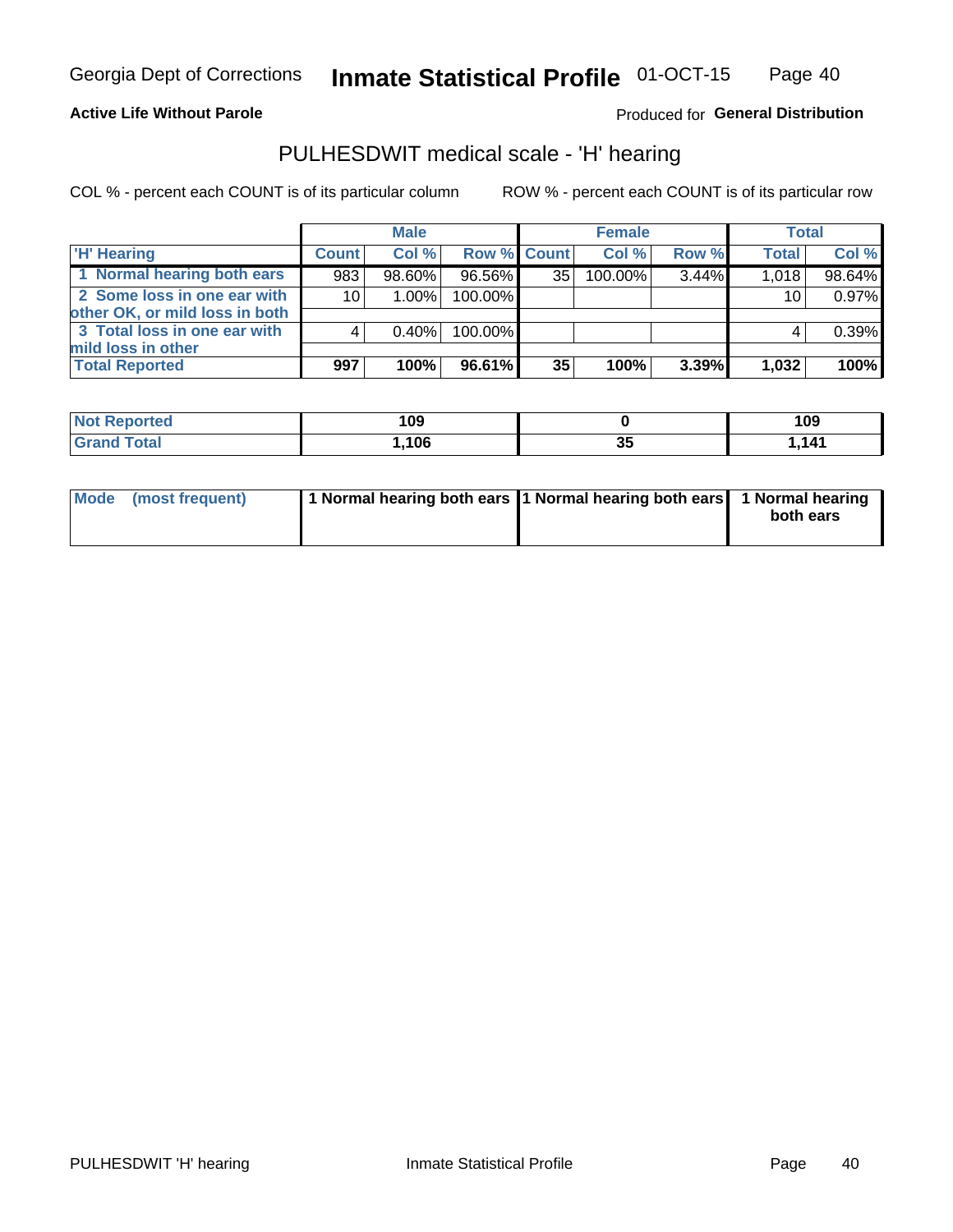### **Active Life Without Parole**

## Produced for General Distribution

# PULHESDWIT medical scale - 'E' vision

COL % - percent each COUNT is of its particular column

|                                |              | <b>Male</b> |        |                 | <b>Female</b> |        |              | <b>Total</b> |
|--------------------------------|--------------|-------------|--------|-----------------|---------------|--------|--------------|--------------|
| <b>E' Vision</b>               | <b>Count</b> | Col %       | Row %  | <b>Count</b>    | Col %         | Row %  | <b>Total</b> | Col %        |
| 1 Correctable to 20/40 in both | 729          | 76.50%      | 98.38% | 12              | 35.29%        | 1.62%  | 741          | 75.08%       |
| eyes                           |              |             |        |                 |               |        |              |              |
| 2 Correctable to 20/70 in one  | 199          | 20.88%      | 91.71% | 18 <sup>1</sup> | 52.94%        | 8.29%  | 217          | 21.99%       |
| eye, may be blind in other     |              |             |        |                 |               |        |              |              |
| 3 Correctable to 20/200 in one | 22           | 2.31%       | 88.00% | 3               | 8.82%         | 12.00% | 25           | 2.53%        |
| eye, may be blind in other     |              |             |        |                 |               |        |              |              |
| 4 One eye not correctable to   | 3            | 0.31%       | 75.00% |                 | 2.94%         | 25.00% | 4            | 0.41%        |
| 20/200, other may be blind     |              |             |        |                 |               |        |              |              |
| <b>Total Reported</b>          | 953          | 100%        | 96.56% | 34              | 100%          | 3.44%  | 987          | 100.0%       |

| <b>Not Reported</b>   | 1 P A<br>טטו |    | 154  |
|-----------------------|--------------|----|------|
| <b>Total</b><br>Grand | ,106         | J. | ,141 |

| Mode (most frequent) | 1 Correctable to 20/40 in both 2 Correctable to 20/70 in one 1 Correctable to<br>eves | eye, may be blind in other 20/40 in both eyes |  |
|----------------------|---------------------------------------------------------------------------------------|-----------------------------------------------|--|
|                      |                                                                                       |                                               |  |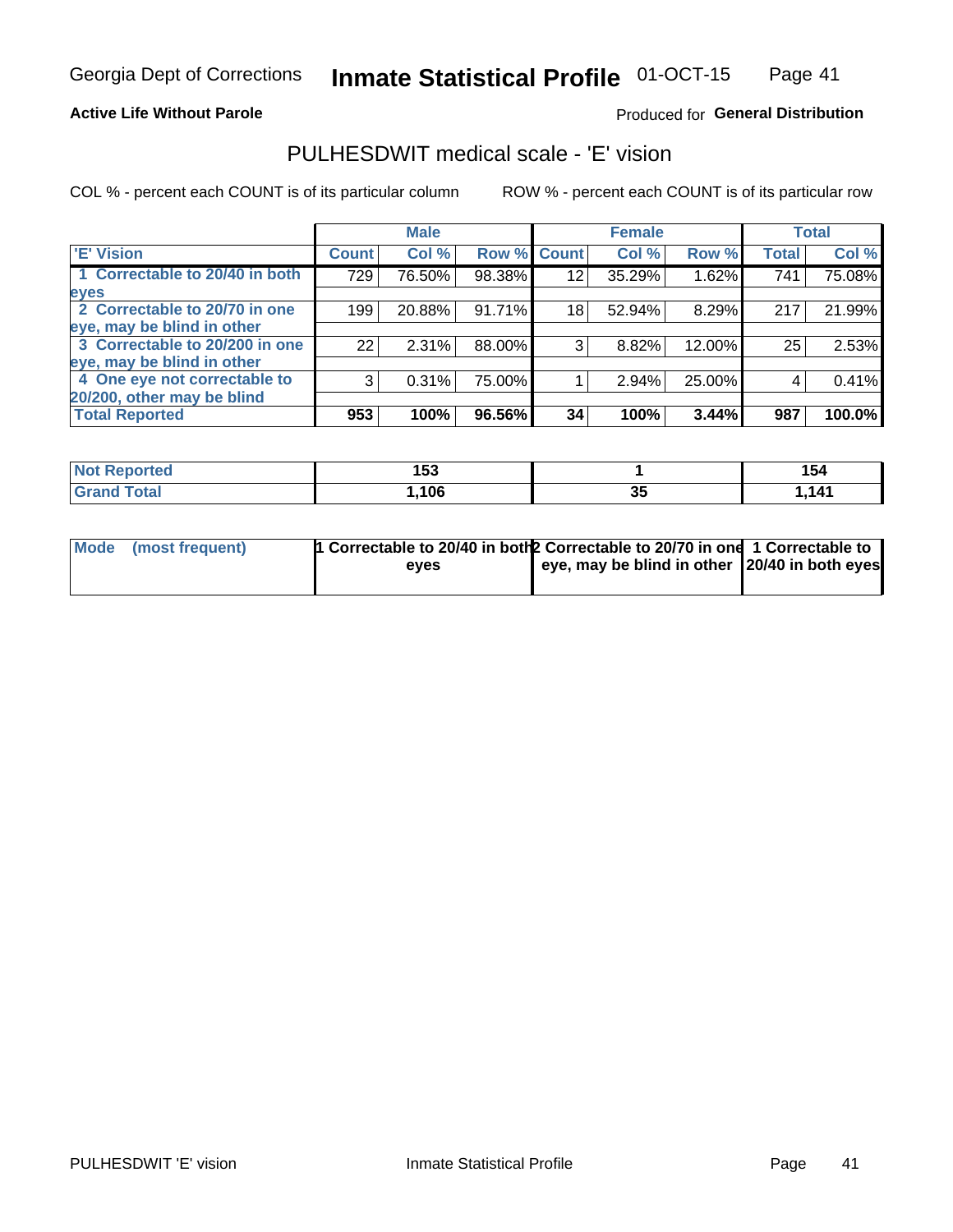### **Active Life Without Parole**

# Produced for General Distribution

# PULHESDWIT medical scale - 'S' pSychiatric

COL % - percent each COUNT is of its particular column

|                                        |              | <b>Male</b> |         |             | <b>Female</b> |       |              | <b>Total</b> |
|----------------------------------------|--------------|-------------|---------|-------------|---------------|-------|--------------|--------------|
| 'S' pSychiatric                        | <b>Count</b> | Col %       |         | Row % Count | Col %         | Row % | <b>Total</b> | Col %        |
| 1 No impairment or disorders           | 825          | 80.80%      | 98.92%  | 9           | 36.00%        | 1.08% | 834          | 79.73%       |
| 2 Stable, or in remission, or          | 140          | 13.71%      | 90.32%  | 15          | 60.00%        | 9.68% | 155          | 14.82%       |
| mild impairment or retardation         |              |             |         |             |               |       |              |              |
| 3 Requires moderate inpatient          | 48           | 4.70%       | 97.96%  |             | 4.00%         | 2.04% | 49           | 4.68%        |
| treatment                              |              |             |         |             |               |       |              |              |
| 4 Requires intensive inpatient         |              | 0.69%       | 100.00% |             |               |       |              | 0.67%        |
| <b>treatment</b>                       |              |             |         |             |               |       |              |              |
| <b>5 Requires Crisis Stabilization</b> |              | 0.10%       | 100.00% |             |               |       |              | 0.10%        |
| Unit (CSU) inpatient care              |              |             |         |             |               |       |              |              |
| <b>Total Reported</b>                  | 1,021        | 100%        | 97.61%  | 25          | 100%          | 2.39% | 1,046        | 100%         |

| <b>Not Reported</b>                  | $\mathbf{o}$ |   | 95   |
|--------------------------------------|--------------|---|------|
| <b>Total</b><br><b>Cron</b><br>oranu | ,106         | ◡ | .141 |

| Mode (most frequent) | <b>1 No impairment or disorders</b> 2 Stable, or in remission, 11 No impairment or |                       |           |
|----------------------|------------------------------------------------------------------------------------|-----------------------|-----------|
|                      |                                                                                    | or mild impairment or | disorders |
|                      |                                                                                    | retardation           |           |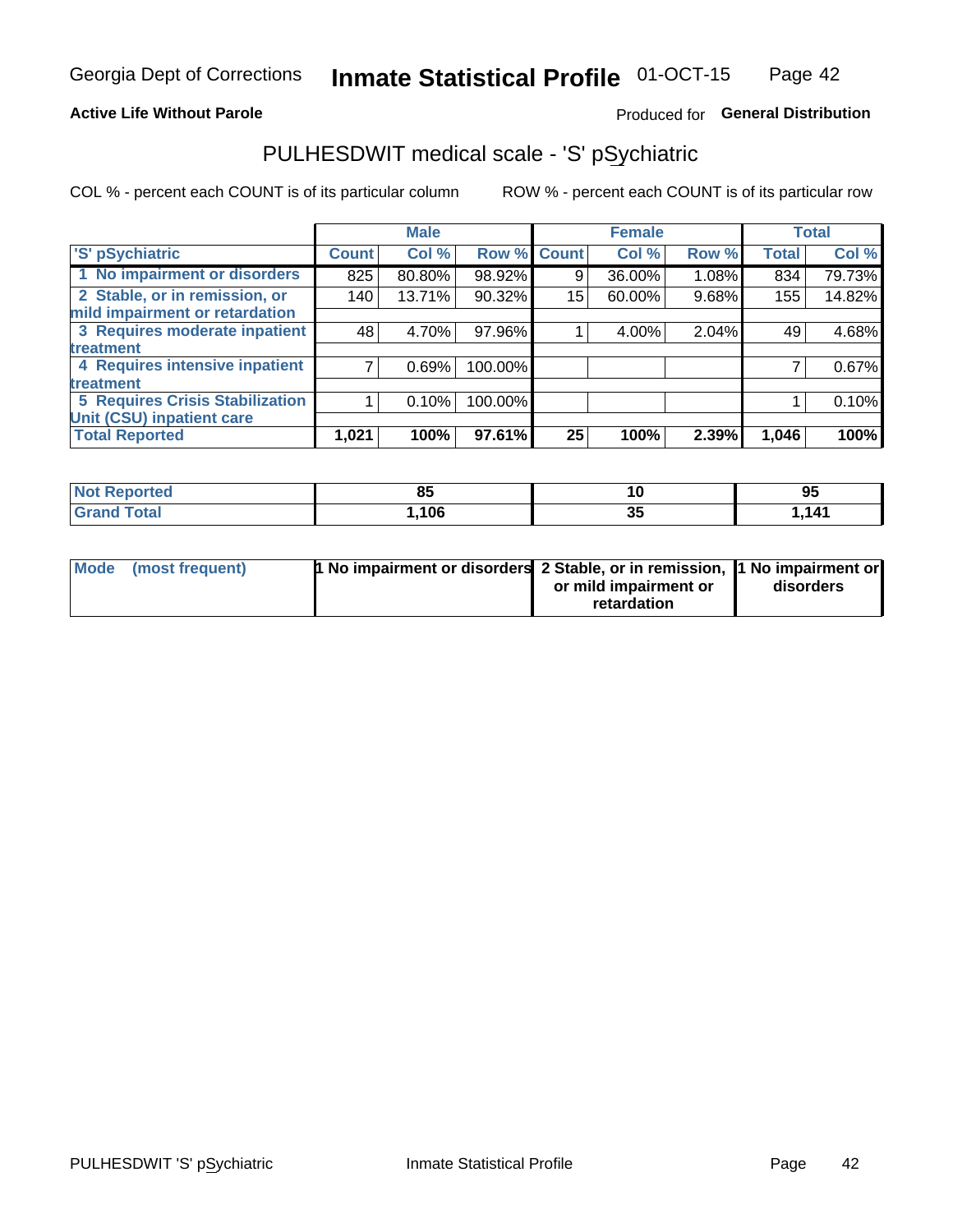**Active Life Without Parole** 

Produced for General Distribution

# PULHESDWIT medical scale - 'D' dental

COL % - percent each COUNT is of its particular column

|                                 |              | <b>Male</b> |             |    | <b>Female</b> |       |              | <b>Total</b> |
|---------------------------------|--------------|-------------|-------------|----|---------------|-------|--------------|--------------|
| 'D' Dental                      | <b>Count</b> | Col %       | Row % Count |    | Col %         | Row % | <b>Total</b> | Col %        |
| 1 Minimal routine dental health | 701          | 74.73%      | 97.09%      | 21 | 77.78%        | 2.91% | 722          | 74.82%       |
| <b>needs</b>                    |              |             |             |    |               |       |              |              |
| 2 Moderate cavities and/or gum  | 207          | 22.07%      | 97.18%      |    | 22.22%        | 2.82% | 213          | 22.07%       |
| disease                         |              |             |             |    |               |       |              |              |
| 3 Extensive gum disease         | 30           | $3.20\%$    | 100.00%     |    |               |       | 30           | 3.11%        |
| and/or widespread decay         |              |             |             |    |               |       |              |              |
| <b>Total Reported</b>           | 938          | 100%        | $97.20\%$   | 27 | 100%          | 2.80% | 965          | 100%         |

| prtea<br><b>NOT</b><br> | 168  |           | $- -$<br>. . |
|-------------------------|------|-----------|--------------|
| Гоtal                   | .106 | - -<br>uu | 141          |

| <b>Mode</b>     | Minimal routine dental | 1 Minimal routine dental 1 Minimal routine | dental health |
|-----------------|------------------------|--------------------------------------------|---------------|
| (most frequent) | health needs           | health needs                               | needs         |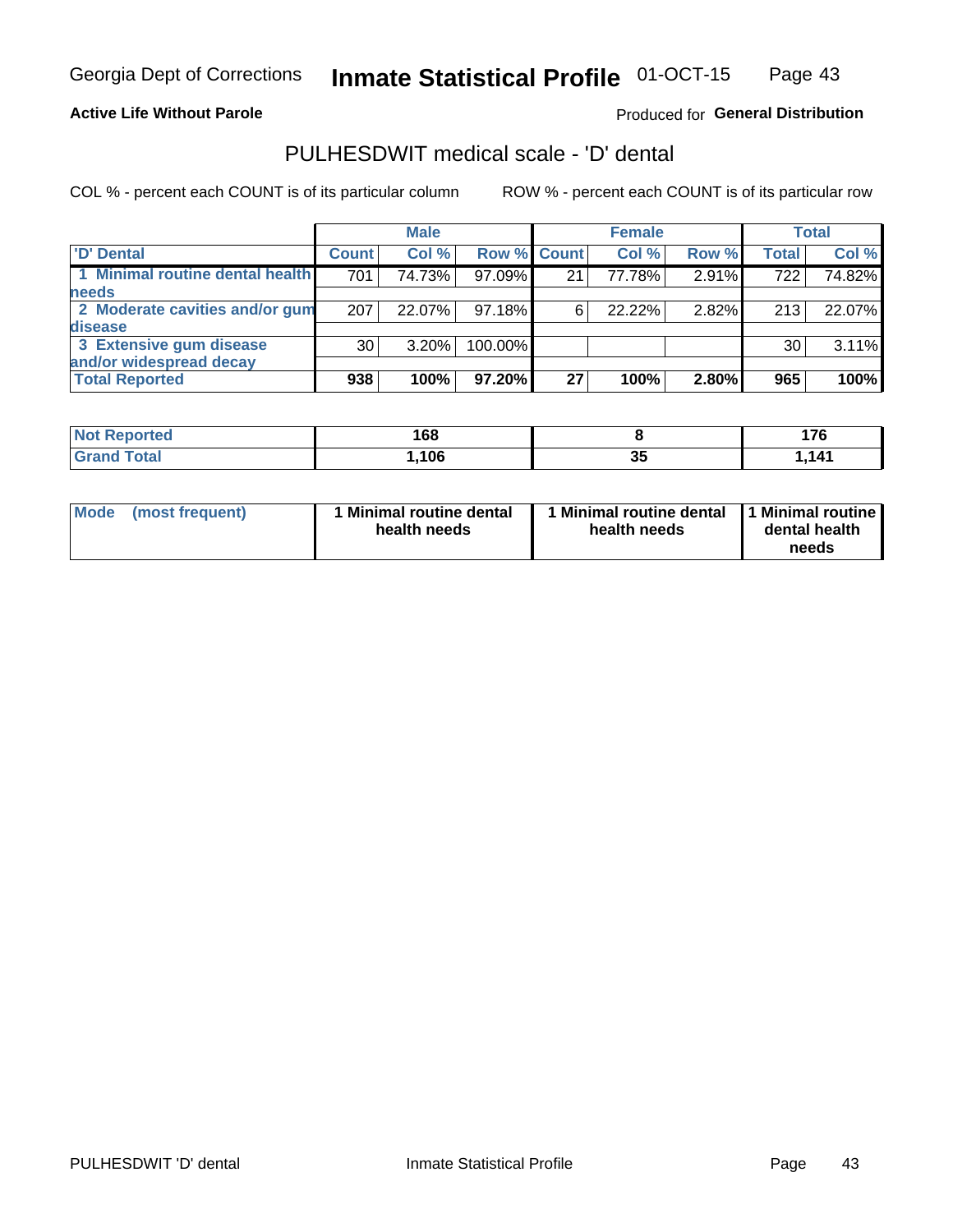### **Active Life Without Parole**

# Produced for General Distribution

# PULHESDWIT medical scale - 'W' work ability

COL % - percent each COUNT is of its particular column

|                                 |              | <b>Male</b> |         |             | <b>Female</b> |       |              | <b>Total</b> |
|---------------------------------|--------------|-------------|---------|-------------|---------------|-------|--------------|--------------|
| <b>W' work ability</b>          | <b>Count</b> | Col %       |         | Row % Count | Col %         | Row % | <b>Total</b> | Col %        |
| 1 Unrestricted work or activity | 824          | 82.40%      | 97.28%  | 23          | 65.71%        | 2.72% | 847          | 81.84%       |
| 2 Minor restrictions on type of | 136          | 13.60%      | 91.89%  | 12          | 34.29%        | 8.11% | 148          | 14.30%       |
| <b>work</b>                     |              |             |         |             |               |       |              |              |
| 3 Moderate restrictions on type | 29           | $2.90\%$    | 100.00% |             |               |       | 29           | 2.80%        |
| lof work                        |              |             |         |             |               |       |              |              |
| 4 Major restrictions on type of |              | 0.70%       | 100.00% |             |               |       |              | 0.68%        |
| <b>work</b>                     |              |             |         |             |               |       |              |              |
| 5 Cannot work under any         | 4            | 0.40%       | 100.00% |             |               |       | 4            | 0.39%        |
| <b>circumstances</b>            |              |             |         |             |               |       |              |              |
| <b>Total Reported</b>           | 1,000        | 100%        | 96.62%  | 35          | 100%          | 3.38% | 1,035        | 100.0%       |

| <b>Not Reported</b>              | 106  |          | 106 |
|----------------------------------|------|----------|-----|
| <b>Total</b><br>$C$ ron $\prime$ | ,106 | ^-<br>v. | 111 |

| Mode (most frequent) | 1 Unrestricted work or | 1 Unrestricted work or | 1 Unrestricted   |
|----------------------|------------------------|------------------------|------------------|
|                      | activity               | activity               | work or activity |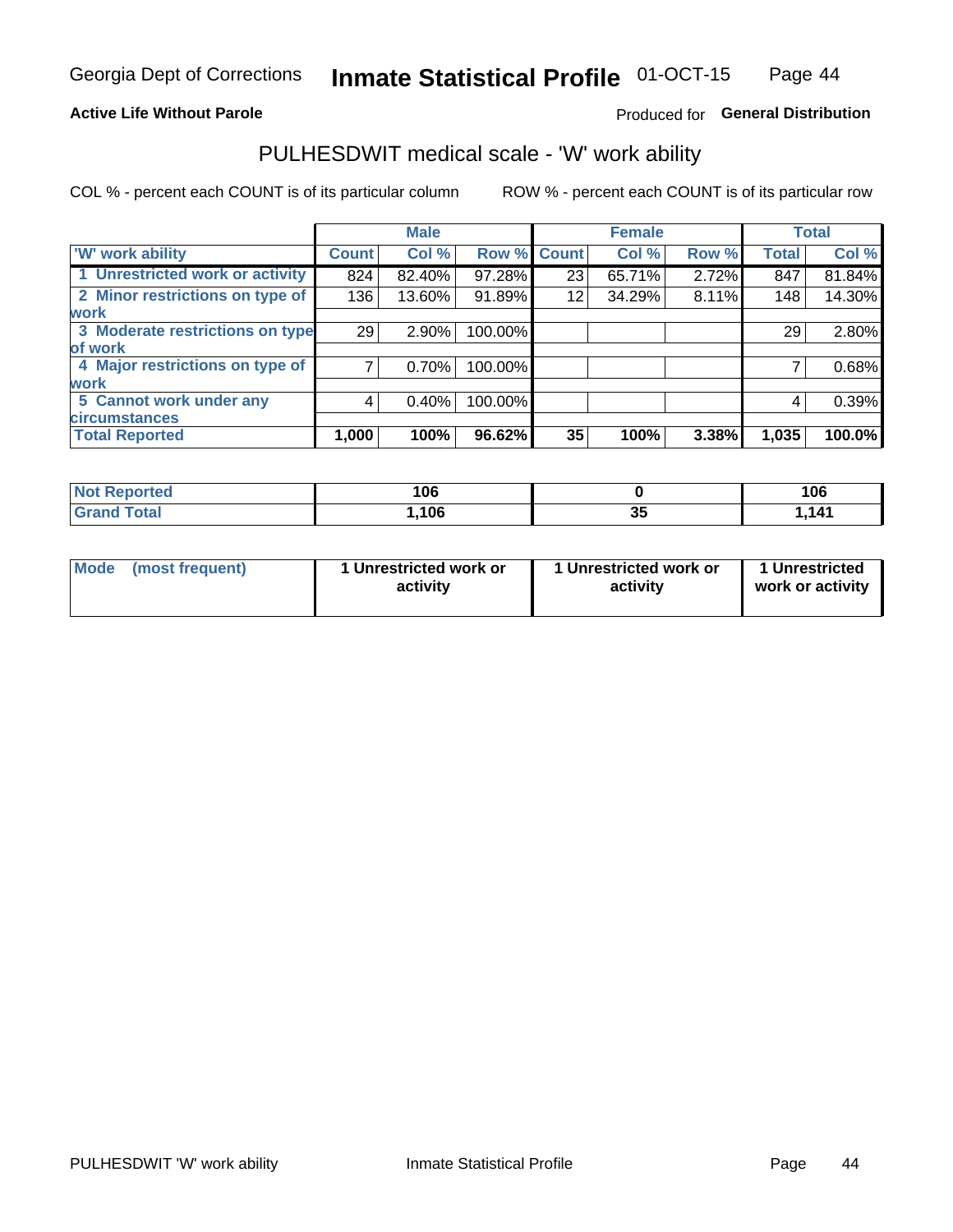## **Active Life Without Parole**

## Produced for General Distribution

# PULHESDWIT medical scale - 'I' impairment

COL % - percent each COUNT is of its particular column ROW % - percent each COUNT is of its particular row

|                                   |              | <b>Male</b> |             |    | <b>Female</b> |       |              | <b>Total</b> |
|-----------------------------------|--------------|-------------|-------------|----|---------------|-------|--------------|--------------|
| <b>T' Impairment</b>              | <b>Count</b> | Col %       | Row % Count |    | Col %         | Row % | <b>Total</b> | Col %        |
| 1 No impairments or               | 985          | 98.60%      | 96.57%      | 35 | 100.00%       | 3.43% | 1,020        | 98.65%       |
| disabilities                      |              |             |             |    |               |       |              |              |
| 2 Wheelchair-bound but            | 9            | 0.90%       | 100.00%     |    |               |       | 9            | 0.87%        |
| otherwise OK                      |              |             |             |    |               |       |              |              |
| <b>3 Needs low-level Assisted</b> |              | 0.10%       | 100.00%     |    |               |       |              | 0.10%        |
| Living (level I)                  |              |             |             |    |               |       |              |              |
| 4 Needs moderate Assisted         | 2            | 0.20%       | 100.00%     |    |               |       |              | 0.19%        |
| <b>Living (level II)</b>          |              |             |             |    |               |       |              |              |
| <b>5 Needs maximal Assisted</b>   | 2            | 0.20%       | 100.00%     |    |               |       | 2            | 0.19%        |
| <b>Living (level III)</b>         |              |             |             |    |               |       |              |              |
| <b>Total Reported</b>             | 999          | 100%        | 96.62%      | 35 | 100%          | 3.38% | 1,034        | 100%         |

| Reported     | $40-$ |                     | 107    |
|--------------|-------|---------------------|--------|
| NOT          | 1 V I |                     | 1 V I  |
| <b>Total</b> | ,106  | $\sim$ $\sim$<br>JJ | 141. ا |

| <b>Mode</b> | (most frequent) | <b>No impairments or</b><br>disabilities | 1 No impairments or<br>disabilities | 1 No impairments<br>or disabilities |
|-------------|-----------------|------------------------------------------|-------------------------------------|-------------------------------------|
|-------------|-----------------|------------------------------------------|-------------------------------------|-------------------------------------|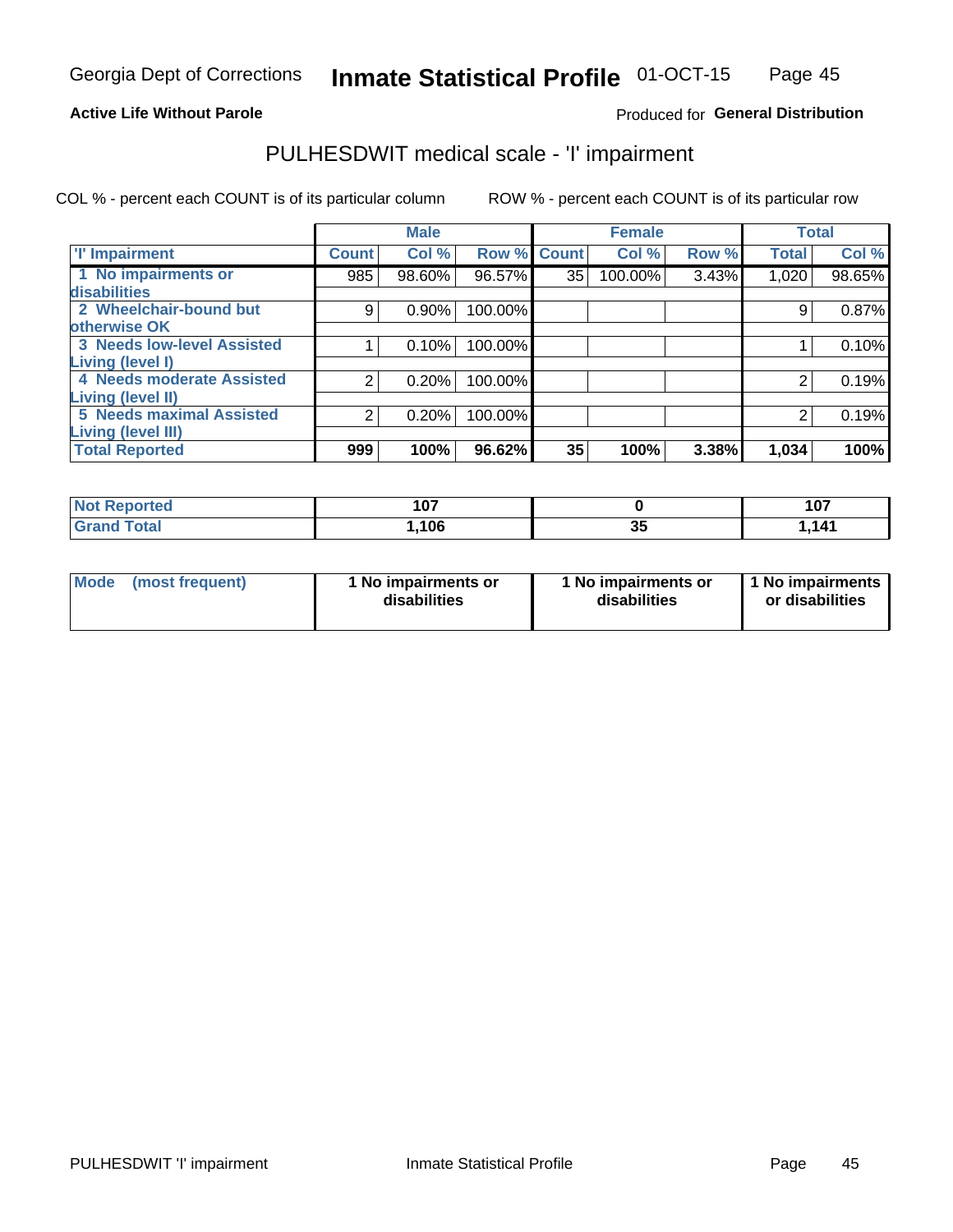### **Active Life Without Parole**

# Produced fo General Distribution

# PULHESDWIT medical scale - 'T' transportability

COL % - percent each COUNT is of its particular column

|                             |              | <b>Male</b> |             |    | <b>Female</b> |       |              | <b>Total</b> |
|-----------------------------|--------------|-------------|-------------|----|---------------|-------|--------------|--------------|
| <b>TT Transportability</b>  | <b>Count</b> | Col %       | Row % Count |    | Col %         | Row % | <b>Total</b> | Col %        |
| 1 Can be transported in any | 998          | 99.20%      | 96.61%      | 35 | 100.00%       | 3.39% | 1,033        | 99.23%       |
| ordinary approved vehicle   |              |             |             |    |               |       |              |              |
| 2 Wheelchair-bound, not     |              | 0.10%       | 100.00%     |    |               |       |              | 0.10%        |
| needing special vehicle     |              |             |             |    |               |       |              |              |
| 5 Requires ambulance        |              | 0.70%       | 100.00%     |    |               |       |              | 0.67%        |
| transport                   |              |             |             |    |               |       |              |              |
| <b>Total Reported</b>       | 1,006        | 100%        | 96.64%      | 35 | 100%          | 3.36% | 1,041        | 100%         |

| <b>eported</b> | 100  |    | 100   |
|----------------|------|----|-------|
| <b>Total</b>   | ,106 | uu | l.141 |

| Mode (most frequent) | 1 Can be transported in any 1 Can be transported in any | ordinary approved vehicle   ordinary approved vehicle   transported in any | 1 Can be<br>ordinary approved<br>vehicle |
|----------------------|---------------------------------------------------------|----------------------------------------------------------------------------|------------------------------------------|
|                      |                                                         |                                                                            |                                          |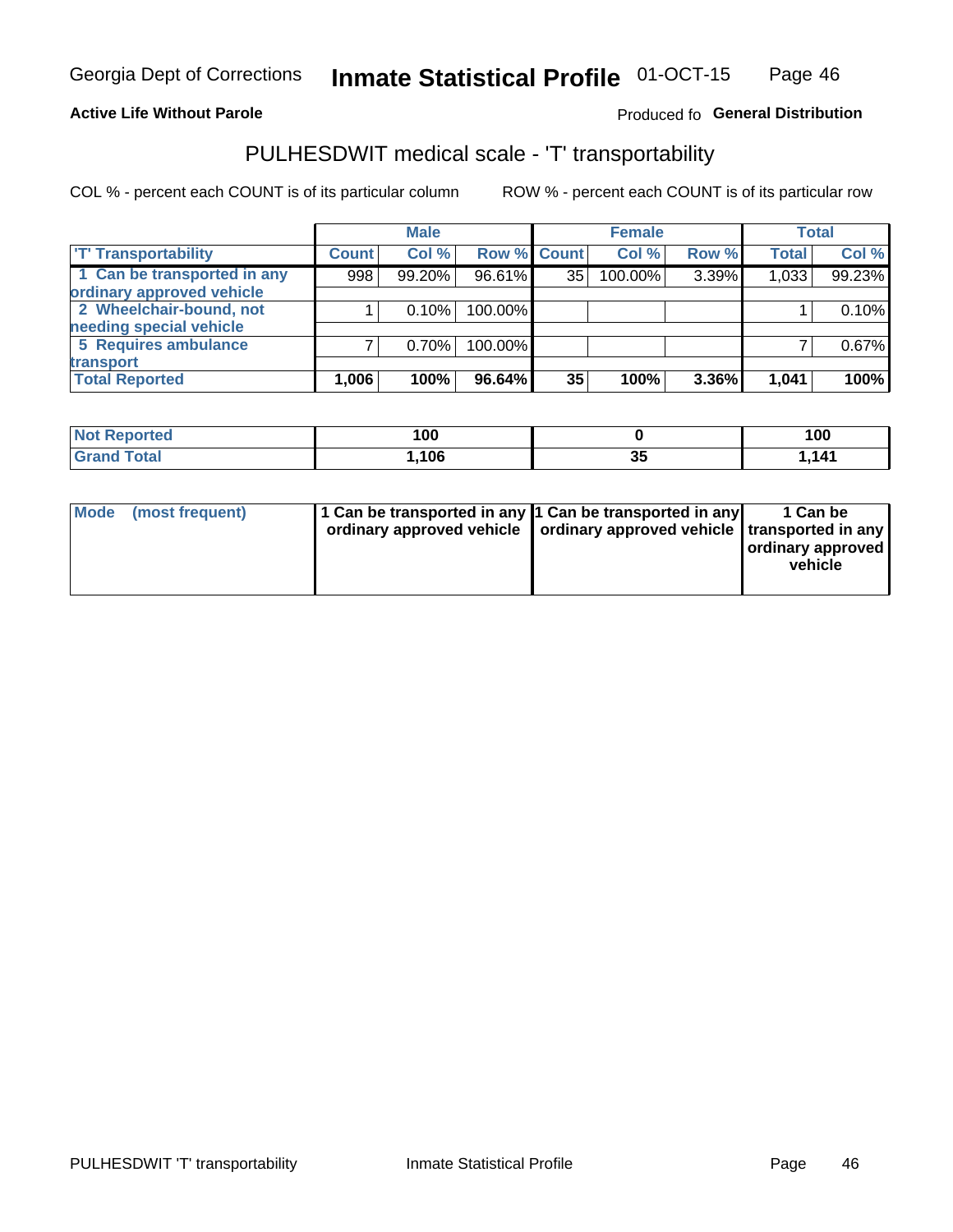# Inmate Statistical Profile 01-OCT-15 Page 47

### **Active Life Without Parole**

## Produced for General Distribution

# Number of prior Georgia incarcerations

COL % - percent each COUNT is of its particular column

|                                       |              | <b>Male</b> |         |              | <b>Female</b> |       |       | <b>Total</b> |
|---------------------------------------|--------------|-------------|---------|--------------|---------------|-------|-------|--------------|
| <b>Num of Prior GA Incarcerations</b> | <b>Count</b> | Col %       | Row %   | <b>Count</b> | Col %         | Row % | Total | Col %        |
|                                       | 563          | 50.90%      | 95.42%  | 27           | 77.14%        | 4.58% | 590   | 51.71%       |
|                                       | 209          | 18.90%      | 98.58%  | 3            | 8.57%         | 1.42% | 212   | 18.58%       |
|                                       | 131          | 11.84%      | 98.50%  | 2            | 5.71%         | 1.50% | 133   | 11.66%       |
| 3                                     | 93           | 8.41%       | 97.89%  | 2            | 5.71%         | 2.11% | 95    | 8.33%        |
| 4                                     | 53           | 4.79%       | 100.00% |              |               |       | 53    | 4.65%        |
| 5                                     | 34           | 3.07%       | 100.00% |              |               |       | 34    | 2.98%        |
| <b>More Than 5</b>                    | 23           | 2.08%       | 95.83%  |              | 2.86%         | 4.17% | 24    | 2.10%        |
| <b>Total Reported</b>                 | 1,106        | 100%        | 96.93%  | 35           | 100%          | 3.07% | 1,141 | 100.0%       |

| eported<br>NO                    |     |   |         |
|----------------------------------|-----|---|---------|
| <b>Fotal</b><br>$\mathbf{v}$ and | 106 | ູ | 141<br> |

| Mean (average)       | 1.16 | <br>1.14 |
|----------------------|------|----------|
| Median (middle)      |      |          |
| Mode (most frequent) |      |          |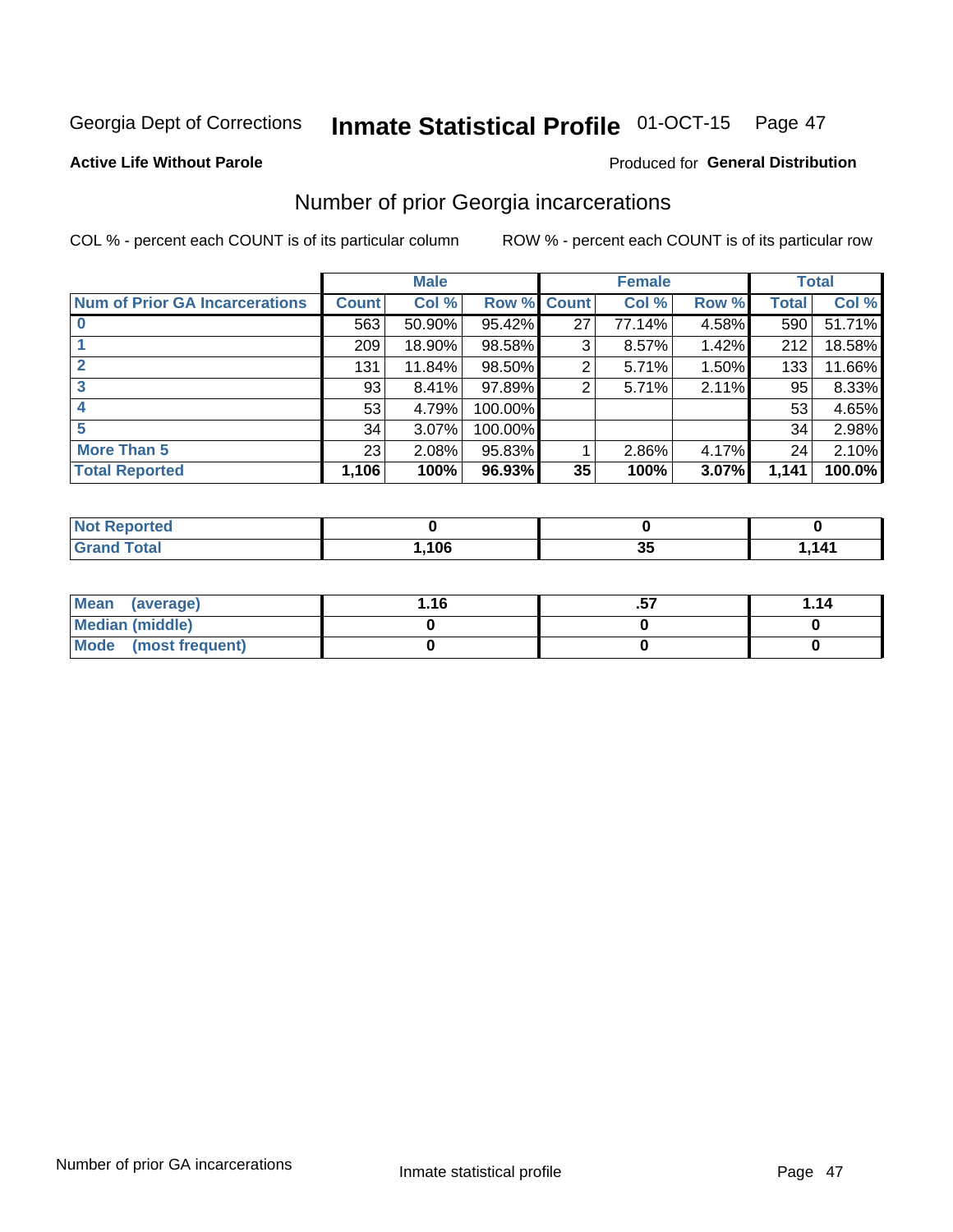# Inmate Statistical Profile 01-OCT-15 Page 48

**Active Life Without Parole** 

Produced for General Distribution

# Prison sentence in years

COL % - percent each COUNT is of its particular column

ROW % - percent each COUNT is of its particular row

|                                 |              | <b>Male</b> |                    |    | <b>Female</b> |          |                      | Total  |
|---------------------------------|--------------|-------------|--------------------|----|---------------|----------|----------------------|--------|
| <b>Prison Sentence In Years</b> | <b>Count</b> | Col %       | <b>Row % Count</b> |    | Col %         | Row %    | Total                | Col %  |
| <b>Life Without Parole</b>      | .104         | 99.82%      | 96.93%             | 35 | 100.00%       | $3.07\%$ | $1,139$ <sup>1</sup> | 99.82% |
| <b>Death</b>                    |              | 0.18%       | 100.00%            |    |               |          |                      | 0.18%  |
| <b>Total Reported</b>           | 1,106'       | 100%        | 96.93%             | 35 | 100%          | $3.07\%$ | 1,141                | 100%   |

| Reported<br>NOT. |      |   |       |
|------------------|------|---|-------|
| <b>Total</b>     | .106 | ູ | 1.141 |

### **Determinate (numeric) sentences only**

| Mean<br><b>CANG</b> |         |  |  |
|---------------------|---------|--|--|
|                     | 1112211 |  |  |

All sentences (including determinate), with life, life without parole, and death sentences figured at 45 years

| l Mea<br>'ЯМА<br>.<br> | ᠇<br>$\sim$ | $\sim$ |  |
|------------------------|-------------|--------|--|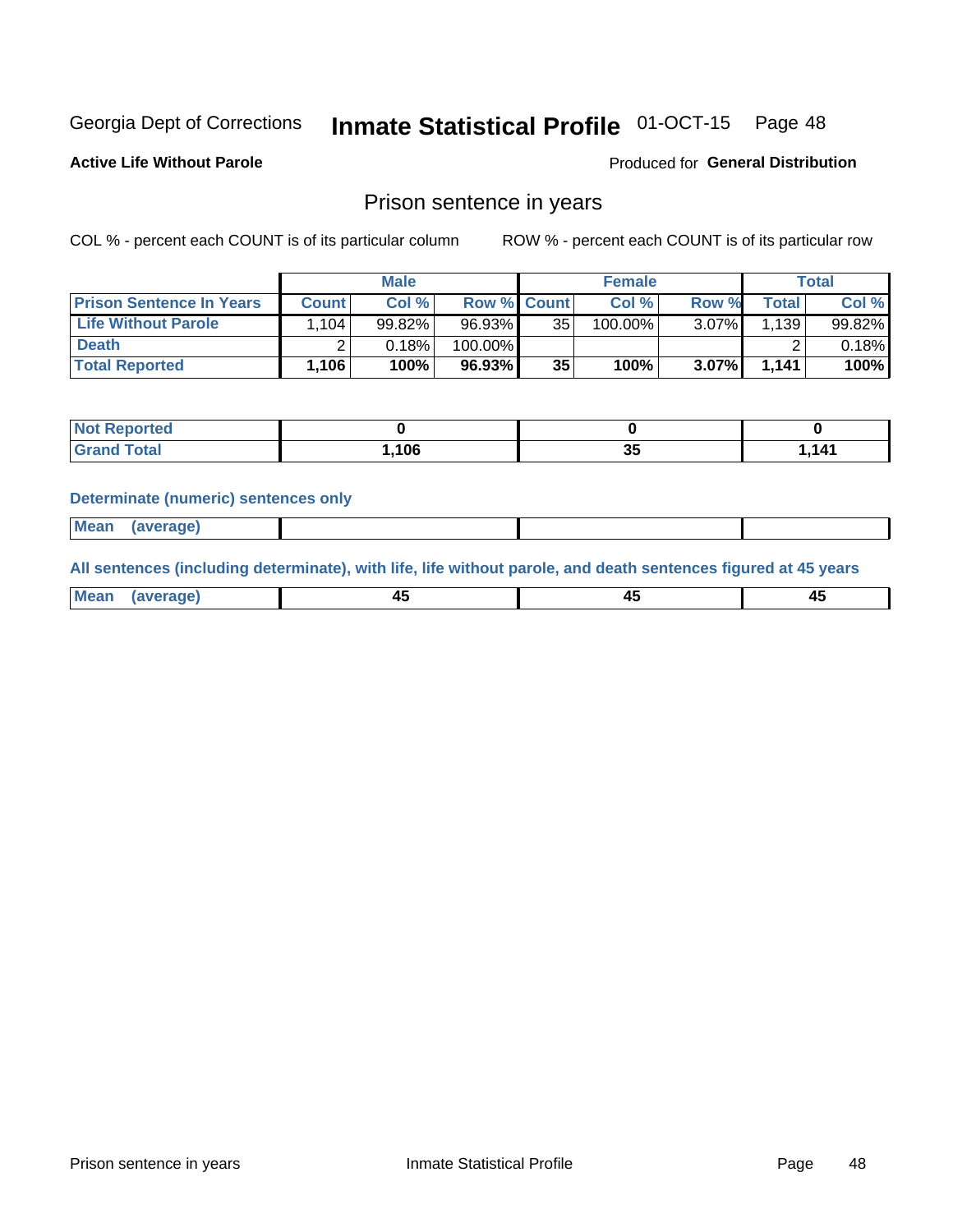#### Georgia Dept of Corrections Inmate Statistical Profile 01-OCT-15 Page 49

### **Active Life Without Parole**

### Produced for General Distribution

# Primary offense, broken out into felonies vs misdemeanors

COL % - percent each COUNT is of its particular column

|                                  |              | <b>Male</b> |                    |    | <b>Female</b> |          |         | Total   |
|----------------------------------|--------------|-------------|--------------------|----|---------------|----------|---------|---------|
| <b>Felonies and Misdemeanors</b> | <b>Count</b> | Col%        | <b>Row % Count</b> |    | Col%          | Row %    | Total i | Col %   |
| <b>Felonies</b>                  | .100         | $100.00\%$  | 97.09%1            | 33 | 100.00%       | $2.91\%$ | 1,133   | 100.00% |
| <b>Total Reported</b>            | .100         | $100\%$     | 97.09%1            | 33 | 100%          | 2.91%    | 1,133   | 100%    |

| <b>Not Reported</b> |      |      |       |
|---------------------|------|------|-------|
| <b>Grand Total</b>  | ,106 | ,102 | 1,141 |

| <b>Mode</b><br>frequent)<br>nies<br>≧ (most tr.<br>. | onies<br>. | lonies<br>ею<br>____ |
|------------------------------------------------------|------------|----------------------|
|------------------------------------------------------|------------|----------------------|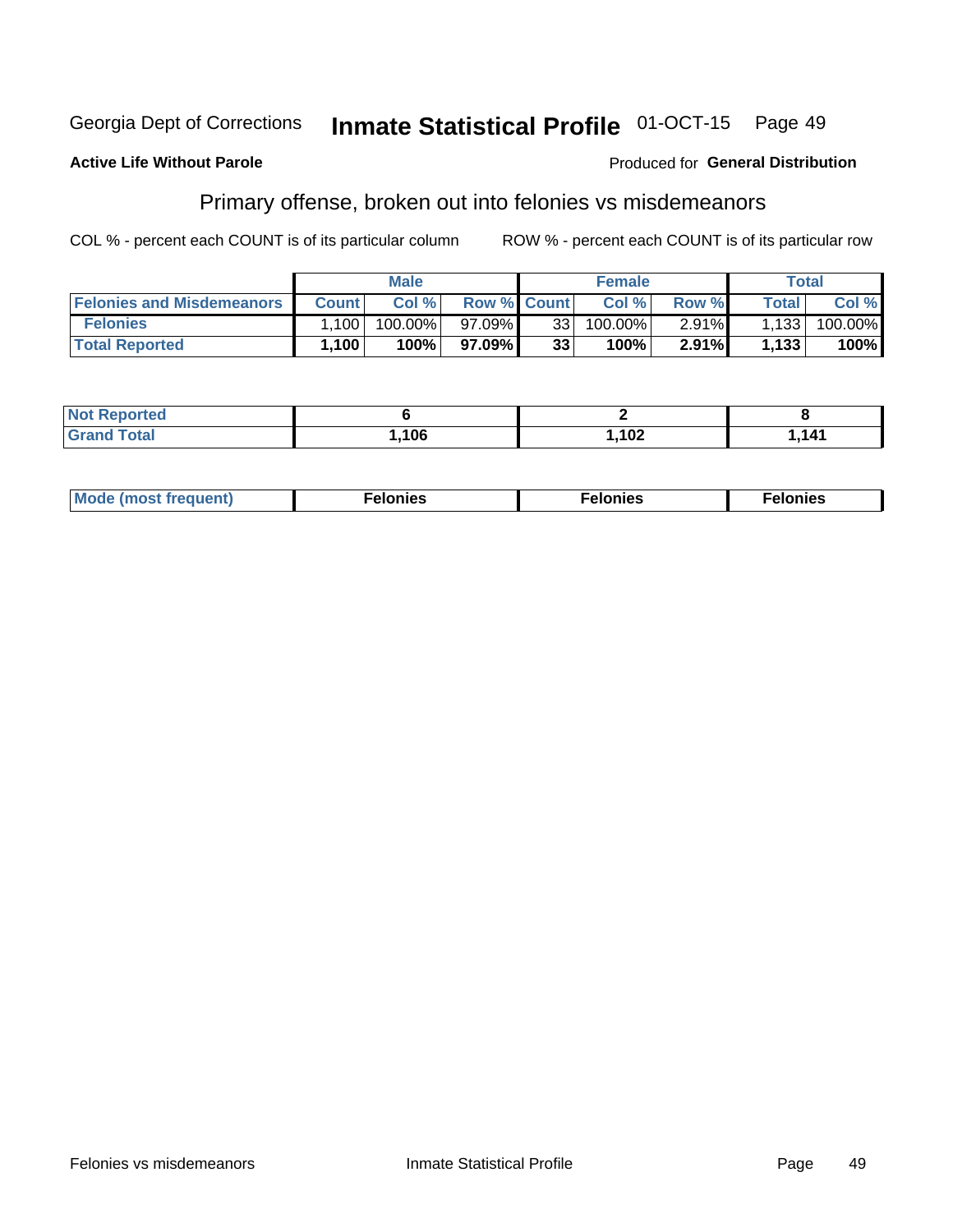#### Inmate Statistical Profile 01-OCT-15 Page 50

## **Active Life Without Parole**

### Produced for General Distribution

# Primary offense, broken out into six broad crime categories

COL % - percent each COUNT is of its particular column

|                         |              | <b>Male</b> |             |    | <b>Female</b> |          |              | Total  |
|-------------------------|--------------|-------------|-------------|----|---------------|----------|--------------|--------|
| <b>Crime Categories</b> | <b>Count</b> | Col%        | Row % Count |    | Col %         | Row %    | <b>Total</b> | Col %  |
| <b>Violent</b>          | 942          | 85.17%      | $96.52\%$   | 34 | $97.14\%$     | 3.48%    | 976          | 85.54% |
| <b>Sex Crime</b>        | 149          | 13.47%      | $99.33\%$   |    | $2.86\%$      | .67%     | 150          | 13.15% |
| <b>Drug</b>             | 15           | 1.36%       | 100.00%     |    | .00%          |          | 15           | 1.31%  |
| <b>Total Reported</b>   | 1,106        | 100%        | 96.93%      | 35 | 100%          | $3.07\%$ | 1.141        | 100%   |

| _____ | ,106 | - -<br>ູ | 141<br>. |
|-------|------|----------|----------|

| Mo<br>quenti | .<br>iolent<br>ΊΙ. | --<br>olent | .<br>'ent |
|--------------|--------------------|-------------|-----------|
|              |                    |             |           |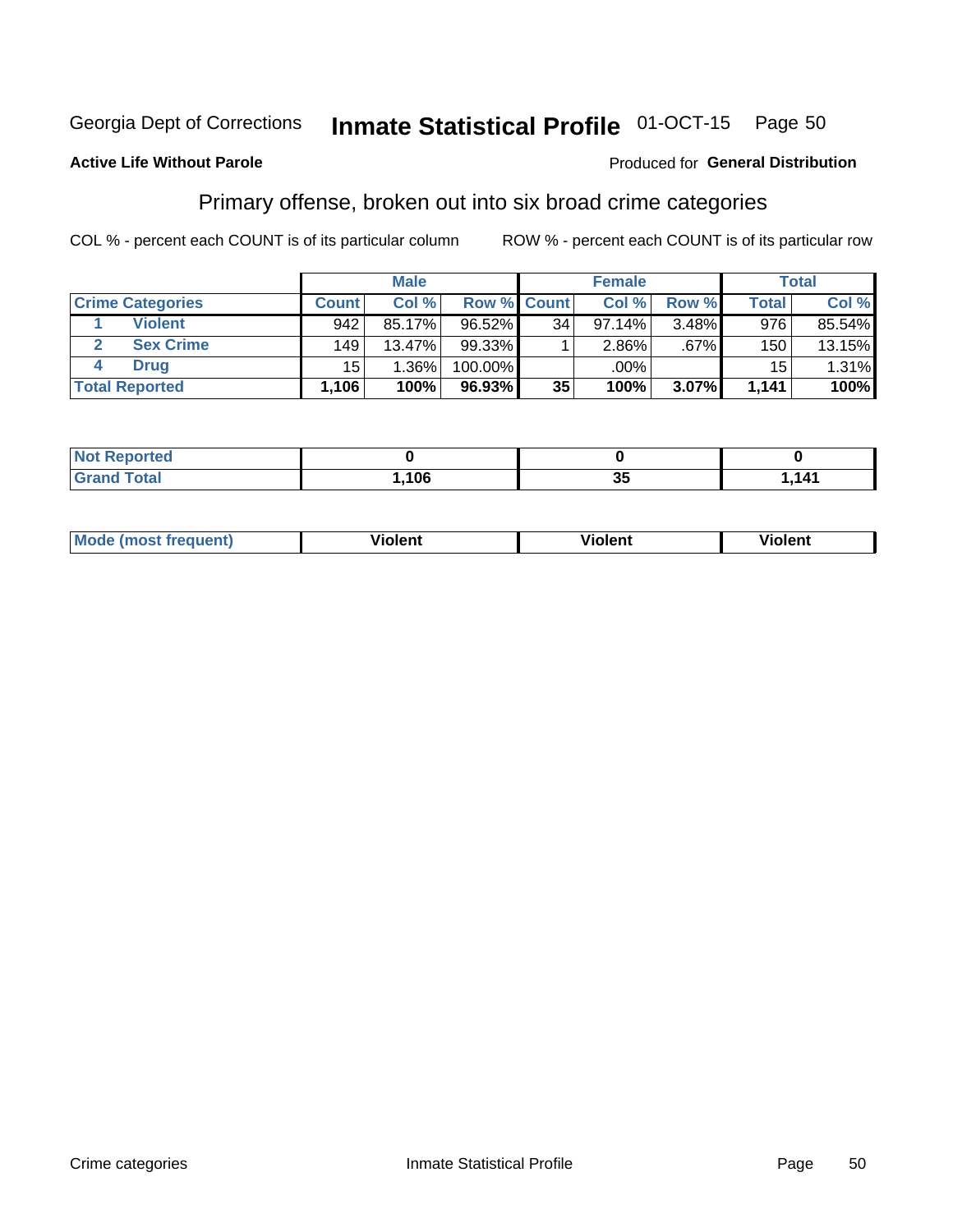# Inmate Statistical Profile 01-OCT-15 Page 51

### **Active Life Without Parole**

### **Produced for General Distribution**

# Primary offense, detailed offense code

COL % - percent each COUNT is of its particular column

|                                            |              | <b>Male</b> |         |                | <b>Female</b> |       |                | <b>Total</b> |
|--------------------------------------------|--------------|-------------|---------|----------------|---------------|-------|----------------|--------------|
| <b>Primary Offense</b>                     | <b>Count</b> | Col %       | Row %   | <b>Count</b>   | Col %         | Row % | <b>Total</b>   | Col %        |
| <b>Aggrav Child Molestation (2021)</b>     | 25           | 2.26%       | 100.00% |                |               |       | 25             | 2.19%        |
| <b>Aggrav Sexual Battery (2009)</b>        | 6            | .54%        | 100.00% |                |               |       | 6              | .53%         |
| <b>Aggrav Sodomy (2003)</b>                | 8            | .72%        | 100.00% |                |               |       | 8              | .70%         |
| <b>Armed Robbery (1902)</b>                | 139          | 12.57%      | 98.58%  | $\overline{2}$ | 5.71%         | 1.42% | 141            | 12.36%       |
| <b>Att/Consprcy Commt C/S/Of</b><br>(4134) |              | .09%        | 100.00% |                |               |       | 1              | $.09\%$      |
| <b>Child Molestation (2019)</b>            | 5            | .45%        | 100.00% |                |               |       | 5              | .44%         |
| <b>False Imprisonment (1308)</b>           |              | .09%        | 100.00% |                |               |       |                | .09%         |
| <b>Hijacking Motor Vehicle (1911)</b>      |              | .09%        | 100.00% |                |               |       |                | .09%         |
| Kidnapping (1311)                          | 80           | 7.23%       | 100.00% |                |               |       | 80             | 7.01%        |
| <b>Murder (1101)</b>                       | 720          | 65.10%      | 95.74%  | 32             | 91.43%        | 4.26% | 752            | 65.91%       |
| <b>Poss Of Cocaine (4022)</b>              | 4            | .36%        | 100.00% |                |               |       | 4              | .35%         |
| <b>Poss Of Firearm Dur Crime</b><br>(2910) | 1            | .09%        | 100.00% |                |               |       | 1              | .09%         |
| Poss W Int Dist Cocaine (4050)             |              | .09%        | 100.00% |                |               |       |                | .09%         |
| Rape (2001)                                | 105          | 9.49%       | 99.06%  | 1.             | 2.86%         | .94%  | 106            | 9.29%        |
| <b>S/D Cocaine (4021)</b>                  | 4            | .36%        | 100.00% |                |               |       | 4              | .35%         |
| S/D Cont Sub Public (4017)                 | 1            | .09%        | 100.00% |                |               |       | 1              | .09%         |
| S/D Cont Sub School (4018)                 |              | .09%        | 100.00% |                |               |       |                | $.09\%$      |
| <b>Traf Cocaine 401+ Gm (4103)</b>         | 2            | .18%        | 100.00% |                |               |       | $\overline{2}$ | .18%         |
| <b>Traf Methamph 28-199 Gm</b><br>(4140)   | 1            | .09%        | 100.00% |                |               |       |                | .09%         |
| <b>Total Rported</b>                       | 1,106        | 100%        | 96.93%  | 35             | 100%          | 3.07% | 1,141          | 100%         |

| N<br>prteu<br>$\sim$ |     |              |          |
|----------------------|-----|--------------|----------|
| _____                | 106 | $\sim$<br>vv | 111<br>. |

| 1101 Murder<br>Mode (most frequent)<br>1101 Murder | 1101 Murder |
|----------------------------------------------------|-------------|
|----------------------------------------------------|-------------|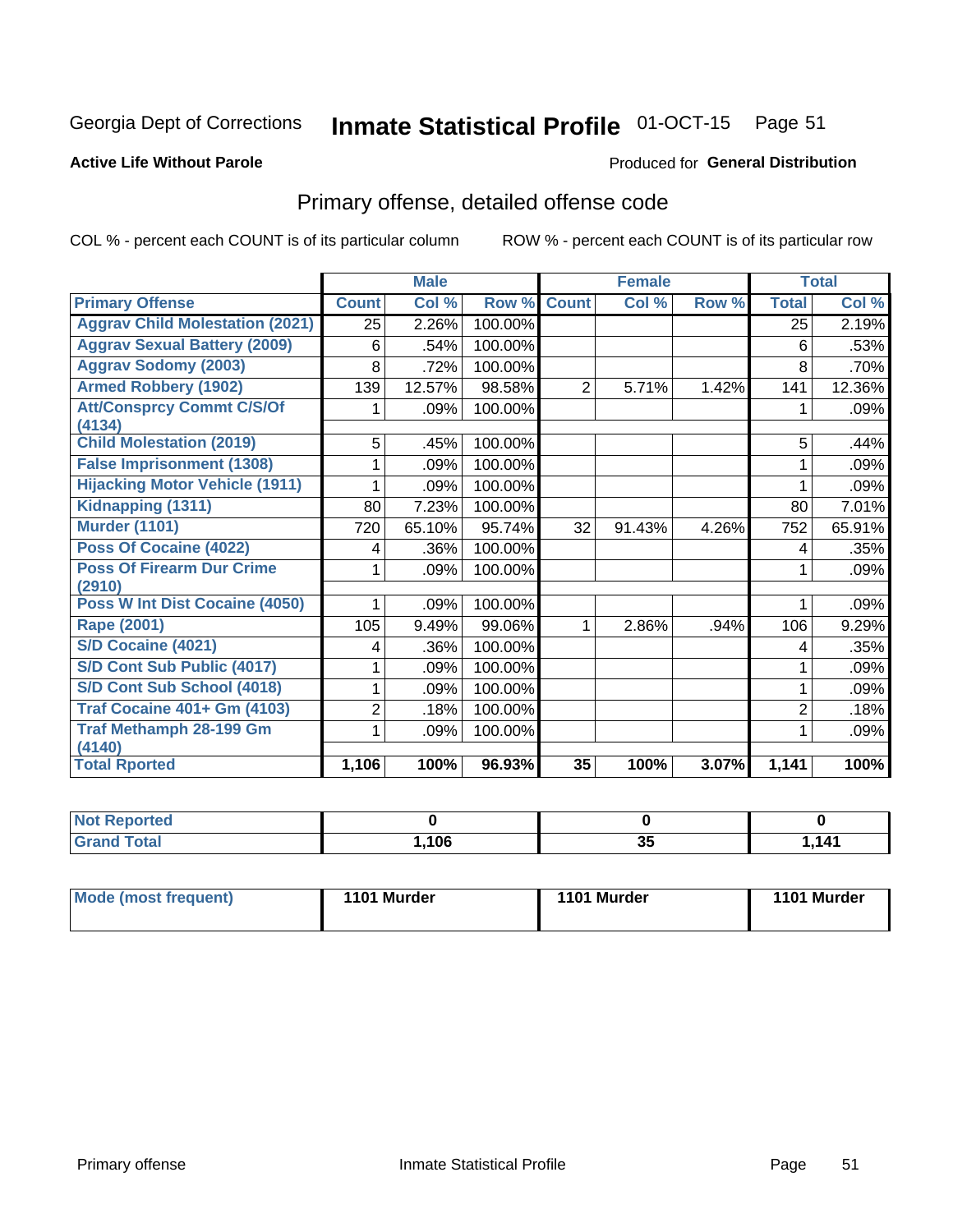# Inmate Statistical Profile 01-OCT-15 Page 52

### **Active Life Without Parole**

### Produced for General Distribution

# County of conviction of primary offense

COL % - percent each COUNT is of its particular column

|                                |                | <b>Male</b> |         |                | <b>Female</b> |        |                | <b>Total</b> |
|--------------------------------|----------------|-------------|---------|----------------|---------------|--------|----------------|--------------|
| <b>County of Conviction</b>    | <b>Count</b>   | Col %       | Row %   | <b>Count</b>   | Col %         | Row %  | <b>Total</b>   | Col %        |
| 000<br><b>Unknown</b>          | 6              | .54%        | 75.00%  | $\overline{2}$ | 5.71%         | 25.00% | 8              | .70%         |
| <b>Appling County</b><br>001   | 3              | .27%        | 100.00% |                |               |        | 3              | .26%         |
| <b>Atkinson County</b><br>002  | $\overline{c}$ | .18%        | 100.00% |                |               |        | $\overline{2}$ | .18%         |
| <b>Bacon County</b><br>003     | 3              | $.27\%$     | 100.00% |                |               |        | $\overline{3}$ | .26%         |
| <b>Baker County</b><br>004     | 1              | .09%        | 100.00% |                |               |        | 1              | .09%         |
| <b>Baldwin County</b><br>005   | 5              | .45%        | 100.00% |                |               |        | 5              | .44%         |
| <b>Banks County</b><br>006     | $\mathbf{1}$   | .09%        | 100.00% |                |               |        | $\mathbf{1}$   | .09%         |
| <b>Barrow County</b><br>007    | 7              | .63%        | 100.00% |                |               |        | $\overline{7}$ | .61%         |
| <b>Bartow County</b><br>008    | 7              | .63%        | 87.50%  | 1              | 2.86%         | 12.50% | 8              | .70%         |
| <b>Ben Hill County</b><br>009  | 6              | .54%        | 100.00% |                |               |        | 6              | .53%         |
| <b>Berrien County</b><br>010   | $\overline{2}$ | .18%        | 100.00% |                |               |        | $\overline{2}$ | .18%         |
| <b>Bibb County</b><br>011      | 37             | 3.35%       | 97.37%  | 1              | 2.86%         | 2.63%  | 38             | 3.33%        |
| <b>Bleckley County</b><br>012  | 1              | .09%        | 100.00% |                |               |        | 1              | .09%         |
| <b>Brantley County</b><br>013  | $\overline{2}$ | .18%        | 100.00% |                |               |        | $\overline{2}$ | .18%         |
| <b>Brooks County</b><br>014    | $\overline{c}$ | .18%        | 100.00% |                |               |        | $\overline{2}$ | .18%         |
| <b>Bulloch County</b><br>016   | 5              | .45%        | 83.33%  | 1              | 2.86%         | 16.67% | 6              | .53%         |
| <b>Burke County</b><br>017     | 9              | .81%        | 100.00% |                |               |        | 9              | .79%         |
| <b>Butts County</b><br>018     | 5              | .45%        | 100.00% |                |               |        | 5              | .44%         |
| <b>Camden County</b><br>020    | $\overline{7}$ | .63%        | 100.00% |                |               |        | $\overline{7}$ | .61%         |
| <b>Candler County</b><br>021   | 1              | .09%        | 100.00% |                |               |        | 1              | .09%         |
| <b>Carroll County</b><br>022   | 4              | .36%        | 100.00% |                |               |        | 4              | .35%         |
| <b>Catoosa County</b><br>023   | 4              | .36%        | 100.00% |                |               |        | 4              | .35%         |
| <b>Chatham County</b><br>025   | 34             | 3.07%       | 100.00% |                |               |        | 34             | 2.98%        |
| <b>Chattooga County</b><br>027 | $\overline{2}$ | .18%        | 100.00% |                |               |        | $\overline{2}$ | .18%         |
| <b>Cherokee County</b><br>028  | $\overline{2}$ | .18%        | 100.00% |                |               |        | $\overline{2}$ | .18%         |
| <b>Clarke County</b><br>029    | 22             | 1.99%       | 100.00% |                |               |        | 22             | 1.93%        |
| <b>Clay County</b><br>030      | $\overline{2}$ | .18%        | 100.00% |                |               |        | $\overline{2}$ | .18%         |
| <b>Clayton County</b><br>031   | 55             | 4.97%       | 93.22%  | $\overline{4}$ | 11.43%        | 6.78%  | 59             | 5.17%        |
| <b>Clinch County</b><br>032    | $\mathbf{1}$   | .09%        | 100.00% |                |               |        | $\mathbf{1}$   | .09%         |
| <b>Cobb County</b><br>033      | 51             | 4.61%       | 98.08%  | 1              | 2.86%         | 1.92%  | 52             | 4.56%        |
| <b>Coffee County</b><br>034    | 6              | .54%        | 100.00% |                |               |        | 6              | .53%         |
| 035<br><b>Colquitt County</b>  | 4              | .36%        | 100.00% |                |               |        | 4              | .35%         |
| <b>Columbia County</b><br>036  | 8              | .72%        | 80.00%  | $\overline{2}$ | 5.71%         | 20.00% | 10             | .88%         |
| 037<br><b>Cook County</b>      | 5              | .45%        | 100.00% |                |               |        | 5              | .44%         |
| <b>Coweta County</b><br>038    | $\overline{7}$ | .63%        | 100.00% |                |               |        | $\overline{7}$ | .61%         |
| <b>Crisp County</b><br>040     | 4              | .36%        | 100.00% |                |               |        | 4              | .35%         |
| <b>Dade County</b><br>041      | 1              | .09%        | 100.00% |                |               |        | 1              | .09%         |
| <b>Dawson County</b><br>042    | $\overline{2}$ | .18%        | 100.00% |                |               |        | $\overline{2}$ | .18%         |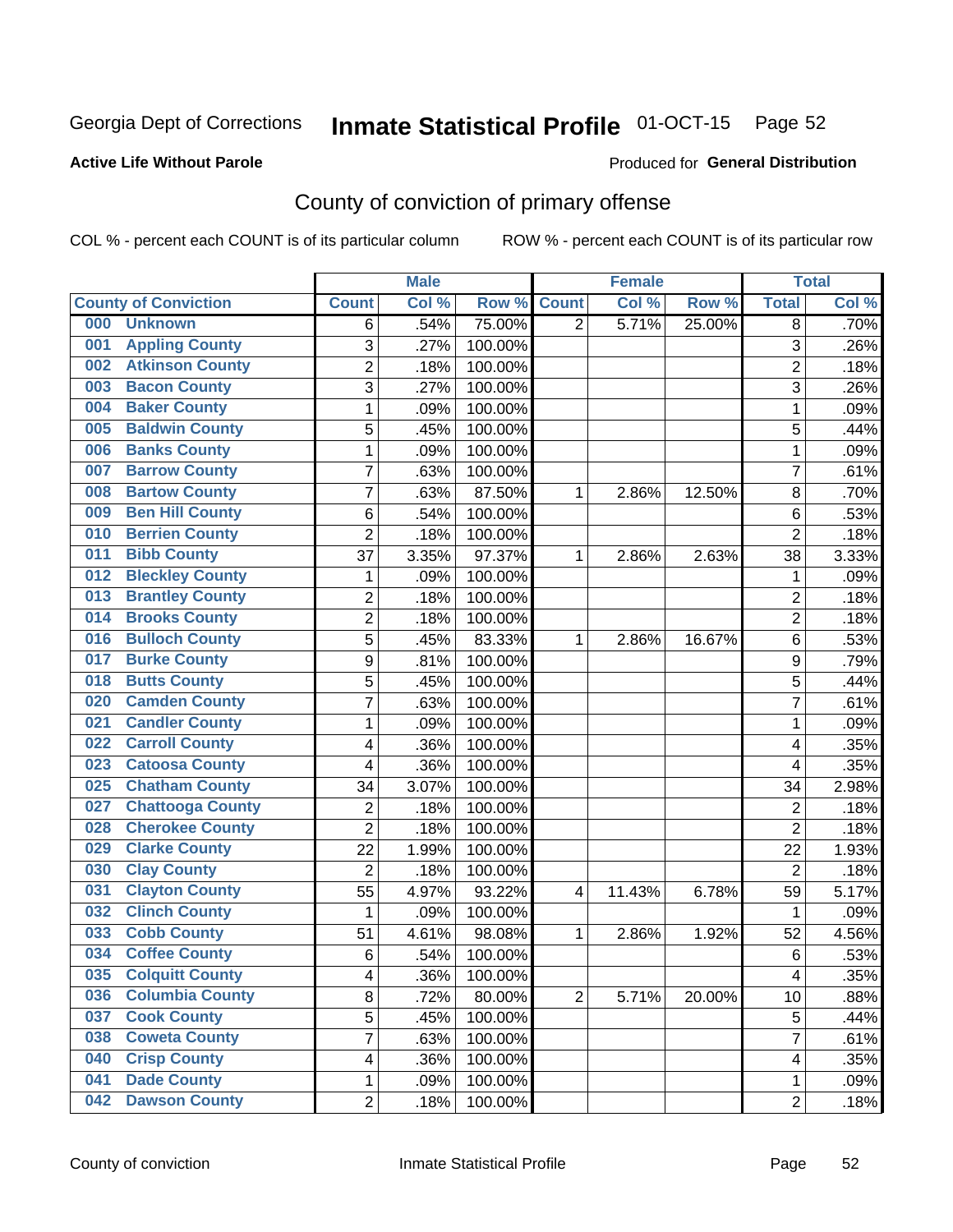# Inmate Statistical Profile 01-OCT-15 Page 53

### **Active Life Without Parole**

### Produced for General Distribution

# County of conviction of primary offense

COL % - percent each COUNT is of its particular column

|                                 |                | <b>Male</b> |         |                | <b>Female</b> |        |                | <b>Total</b> |
|---------------------------------|----------------|-------------|---------|----------------|---------------|--------|----------------|--------------|
| <b>County of Conviction</b>     | <b>Count</b>   | Col %       | Row %   | <b>Count</b>   | Col %         | Row %  | <b>Total</b>   | Col %        |
| <b>Decatur County</b><br>043    | 3              | .27%        | 100.00% |                |               |        | 3              | $.26\%$      |
| <b>Dekalb County</b><br>044     | 93             | 8.41%       | 98.94%  | 1              | 2.86%         | 1.06%  | 94             | 8.24%        |
| <b>Dodge County</b><br>045      | $\mathbf{1}$   | .09%        | 100.00% |                |               |        | 1              | .09%         |
| <b>Dooly County</b><br>046      | $\overline{2}$ | .18%        | 100.00% |                |               |        | $\overline{2}$ | .18%         |
| <b>Dougherty County</b><br>047  | 27             | 2.44%       | 96.43%  | $\mathbf{1}$   | 2.86%         | 3.57%  | 28             | 2.45%        |
| <b>Douglas County</b><br>048    | 29             | 2.62%       | 93.55%  | $\overline{2}$ | 5.71%         | 6.45%  | 31             | 2.72%        |
| <b>Early County</b><br>049      | $\overline{c}$ | .18%        | 100.00% |                |               |        | $\overline{2}$ | .18%         |
| <b>Effingham County</b><br>051  | 4              | .36%        | 100.00% |                |               |        | 4              | .35%         |
| <b>Elbert County</b><br>052     | 3              | .27%        | 100.00% |                |               |        | 3              | .26%         |
| <b>Emanuel County</b><br>053    | $\overline{7}$ | .63%        | 100.00% |                |               |        | 7              | .61%         |
| <b>Fayette County</b><br>056    | 4              | .36%        | 100.00% |                |               |        | 4              | .35%         |
| <b>Floyd County</b><br>057      | 19             | 1.72%       | 95.00%  | 1              | 2.86%         | 5.00%  | 20             | 1.75%        |
| <b>Forsyth County</b><br>058    | 4              | .36%        | 100.00% |                |               |        | 4              | .35%         |
| <b>Franklin County</b><br>059   | 3              | .27%        | 75.00%  | 1              | 2.86%         | 25.00% | 4              | .35%         |
| <b>Fulton County</b><br>060     | 138            | 12.48%      | 98.57%  | $\overline{2}$ | 5.71%         | 1.43%  | 140            | 12.27%       |
| <b>Gilmer County</b><br>061     | $\overline{2}$ | .18%        | 100.00% |                |               |        | $\overline{2}$ | .18%         |
| <b>Glynn County</b><br>063      | 19             | 1.72%       | 95.00%  | 1              | 2.86%         | 5.00%  | 20             | 1.75%        |
| <b>Gordon County</b><br>064     | 4              | .36%        | 100.00% |                |               |        | 4              | .35%         |
| <b>Grady County</b><br>065      | 1              | .09%        | 100.00% |                |               |        | 1              | .09%         |
| <b>Greene County</b><br>066     | 1              | .09%        | 100.00% |                |               |        | 1              | .09%         |
| <b>Gwinnett County</b><br>067   | 29             | 2.62%       | 96.67%  | 1              | 2.86%         | 3.33%  | 30             | 2.63%        |
| <b>Habersham County</b><br>068  | 5              | .45%        | 100.00% |                |               |        | 5              | .44%         |
| <b>Hall County</b><br>069       | 21             | 1.90%       | 87.50%  | 3              | 8.57%         | 12.50% | 24             | 2.10%        |
| <b>Hancock County</b><br>070    | 1              | .09%        | 100.00% |                |               |        | 1              | .09%         |
| <b>Haralson County</b><br>071   | 3              | .27%        | 100.00% |                |               |        | 3              | .26%         |
| <b>Harris County</b><br>072     | $\overline{2}$ | .18%        | 100.00% |                |               |        | $\overline{2}$ | .18%         |
| <b>Hart County</b><br>073       | 3              | .27%        | 100.00% |                |               |        | $\overline{3}$ | .26%         |
| <b>Henry County</b><br>075      | 11             | .99%        | 91.67%  | 1              | 2.86%         | 8.33%  | 12             | 1.05%        |
| <b>Houston County</b><br>076    | 18             | 1.63%       | 100.00% |                |               |        | 18             | 1.58%        |
| <b>Irwin County</b><br>077      | $\mathbf{1}$   | .09%        | 100.00% |                |               |        | $\mathbf{1}$   | .09%         |
| 078<br><b>Jackson County</b>    | 11             | .99%        | 100.00% |                |               |        | 11             | .96%         |
| 079<br><b>Jasper County</b>     | 1              | .09%        | 100.00% |                |               |        | 1              | .09%         |
| <b>Jeff Davis County</b><br>080 | 1              | .09%        | 100.00% |                |               |        | $\mathbf{1}$   | .09%         |
| <b>Jefferson County</b><br>081  | $\overline{5}$ | .45%        | 100.00% |                |               |        | 5              | .44%         |
| <b>Jenkins County</b><br>082    | $\overline{3}$ | .27%        | 100.00% |                |               |        | $\overline{3}$ | .26%         |
| <b>Johnson County</b><br>083    | 1              | .09%        | 100.00% |                |               |        | 1              | .09%         |
| <b>Jones County</b><br>084      | 2              | .18%        | 66.67%  | $\mathbf{1}$   | 2.86%         | 33.33% | 3              | .26%         |
| <b>Lanier County</b><br>086     | 1              | .09%        | 100.00% |                |               |        | 1              | .09%         |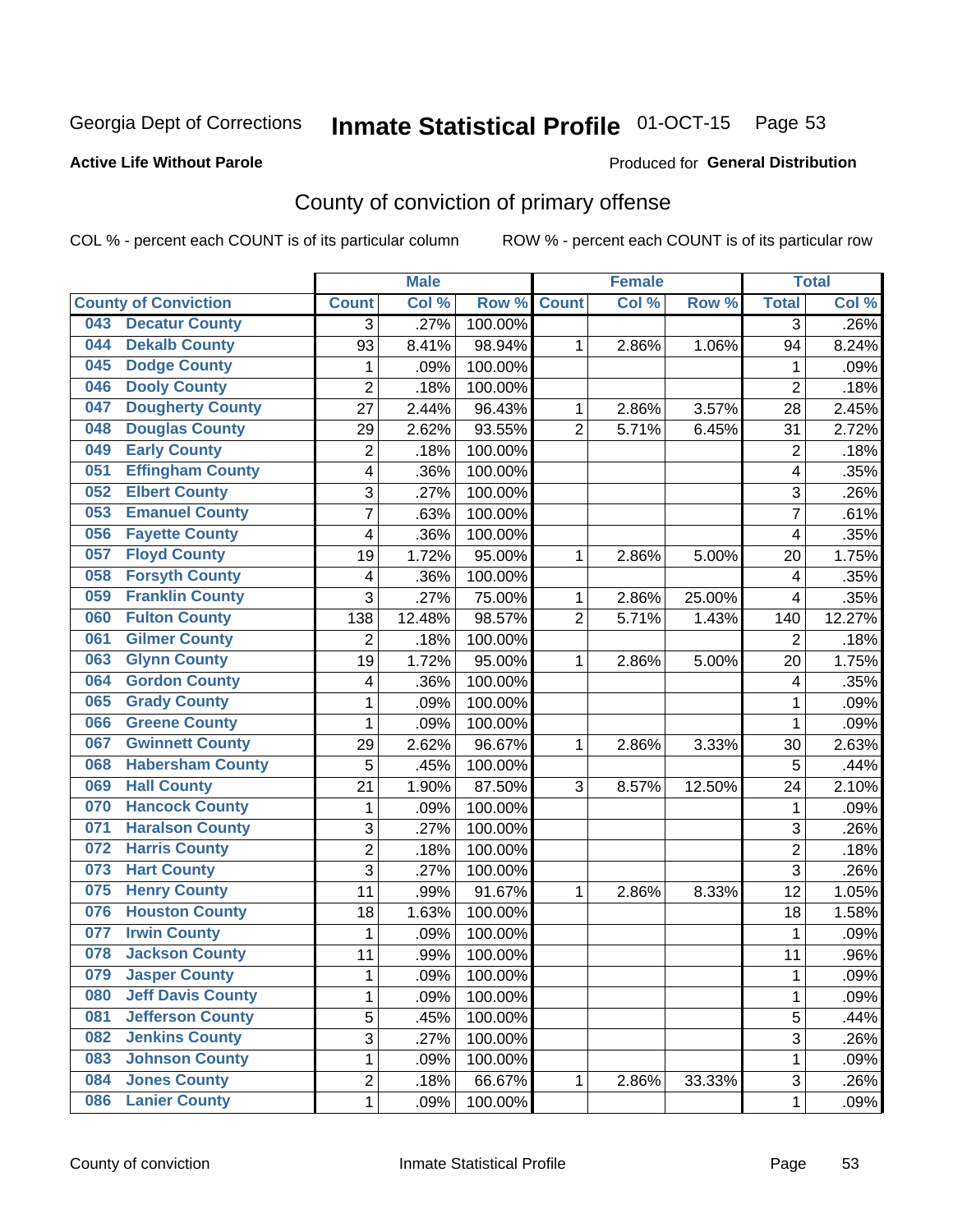# Inmate Statistical Profile 01-OCT-15 Page 54

### **Active Life Without Parole**

### Produced for General Distribution

# County of conviction of primary offense

COL % - percent each COUNT is of its particular column

|                                           |                | <b>Male</b> |                  | <b>Female</b>  |       |        |                | <b>Total</b> |
|-------------------------------------------|----------------|-------------|------------------|----------------|-------|--------|----------------|--------------|
| <b>County of Conviction</b>               | <b>Count</b>   | Col %       | Row <sup>%</sup> | <b>Count</b>   | Col % | Row %  | <b>Total</b>   | Col %        |
| <b>Laurens County</b><br>087              | 3              | .27%        | 100.00%          |                |       |        | 3              | .26%         |
| <b>Lee County</b><br>088                  | $\overline{2}$ | .18%        | 100.00%          |                |       |        | $\overline{2}$ | .18%         |
| <b>Liberty County</b><br>089              | 7              | .63%        | 100.00%          |                |       |        | 7              | .61%         |
| <b>Long County</b><br>091                 | 6              | .54%        | 100.00%          |                |       |        | 6              | .53%         |
| <b>Lowndes County</b><br>092              | 8              | .72%        | 100.00%          |                |       |        | 8              | .70%         |
| <b>Marion County</b><br>096               | 1              | .09%        | 100.00%          |                |       |        | $\mathbf{1}$   | .09%         |
| <b>Mcduffie County</b><br>097             | 2              | .18%        | 100.00%          |                |       |        | $\overline{2}$ | .18%         |
| <b>Miller County</b><br>100               | 1              | .09%        | 100.00%          |                |       |        | $\mathbf{1}$   | .09%         |
| <b>Mitchell County</b><br>101             | 1              | .09%        | 100.00%          |                |       |        | 1              | .09%         |
| <b>Monroe County</b><br>102               | 6              | .54%        | 100.00%          |                |       |        | 6              | .53%         |
| <b>Morgan County</b><br>104               | 1              | .09%        | 100.00%          |                |       |        | 1              | .09%         |
| <b>Murray County</b><br>105               | 1              | .09%        | 100.00%          |                |       |        | 1              | .09%         |
| <b>Muscogee County</b><br>106             | 33             | 2.98%       | 100.00%          |                |       |        | 33             | 2.89%        |
| <b>Newton County</b><br>107               | 9              | .81%        | 81.82%           | $\overline{2}$ | 5.71% | 18.18% | 11             | .96%         |
| <b>Oglethorpe County</b><br>109           | $\overline{2}$ | .18%        | 100.00%          |                |       |        | $\overline{c}$ | .18%         |
| <b>Paulding County</b><br>110             | 3              | .27%        | 100.00%          |                |       |        | $\overline{3}$ | .26%         |
| <b>Pickens County</b><br>112              | 1              | .09%        | 100.00%          |                |       |        | 1              | .09%         |
| <b>Pierce County</b><br>$\overline{113}$  | 1              | .09%        | 100.00%          |                |       |        | 1              | .09%         |
| <b>Pike County</b><br>$\overline{114}$    | 4              | .36%        | 66.67%           | $\overline{2}$ | 5.71% | 33.33% | 6              | .53%         |
| <b>Polk County</b><br>$\overline{115}$    | 3              | .27%        | 100.00%          |                |       |        | $\overline{3}$ | .26%         |
| <b>Pulaski County</b><br>$\overline{116}$ | 1              | .09%        | 100.00%          |                |       |        | 1              | .09%         |
| <b>Putnam County</b><br>117               | $\overline{7}$ | .63%        | 100.00%          |                |       |        | $\overline{7}$ | .61%         |
| <b>Rabun County</b><br>119                | 1              | .09%        | 100.00%          |                |       |        | $\mathbf{1}$   | .09%         |
| <b>Randolph County</b><br>120             | $\overline{2}$ | .18%        | 100.00%          |                |       |        | $\overline{2}$ | .18%         |
| <b>Richmond County</b><br>121             | 58             | 5.24%       | 98.31%           | 1              | 2.86% | 1.69%  | 59             | 5.17%        |
| <b>Rockdale County</b><br>122             | 10             | .90%        | 100.00%          |                |       |        | 10             | .88%         |
| <b>Seminole County</b><br>125             | $\overline{2}$ | .18%        | 100.00%          |                |       |        | $\overline{2}$ | .18%         |
| <b>Spalding County</b><br>126             | 14             | 1.27%       | 100.00%          |                |       |        | 14             | 1.23%        |
| <b>Stephens County</b><br>127             | 3              | .27%        | 100.00%          |                |       |        | 3              | .26%         |
| <b>Sumter County</b><br>129               | 2              | .18%        | 100.00%          |                |       |        | $\overline{2}$ | .18%         |
| <b>Taliaferro County</b><br>131           | 1              | .09%        | 100.00%          |                |       |        | 1              | .09%         |
| 132<br><b>Tattnall County</b>             | 4              | .36%        | 100.00%          |                |       |        | 4              | .35%         |
| <b>Taylor County</b><br>133               | 2              | .18%        | 100.00%          |                |       |        | $\overline{2}$ | .18%         |
| <b>Terrell County</b><br>$\overline{135}$ | $\overline{2}$ | .18%        | 100.00%          |                |       |        | $\overline{2}$ | .18%         |
| <b>Thomas County</b><br>136               | 5              | .45%        | 100.00%          |                |       |        | 5              | .44%         |
| <b>Tift County</b><br>137                 | 5              | .45%        | 100.00%          |                |       |        | $\overline{5}$ | .44%         |
| <b>Toombs County</b><br>138               | 8              | .72%        | 100.00%          |                |       |        | 8              | .70%         |
| <b>139 Towns County</b>                   | $\mathbf 1$    | .09%        | 100.00%          |                |       |        | 1              | .09%         |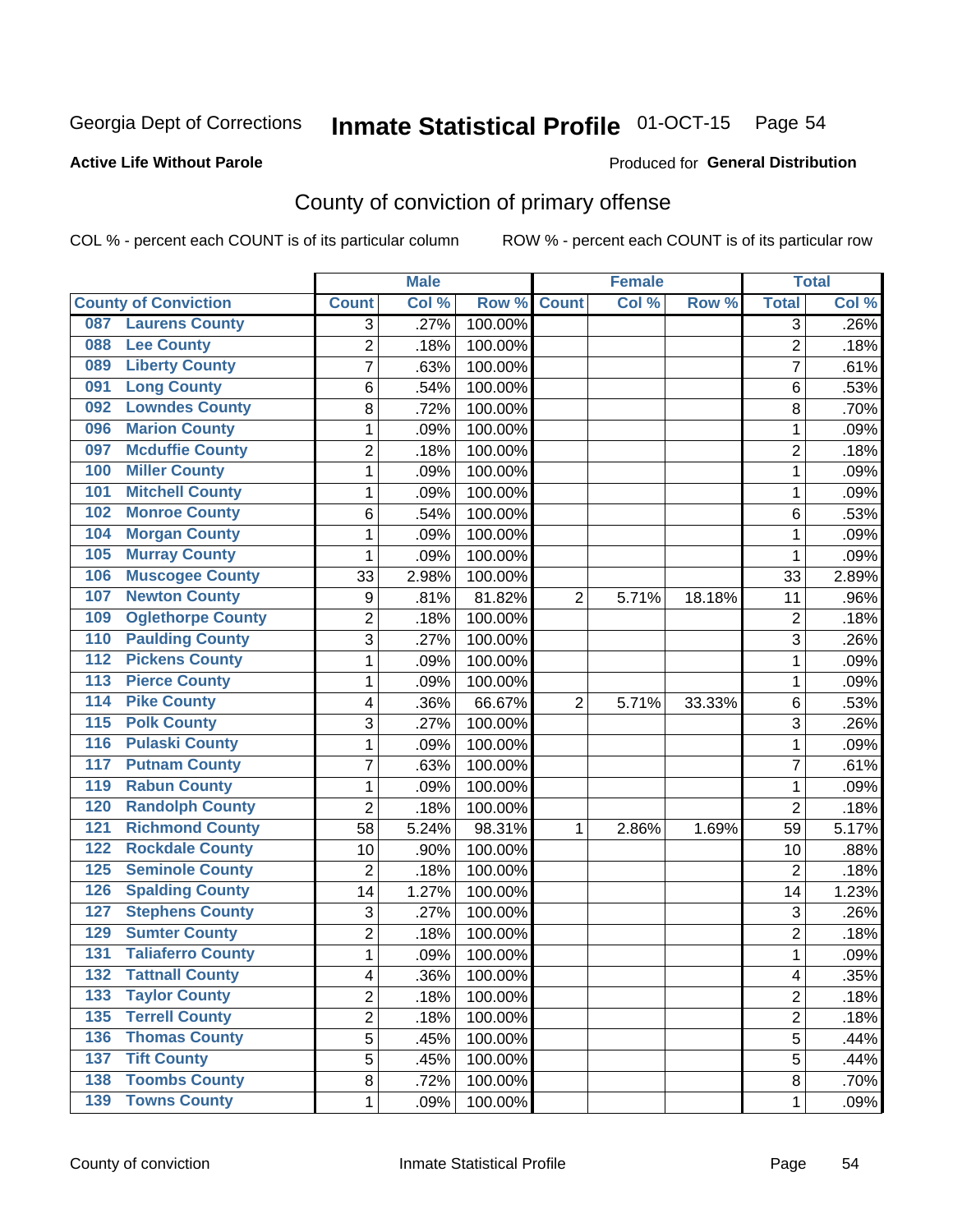# Inmate Statistical Profile 01-OCT-15 Page 55

### **Active Life Without Parole**

### Produced for General Distribution

# County of conviction of primary offense

COL % - percent each COUNT is of its particular column

|                                 | <b>Male</b>    |       |         |              | <b>Female</b> |        | <b>Total</b> |       |
|---------------------------------|----------------|-------|---------|--------------|---------------|--------|--------------|-------|
| <b>County of Conviction</b>     | <b>Count</b>   | Col % | Row %   | <b>Count</b> | Col %         | Row %  | <b>Total</b> | Col % |
| <b>Treutlen County</b><br>140   | 4              | .36%  | 100.00% |              |               |        | 4            | .35%  |
| <b>Troup County</b><br>141      | 5              | .45%  | 83.33%  |              | 2.86%         | 16.67% | 6            | .53%  |
| <b>Turner County</b><br>142     | 2              | .18%  | 100.00% |              |               |        | 2            | .18%  |
| <b>Twiggs County</b><br>143     |                | .09%  | 100.00% |              |               |        |              | .09%  |
| <b>Upson County</b><br>145      | 5              | .45%  | 100.00% |              |               |        | 5            | .44%  |
| <b>Walker County</b><br>146     | 5              | .45%  | 83.33%  |              | 2.86%         | 16.67% | 6            | .53%  |
| <b>Walton County</b><br>147     | 12             | 1.08% | 100.00% |              |               |        | 12           | 1.05% |
| <b>Ware County</b><br>148       | 11             | .99%  | 100.00% |              |               |        | 11           | .96%  |
| <b>Washington County</b><br>150 | 5              | .45%  | 100.00% |              |               |        | 5            | .44%  |
| <b>Wayne County</b><br>151      | 8              | .72%  | 100.00% |              |               |        | 8            | .70%  |
| <b>Whitfield County</b><br>155  | 11             | .99%  | 91.67%  |              | 2.86%         | 8.33%  | 12           | 1.05% |
| <b>Wilkes County</b><br>157     |                | .09%  | 100.00% |              |               |        |              | .09%  |
| <b>Worth County</b><br>159      | $\overline{2}$ | .18%  | 100.00% |              |               |        | 2            | .18%  |
| <b>Total Rported</b>            | 1,106          | 100%  | 96.93%  | 35           | 100%          | 3.07%  | 1,141        | 100%  |

| rted                        |      |              |                |
|-----------------------------|------|--------------|----------------|
| $\sim$ $\sim$ $\sim$ $\sim$ | ,106 | $2^r$<br>-၁၁ | $\overline{A}$ |

| <b>Mode (most frequent)</b> | <b>Fulton County</b> | <b>Clayton County</b> | <b>Fulton County</b> |
|-----------------------------|----------------------|-----------------------|----------------------|
|                             |                      |                       |                      |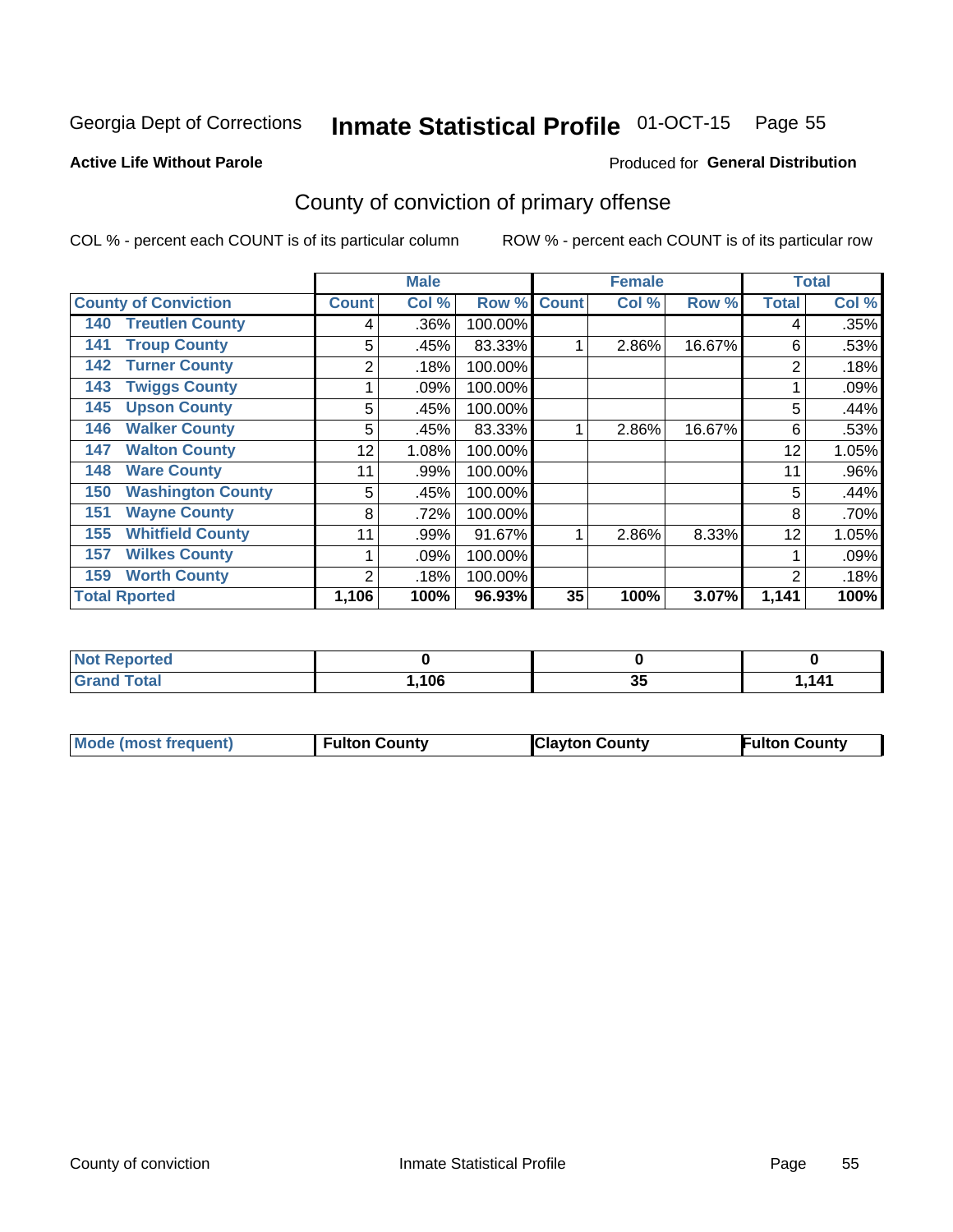# Georgia Dept of Corrections **Active Life Without Parole**

# Inmate Statistical Profile 01-OCT-15 Page 56

Produced for General Distribution

# Circuit of conviction of primary offense

COL % - percent each COUNT is of its particular column ROW % - percent each COUNT is of its particular row

|                         |                                 |                         | <b>Male</b> |         | <b>Female</b>           |        |        | <b>Total</b>   |        |
|-------------------------|---------------------------------|-------------------------|-------------|---------|-------------------------|--------|--------|----------------|--------|
|                         | <b>Circuit of Conviction</b>    | <b>Count</b>            | Col %       | Row %   | <b>Count</b>            | Col %  | Row %  | <b>Total</b>   | Col %  |
| 1                       | <b>Alapaha Circuit</b>          | 11                      | 1.00%       | 100.00% |                         |        |        | 11             | .97%   |
| $\overline{2}$          | <b>Alcovy Circuit</b>           | 21                      | 1.91%       | 91.30%  | $\overline{2}$          | 6.06%  | 8.70%  | 23             | 2.03%  |
| $\overline{\mathbf{3}}$ | <b>Atlanta Circuit</b>          | 138                     | 12.55%      | 98.57%  | $\overline{2}$          | 6.06%  | 1.43%  | 140            | 12.36% |
| 4                       | <b>Atlantic Circuit</b>         | 17                      | 1.55%       | 100.00% |                         |        |        | 17             | 1.50%  |
| $\overline{\mathbf{5}}$ | <b>Augusta Circuit</b>          | 75                      | 6.82%       | 96.15%  | 3                       | 9.09%  | 3.85%  | 78             | 6.88%  |
| $\overline{6}$          | <b>Blue Ridge Circuit</b>       | $\overline{c}$          | .18%        | 100.00% |                         |        |        | $\sqrt{2}$     | .18%   |
| 7                       | <b>Brunswick Circuit</b>        | 38                      | 3.45%       | 97.44%  | 1                       | 3.03%  | 2.56%  | 39             | 3.44%  |
| 8                       | <b>Chattahoochee Circuit</b>    | 38                      | 3.45%       | 100.00% |                         |        |        | 38             | 3.35%  |
| $\overline{9}$          | <b>Cherokee Circuit</b>         | 11                      | 1.00%       | 91.67%  | 1                       | 3.03%  | 8.33%  | 12             | 1.06%  |
| 10                      | <b>Clayton Circuit</b>          | 55                      | 5.00%       | 93.22%  | $\overline{\mathbf{4}}$ | 12.12% | 6.78%  | 59             | 5.21%  |
| $\overline{11}$         | <b>Cobb Circuit</b>             | 51                      | 4.64%       | 98.08%  | 1                       | 3.03%  | 1.92%  | 52             | 4.59%  |
| 12                      | <b>Conasauga Circuit</b>        | 12                      | 1.09%       | 92.31%  | 1                       | 3.03%  | 7.69%  | 13             | 1.15%  |
| 13                      | <b>Cordele Circuit</b>          | 12                      | 1.09%       | 100.00% |                         |        |        | 12             | 1.06%  |
| $\overline{14}$         | <b>Coweta Circuit</b>           | 16                      | 1.45%       | 94.12%  | $\mathbf{1}$            | 3.03%  | 5.88%  | 17             | 1.50%  |
| 15                      | <b>Dougherty Circuit</b>        | 27                      | 2.45%       | 96.43%  | $\mathbf{1}$            | 3.03%  | 3.57%  | 28             | 2.47%  |
| 16                      | <b>Dublin Circuit</b>           | 9                       | .82%        | 100.00% |                         |        |        | 9              | .79%   |
| 17                      | <b>Eastern Circuit</b>          | 34                      | 3.09%       | 100.00% |                         |        |        | 34             | 3.00%  |
| 18                      | <b>Flint Circuit</b>            | 11                      | 1.00%       | 91.67%  | $\mathbf{1}$            | 3.03%  | 8.33%  | 12             | 1.06%  |
| 19                      | <b>Griffin Circuit</b>          | 27                      | 2.45%       | 93.10%  | $\overline{2}$          | 6.06%  | 6.90%  | 29             | 2.56%  |
| $\overline{20}$         | <b>Gwinnett Circuit</b>         | 29                      | 2.64%       | 96.67%  | $\mathbf 1$             | 3.03%  | 3.33%  | 30             | 2.65%  |
| $\overline{21}$         | <b>Houston Circuit</b>          | 18                      | 1.64%       | 100.00% |                         |        |        | 18             | 1.59%  |
| $\overline{22}$         | <b>Lookout Mountain Circuit</b> | 12                      | 1.09%       | 92.31%  | $\mathbf{1}$            | 3.03%  | 7.69%  | 13             | 1.15%  |
| 23                      | <b>Macon Circuit</b>            | 37                      | 3.36%       | 97.37%  | $\mathbf{1}$            | 3.03%  | 2.63%  | 38             | 3.35%  |
| $\overline{24}$         | <b>Middle Circuit</b>           | 26                      | 2.36%       | 100.00% |                         |        |        | 26             | 2.29%  |
| $\overline{25}$         | <b>Mountain Circuit</b>         | $\boldsymbol{9}$        | .82%        | 100.00% |                         |        |        | 9              | .79%   |
| 26                      | <b>Northeastern Circuit</b>     | 23                      | 2.09%       | 88.46%  | 3                       | 9.09%  | 11.54% | 26             | 2.29%  |
| $\overline{27}$         | <b>Northern Circuit</b>         | 11                      | 1.00%       | 91.67%  | $\mathbf{1}$            | 3.03%  | 8.33%  | 12             | 1.06%  |
| 28                      | <b>Ocmulgee Circuit</b>         | 18                      | 1.64%       | 94.74%  | 1                       | 3.03%  | 5.26%  | 19             | 1.68%  |
| 29                      | <b>Oconee Circuit</b>           | 3                       | .27%        | 100.00% |                         |        |        | $\mathfrak{S}$ | .26%   |
| 30                      | <b>Ogeechee Circuit</b>         | 12                      | 1.09%       | 92.31%  | 1                       | 3.03%  | 7.69%  | 13             | 1.15%  |
| $\overline{31}$         | <b>Pataula Circuit</b>          | 11                      | 1.00%       | 100.00% |                         |        |        | 11             | .97%   |
| 32                      | <b>Piedmont Circuit</b>         | 19                      | 1.73%       | 100.00% |                         |        |        | 19             | 1.68%  |
| 33                      | <b>Rome Circuit</b>             | 19                      | 1.73%       | 95.00%  | $\mathbf{1}$            | 3.03%  | 5.00%  | 20             | 1.77%  |
| 34                      | <b>South Georgia Circuit</b>    | 6                       | .55%        | 100.00% |                         |        |        | 6              | .53%   |
| 35                      | <b>Southern Circuit</b>         | 19                      | 1.73%       | 100.00% |                         |        |        | 19             | 1.68%  |
| 36                      | <b>Southwestern Circuit</b>     | 4                       | .36%        | 100.00% |                         |        |        | 4              | .35%   |
| 37                      | <b>Stone Mountain Circuit</b>   | 93                      | 8.45%       | 98.94%  | 1                       | 3.03%  | 1.06%  | 94             | 8.30%  |
| 38                      | <b>Tallapoosa Circuit</b>       | 6                       | .55%        | 100.00% |                         |        |        | 6              | .53%   |
| 39                      | <b>Tifton Circuit</b>           | 10                      | .91%        | 100.00% |                         |        |        | 10             | .88%   |
| 40                      | <b>Toombs Circuit</b>           | $\overline{\mathbf{4}}$ | .36%        | 100.00% |                         |        |        | 4              | .35%   |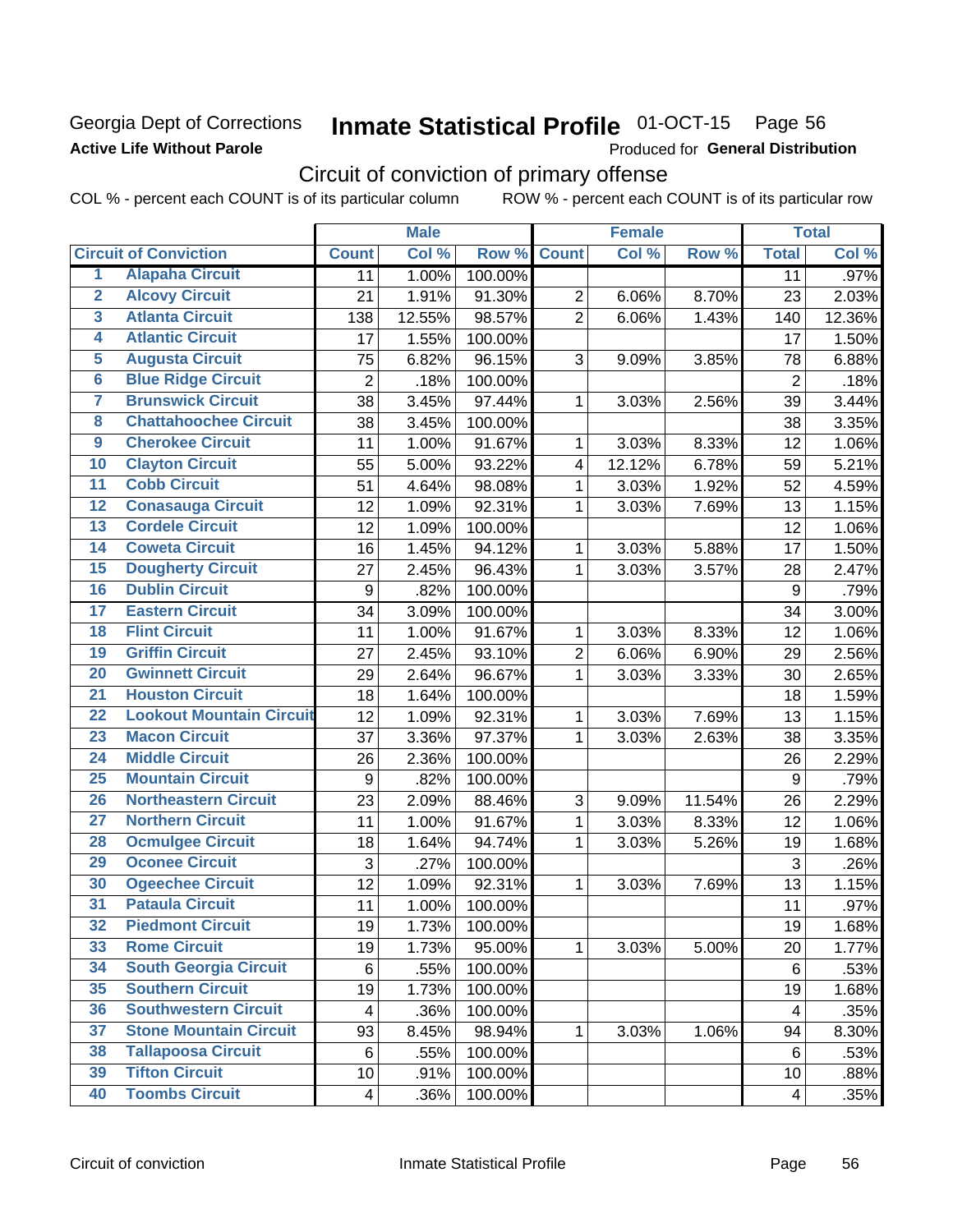# Georgia Dept of Corrections **Active Life Without Parole**

#### Inmate Statistical Profile 01-OCT-15 Page 57

Produced for General Distribution

# Circuit of conviction of primary offense

COL % - percent each COUNT is of its particular column ROW % - percent each COUNT is of its particular row

|    |                                  |       | <b>Male</b>    |         |              | <b>Female</b> |       |              | <b>Total</b>   |  |
|----|----------------------------------|-------|----------------|---------|--------------|---------------|-------|--------------|----------------|--|
|    | <b>Circuit of Conviction</b>     | Count | Col %          | Row %   | <b>Count</b> | Col %         | Row % | <b>Total</b> | Col %          |  |
| 41 | <b>Waycross Circuit</b>          | 23    | 2.09%          | 100.00% |              |               |       | 23           | 2.03%          |  |
| 42 | <b>Western Circuit</b>           | 22    | 2.00%          | 100.00% |              |               |       | 22           | 1.94%          |  |
| 43 | <b>Rockdale Circuit</b>          | 10    | .91%           | 100.00% |              |               |       | 10           | .88%           |  |
| 44 | <b>Douglas Circuit</b>           | 29    | 2.64%          | 93.55%  | 2            | 6.06%         | 6.45% | 31           | 2.74%          |  |
| 45 | <b>Appalachian Circuit</b>       | 3     | .27%           | 100.00% |              |               |       | 3            | .26%           |  |
| 46 | <b>Enotah Circuit</b>            |       | .09%           | 100.00% |              |               |       |              | .09%           |  |
| 47 | <b>Bell-Forsyth J.C.</b>         | 4     | .36%           | 100.00% |              |               |       | 4            | .35%           |  |
| 48 | <b>Towaliga Judicial Circuit</b> | 11    | 1.00%          | 100.00% |              |               |       | 11           | .97%           |  |
| 49 | <b>Paulding Circuit</b>          | 3     | .27%           | 100.00% |              |               |       | 3            | .26%           |  |
|    | <b>Total Rported</b>             | 1,100 | 100%           | 97.09%  | 33           | 100%          | 2.91% | 1,133        | 100%           |  |
|    | <b>Not Reported</b>              |       | 6              |         |              | $\mathbf{2}$  |       |              | 8              |  |
|    | <b>Grand Total</b>               |       | 1,106          |         |              | 35            |       | 1,141        |                |  |
|    | <b>Mode (most frequent)</b>      |       | <b>Atlanta</b> |         |              | Clayton       |       |              | <b>Atlanta</b> |  |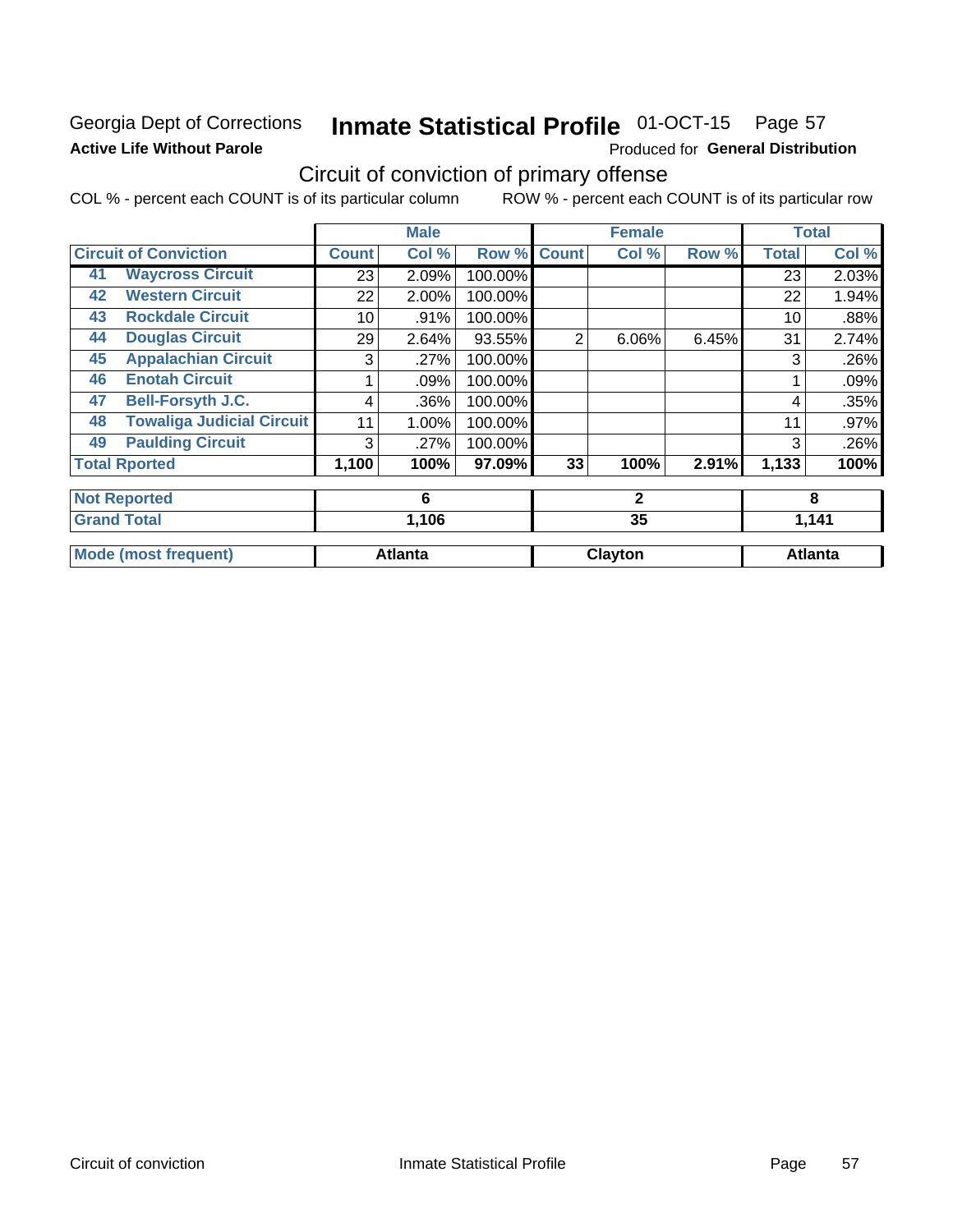## **Active Life Without Parole**

## Produced for General Distribution

# Years served (jail + prison) in this incarceration

COL % - percent each COUNT is of its particular column

|                       |                  | <b>Male</b> |         |              | <b>Female</b> |        |                | <b>Total</b> |
|-----------------------|------------------|-------------|---------|--------------|---------------|--------|----------------|--------------|
| <b>Years Served</b>   | <b>Count</b>     | Col %       | Row %   | <b>Count</b> | Col %         | Row %  | <b>Total</b>   | Col %        |
| Less than one year    | 154              | 14.04%      | 95.65%  | 7            | 21.21%        | 4.35%  | 161            | 14.25%       |
| 1 to 1.99 years       | 100              | 9.12%       | 94.34%  | 6            | 18.18%        | 5.66%  | 106            | 9.38%        |
| 2 to 2.99 years       | 95               | 8.66%       | 91.35%  | 9            | 27.27%        | 8.65%  | 104            | 9.20%        |
| 3 to 3.99 years       | 72               | 6.56%       | 100.00% |              |               |        | 72             | 6.37%        |
| 4 to 4.99 years       | 67               | 6.11%       | 98.53%  | 1            | 3.03%         | 1.47%  | 68             | 6.02%        |
| 5 to 5.99 years       | 47               | 4.28%       | 100.00% |              |               |        | 47             | 4.16%        |
| 6 to 6.99 years       | 39               | 3.56%       | 100.00% |              |               |        | 39             | 3.45%        |
| 7 to 7.99 years       | 18               | 1.64%       | 85.71%  | 3            | 9.09%         | 14.29% | 21             | 1.86%        |
| 8 to 8.99 years       | 17               | 1.55%       | 100.00% |              |               |        | 17             | 1.50%        |
| 9 to 9.99 years       | 13               | 1.19%       | 92.86%  | 1            | 3.03%         | 7.14%  | 14             | 1.24%        |
| 10 to 10.99 years     | 26               | 2.37%       | 100.00% |              |               |        | 26             | 2.30%        |
| 11 to 11.99 years     | $\overline{34}$  | 3.10%       | 100.00% |              |               |        | 34             | 3.01%        |
| 12 to 12.99 years     | 29               | 2.64%       | 96.67%  | 1            | 3.03%         | 3.33%  | 30             | 2.65%        |
| 13 to 13.99 years     | 44               | 4.01%       | 93.62%  | 3            | 9.09%         | 6.38%  | 47             | 4.16%        |
| 14 to 14.99 years     | 40               | 3.65%       | 100.00% |              |               |        | 40             | 3.54%        |
| 15 to 15.99 years     | 49               | 4.47%       | 100.00% |              |               |        | 49             | 4.34%        |
| 16 to 16.99 years     | 29               | 2.64%       | 96.67%  | 1            | 3.03%         | 3.33%  | 30             | 2.65%        |
| 17 to 17.99 years     | 41               | 3.74%       | 100.00% |              |               |        | 41             | 3.63%        |
| 18 to 18.99 years     | 49               | 4.47%       | 98.00%  | 1            | 3.03%         | 2.00%  | 50             | 4.42%        |
| 19 to 19.99 years     | 34               | 3.10%       | 100.00% |              |               |        | 34             | 3.01%        |
| 20 to 20.99 years     | 31               | 2.83%       | 100.00% |              |               |        | 31             | 2.74%        |
| 21 to 21.99 years     | 25               | 2.28%       | 100.00% |              |               |        | 25             | 2.21%        |
| 22 to 22.99 years     | 12               | 1.09%       | 100.00% |              |               |        | 12             | 1.06%        |
| 23 to 23.99 years     | 3                | 0.27%       | 100.00% |              |               |        | $\mathbf{3}$   | 0.27%        |
| 24 to 24.99 years     | 5                | 0.46%       | 100.00% |              |               |        | 5              | 0.44%        |
| 25 to 25.99 years     | $\mathbf{1}$     | 0.09%       | 100.00% |              |               |        | $\overline{1}$ | 0.09%        |
| 26 to 26.99 years     | 6                | 0.55%       | 100.00% |              |               |        | 6              | 0.53%        |
| 27 to 27.99 years     | 4                | 0.36%       | 100.00% |              |               |        | 4              | 0.35%        |
| 28 to 28.99 years     | 4                | 0.36%       | 100.00% |              |               |        | 4              | 0.35%        |
| Thirty + years        | $\boldsymbol{9}$ | 0.82%       | 100.00% |              |               |        | 9              | 0.80%        |
| <b>Total Reported</b> | 1,097            | 100%        | 97.08%  | 33           | 100%          | 2.92%  | 1,130          | 100%         |

| <b>Not Reported</b>            |                 |                 | 11              |
|--------------------------------|-----------------|-----------------|-----------------|
| <b>Grand Total</b>             | 1,106           | 35              | 1.141           |
|                                |                 |                 |                 |
| <b>Mean</b><br>(average)       | 9.11            | 4.76            | 8.98            |
| <b>Median (middle)</b>         | 6.25            | 2.36            | 6.105           |
| <b>Mode</b><br>(most frequent) | 2 to 2.99 years | 4 to 4.99 years | 2 to 2.99 years |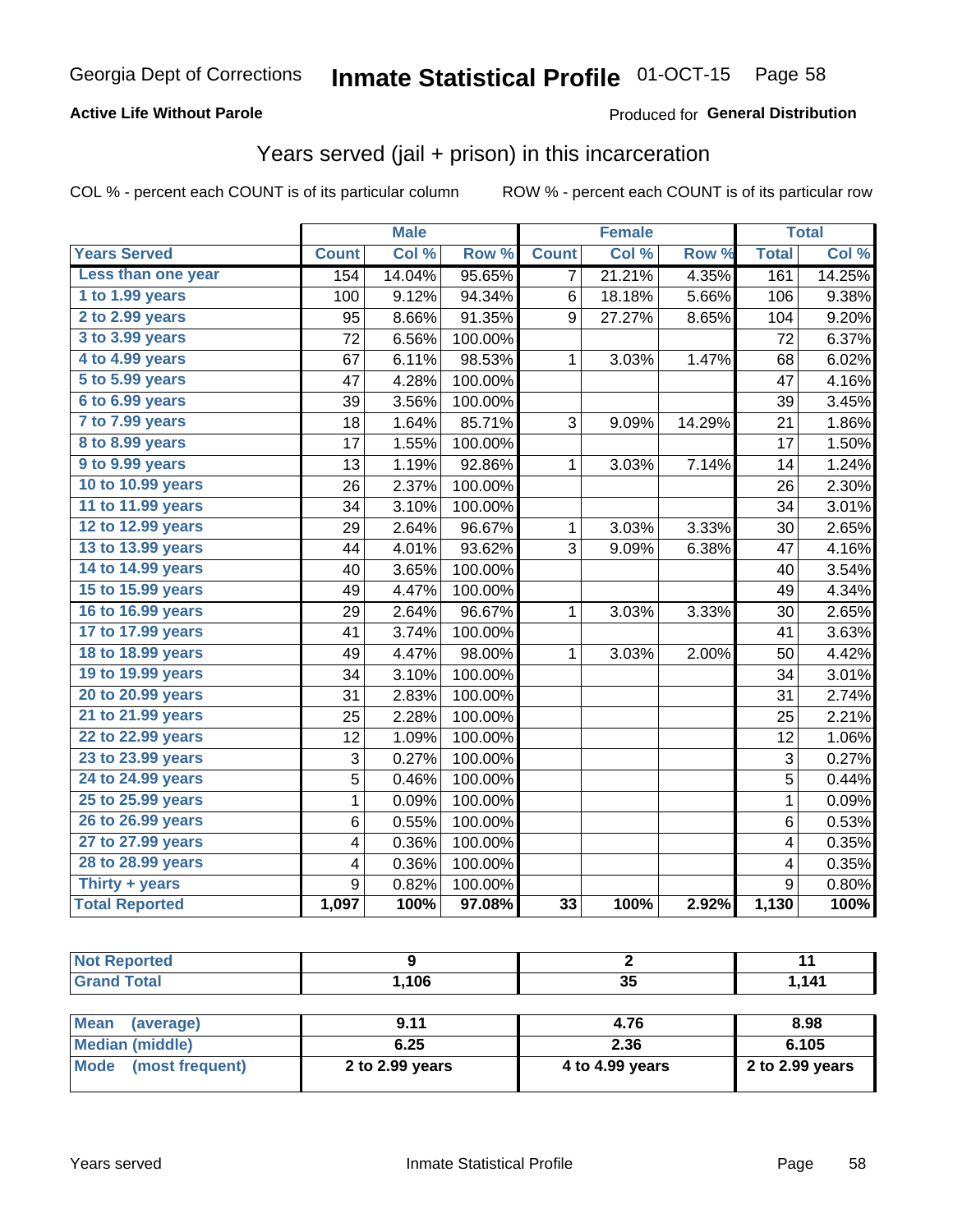#### Inmate Statistical Profile 01-OCT-15 Page 59

## **Active Life Without Parole**

Produced for General Distribution

# Results of most recent HIV tests

COL % - percent each COUNT is of its particular column

|                         | <b>Male</b>  |           |        | <b>Female</b> |           |          | Total        |        |
|-------------------------|--------------|-----------|--------|---------------|-----------|----------|--------------|--------|
| <b>HIV Test Results</b> | <b>Count</b> | Col%      | Row %  | <b>Count</b>  | Col %     | Row %    | <b>Total</b> | Col %  |
| <b>Positive</b>         |              | $0.50\%$  | 75.00% |               | 5.88%     | 25.00%   |              | 0.65%  |
| <b>Negative</b>         | 595          | $99.50\%$ | 97.38% | 16            | $94.12\%$ | $2.62\%$ | 611          | 99.35% |
| <b>Total Reported</b>   | 598          | 100%      | 97.24% | 17            | 100%      | 2.76%    | 615          | 100%   |

| <b>Not Reported</b>         | 508  |    | 526  |
|-----------------------------|------|----|------|
| <b>Total</b><br><b>Gran</b> | ,106 | 35 | .141 |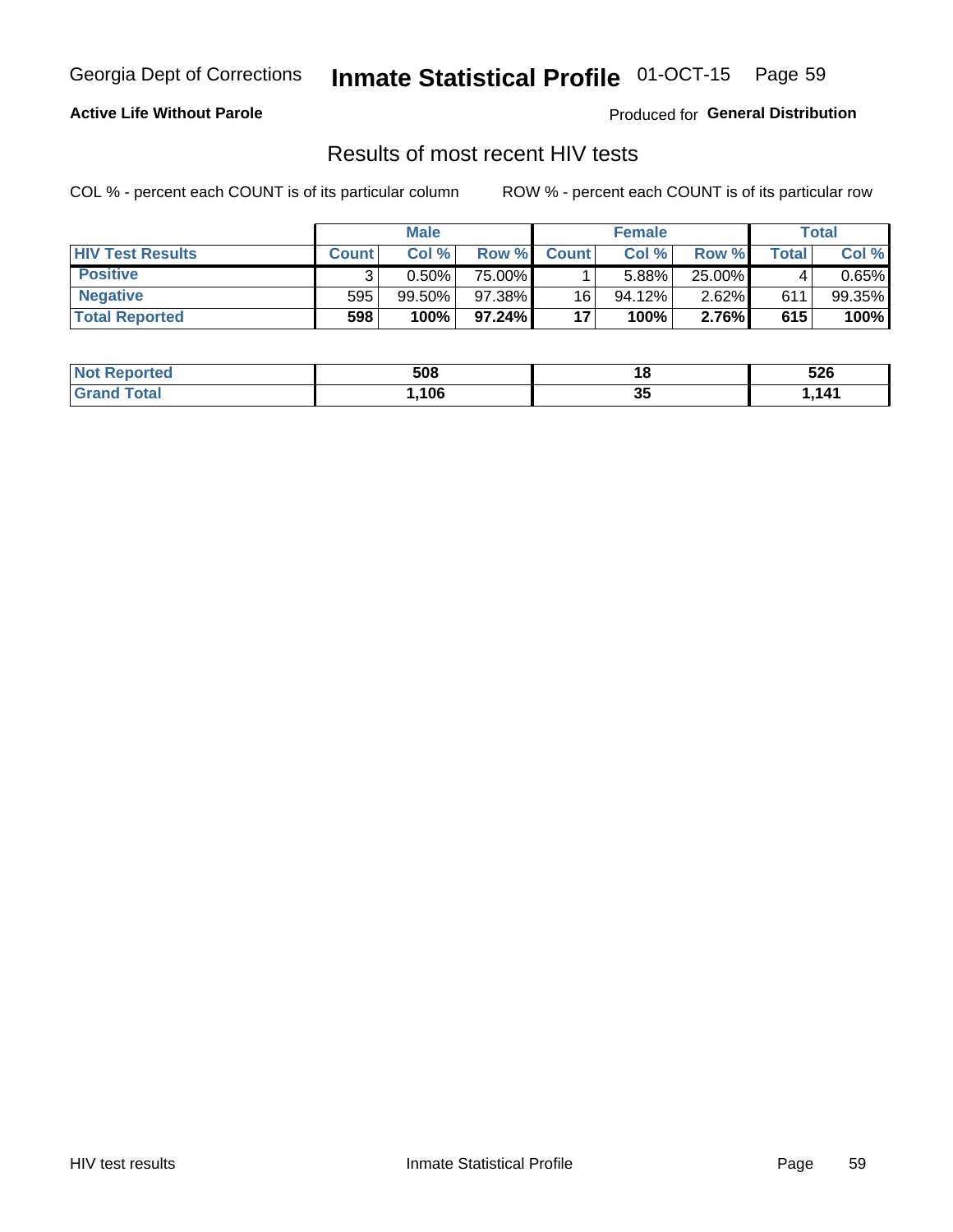# Georgia Dept of Corrections **Inmate Statistical Profile** 01-OCT-15 Page 60

## **Active Life Without Parole**

Produced for **General Distribution**

# Results of most recent tuberculosis test

COL % - percent each COUNT is of its particular column ROW % - percent each COUNT is of its particular row

|                                  |              | <b>Male</b> |           |              | <b>Female</b> |        |         | Total  |
|----------------------------------|--------------|-------------|-----------|--------------|---------------|--------|---------|--------|
| <b>Tuberculosis Test Results</b> | <b>Count</b> | Col%        | Row %I    | <b>Count</b> | Col %         | Row %I | Total I | Col %  |
| <b>Positive on current test</b>  | 242          | 23.25%      | $99.18\%$ |              | 6.90%         | 0.82%  | 244     | 22.80% |
| <b>Negative</b>                  | 799          | 76.75%      | 96.73%    | 27           | $93.10\%$     | 3.27%  | 826     | 77.20% |
| <b>Total Reported</b>            | .041         | 100%        | 97.29%    | 29           | 100%          | 2.71%  | 1,070   | 100%   |

| <b>Not Reported</b>  | - -<br>uu |    |      |
|----------------------|-----------|----|------|
| <b>Total</b><br>Gr2r | 106       | v, | ,141 |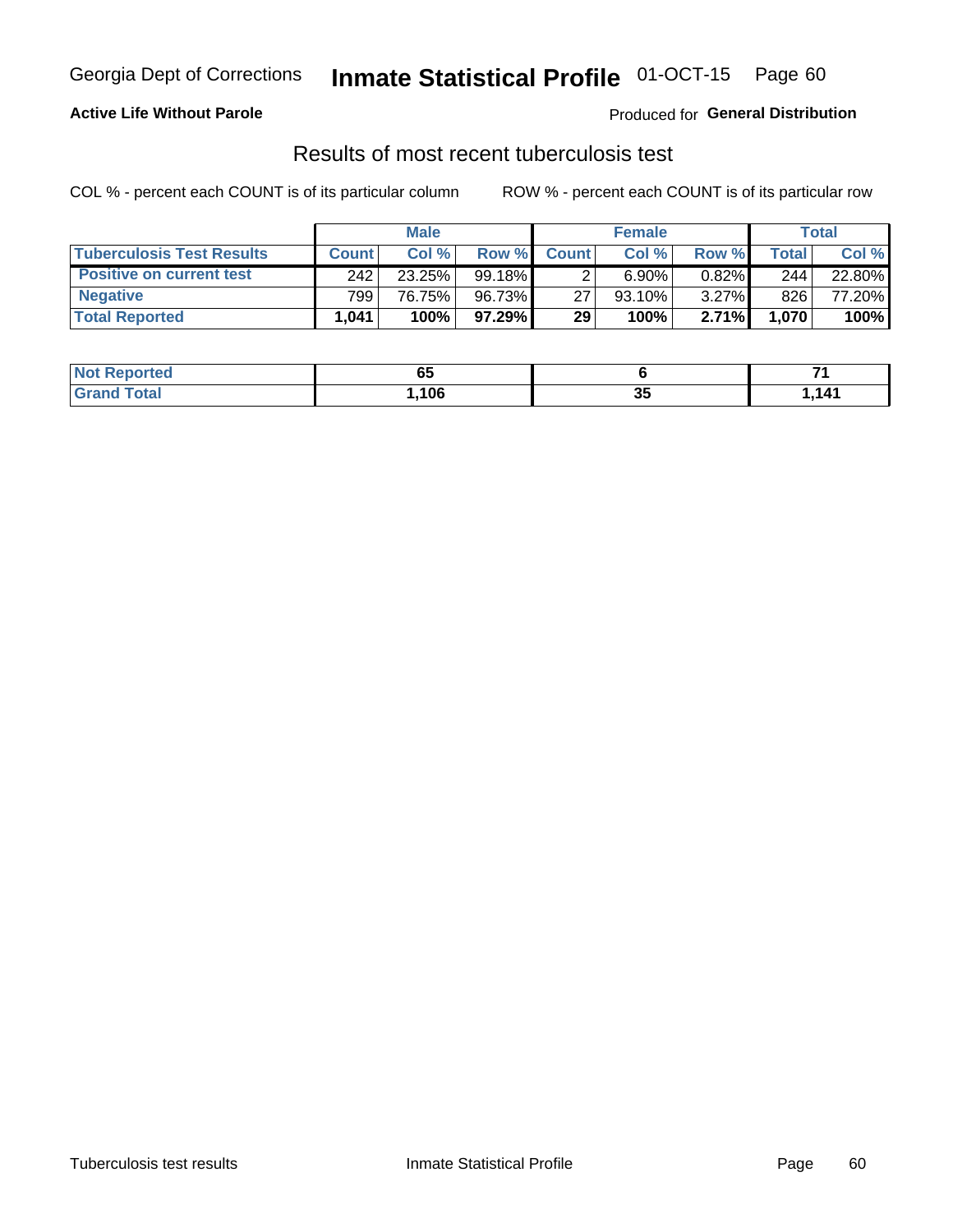# Georgia Dept of Corrections **Inmate Statistical Profile** 01-OCT-15 Page 61

## **Active Life Without Parole**

Produced for **General Distribution**

# Results of most recent syphilis test

COL % - percent each COUNT is of its particular column ROW % - percent each COUNT is of its particular row

|                                 | <b>Male</b>  |           |         | <b>Female</b> |           |          | Total |        |
|---------------------------------|--------------|-----------|---------|---------------|-----------|----------|-------|--------|
| <b>Syphilis Test Results</b>    | <b>Count</b> | Col %     | Row %   | <b>Count</b>  | Col %     | Row %I   | Total | Col %  |
| <b>Positive on current test</b> | 15           | 2.80%     | 93.75%  |               | 9.09%     | 6.25%    | 16    | 2.93%  |
| <b>Negative</b>                 | 521          | $97.20\%$ | 98.12%  | 10            | $90.91\%$ | 1.88%    | 531   | 97.07% |
| <b>Total Reported</b>           | 536          | 100%      | 97.99%1 | 11            | 100%      | $2.01\%$ | 547   | 100%   |

| <b>Not Reported</b> | 570  |          | 594 |
|---------------------|------|----------|-----|
| <b>Grand Total</b>  | ,106 | 26<br>ູບ | 141 |